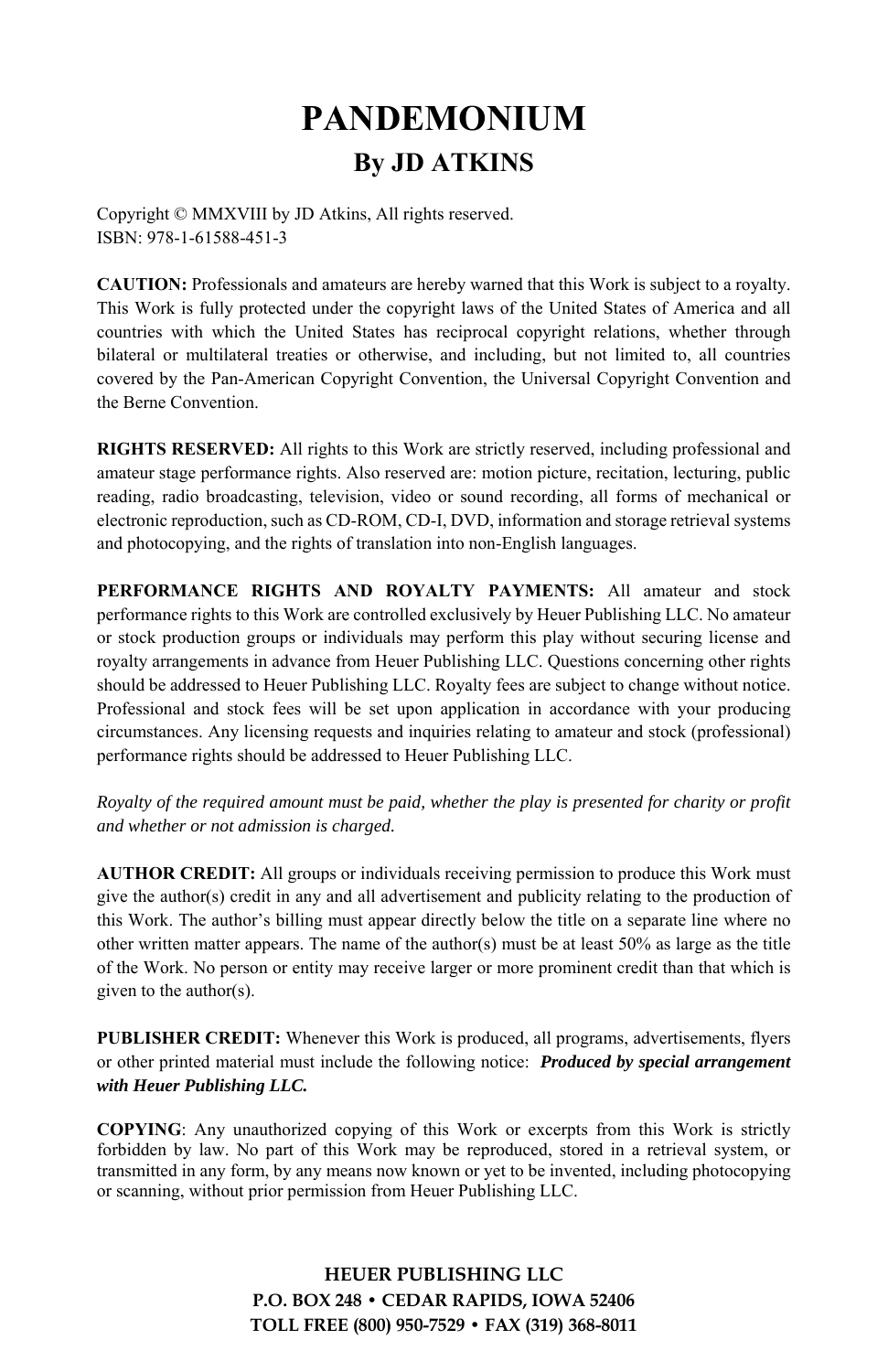# **PANDEMONIUM By JD Atkins**

**SYNOPSIS:** Who killed Zeus? That is the question that private detective Minerva Owler is trying to answer in modern day New York City. The Greek gods live incognito among the mortals, but when Zeus is murdered by one of their own, it is up to the goddess of wisdom, Minerva, to find out who is behind the betrayal. With the help of her Olympian siblings––the EMT Mercury and Sergeant Mars of the NYPD––Minerva leads the investigation, but it may already be too late. Only the world's wisest detective stands a chance at finding the traitor in time to stop the coming of *Pandemonium*.

#### **CAST OF CHARACTERS**

| gods live incognito among the mortals, but when Zeus is murdered by one of       |                                       |
|----------------------------------------------------------------------------------|---------------------------------------|
| their own, it is up to the goddess of wisdom, Minerva, to find out who is behind |                                       |
| the betrayal. With the help of her Olympian siblings—the EMT Mercury and         |                                       |
| Sergeant Mars of the NYPD-Minerva leads the investigation, but it may            |                                       |
| already be too late. Only the world's wisest detective stands a chance at        |                                       |
| finding the traitor in time to stop the coming of Pandemonium.                   |                                       |
|                                                                                  |                                       |
| <b>CAST OF CHARACTERS</b>                                                        |                                       |
| (6 females, 3-4 males, 8-16 either)                                              |                                       |
|                                                                                  |                                       |
| MINERVA OWLER (f)God of wisdom. Ex-detective and                                 |                                       |
|                                                                                  | Private<br>Investigator.<br>current   |
|                                                                                  | $(279$ lines)                         |
|                                                                                  | Minerva's assistant. Hopes to be a    |
|                                                                                  | detective someday. (146 lines)        |
| SERGEANT MARS (m/f).                                                             | God of war. A grizzled veteran with   |
|                                                                                  | the NYPD. (112 lines)                 |
| KID MERCURY (m/f)                                                                | Messenger god. An upbeat, sarcastic   |
|                                                                                  | EMT. (91 lines)                       |
| BACCHUS (m)                                                                      | God of wine. A brassy socialite and   |
|                                                                                  | party planner. (73 lines)             |
| VENUS $(f)$ .                                                                    | God of love. Part-owner of the party  |
|                                                                                  | planning business. (19 lines)         |
|                                                                                  | . Former queen of the underworld.     |
|                                                                                  | Statuesque and cold. (48 lines)       |
|                                                                                  |                                       |
|                                                                                  | Professional surfer<br>and<br>amateur |
|                                                                                  | hippie. (50 lines)                    |
|                                                                                  |                                       |
|                                                                                  | $(38$ lines)                          |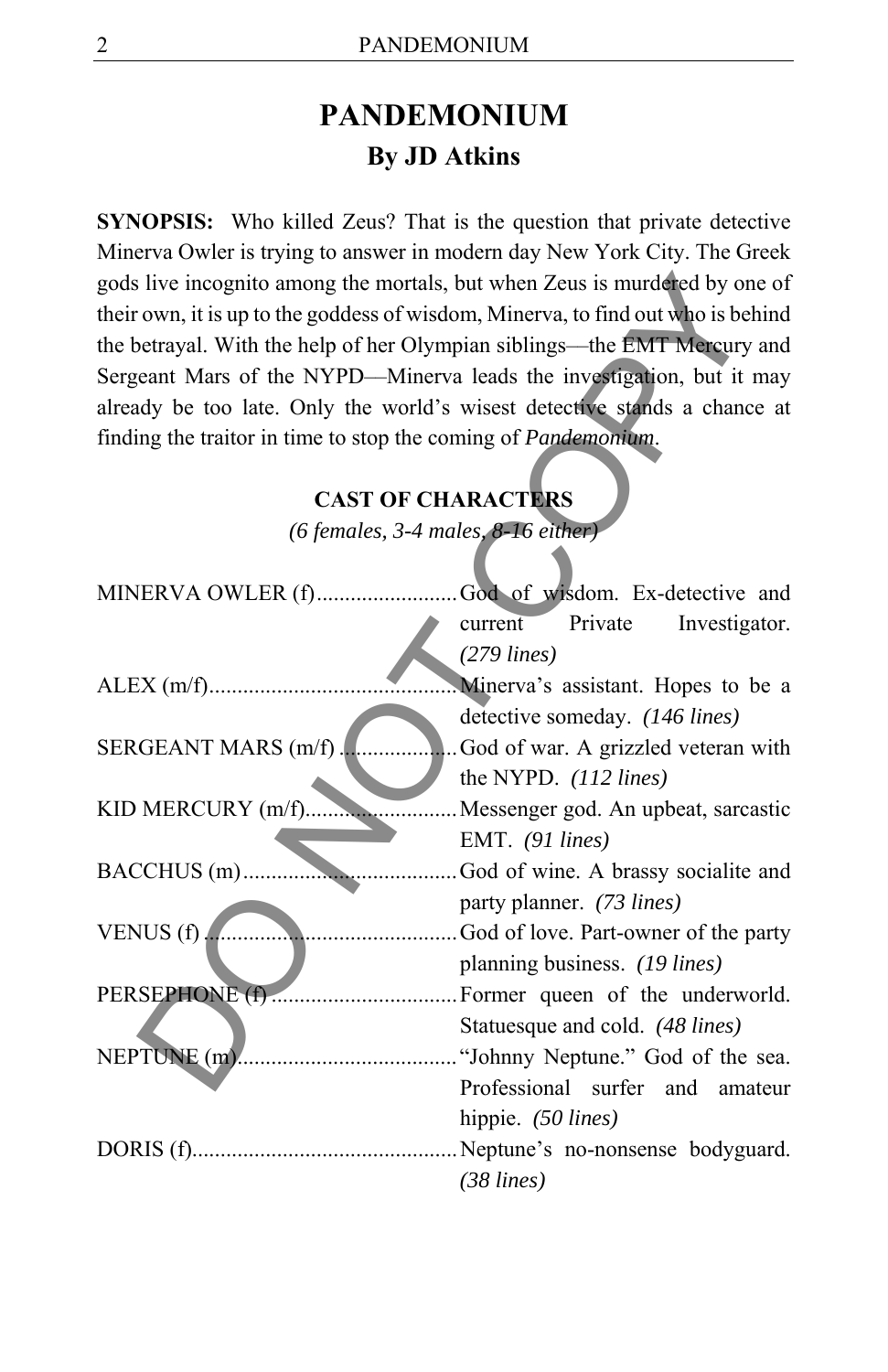|                                                  | underworld. A "Secret Service" type.<br>$(41$ lines) |
|--------------------------------------------------|------------------------------------------------------|
|                                                  | always gets her man. (22 lines)                      |
|                                                  | rich,<br>debonair<br>businessman.<br>$(15$ lines)    |
|                                                  | $(25$ lines)                                         |
|                                                  |                                                      |
|                                                  |                                                      |
|                                                  |                                                      |
| AGENT ONE (m/f)Undercover FBI agent. (12 lines)  |                                                      |
| AGENT TWO (m/f)Undercover FBI agent. (9 lines)   |                                                      |
| AGENT THREE (m/f)Undercover FBI agent. (8 lines) |                                                      |
| SECURITY GUARD (m/f) Museum guard. (6 lines)     |                                                      |
|                                                  |                                                      |
|                                                  | $(5$ lines)                                          |
|                                                  |                                                      |
|                                                  |                                                      |
|                                                  |                                                      |
|                                                  |                                                      |
| <b>EXTRAS:</b>                                   |                                                      |
| ENSEMBLE                                         | BANK SECURITY GUARD,                                 |
|                                                  | HOSTAGES, ADDITIONAL                                 |
|                                                  | <b>AGENTS, LOVE DRUNK</b>                            |
|                                                  | EMPLOYEES, FANS, PARTY                               |
|                                                  | GUESTS, SERVERS,                                     |
|                                                  | PARAMEDICS, UNDEAD                                   |
|                                                  | SOLDIERS. (Non-Speaking.)                            |
|                                                  |                                                      |

**DURATION:** 90 minutes **SETTING:** New York City, **TIME:** Modern Day.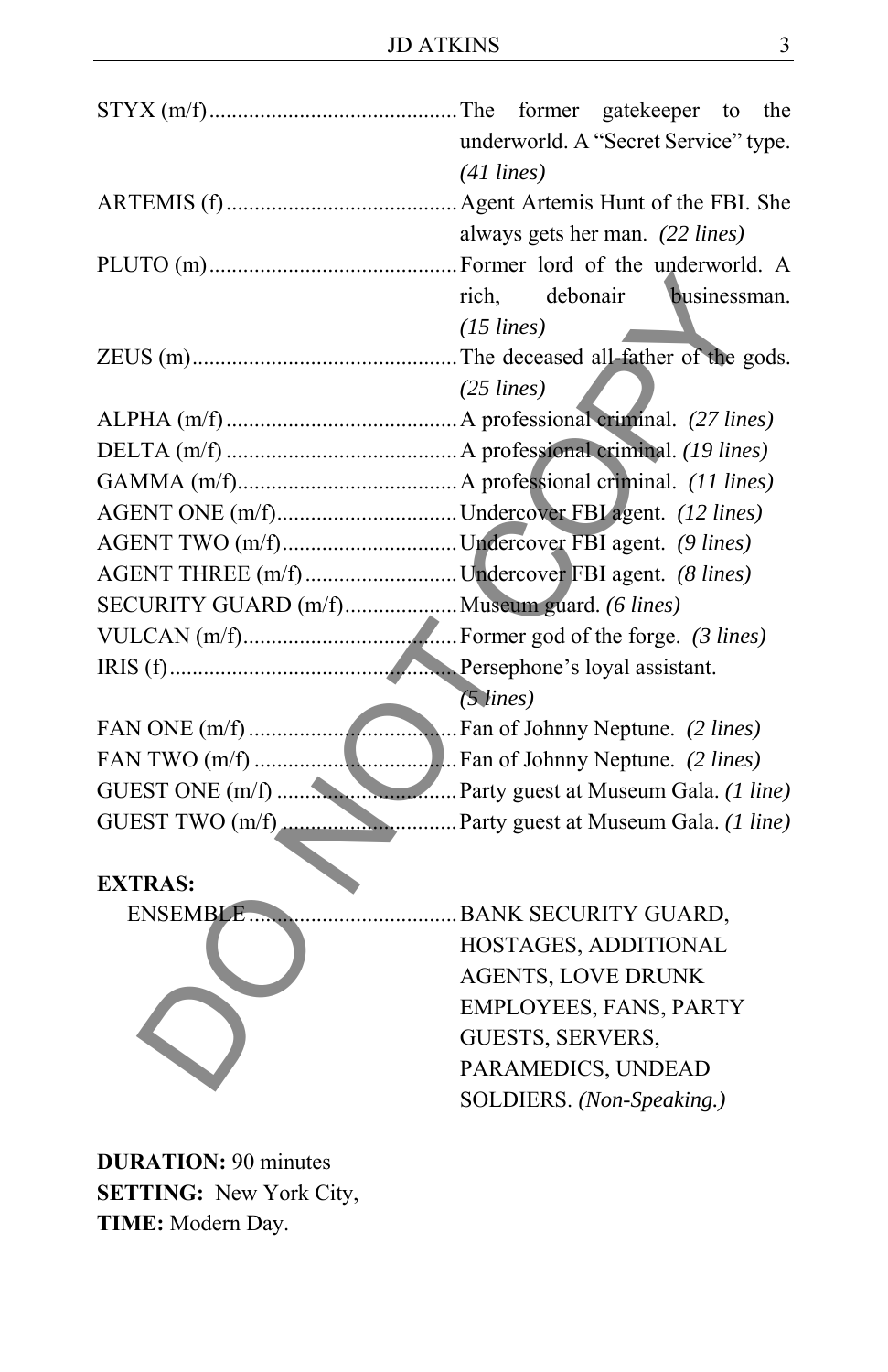#### **OPTIONAL DOUBLING**

ZEUS can double as PLUTO. ALPHA can double as SECURITY GUARD. IRIS can double as DELTA. VENUS can double as GAMMA. AGENT ONE can double as FAN ONE, GUEST ONE. AGENT TWO can double as FAN TWO, GUEST TWO. AGENT THREE can double as VULCAN. CONTROLLATION CONTROLLATION CONTROLLATION<br>
CONTROLLATION CONTROLLATION CONTROLLATION CONTROLLATION CONTROLLATION<br>
SYNOPSIS OF SCENES<br>
CONFIGUES: COPY COPY COPY CONTROLLATION CONTROLLATION CONTROLLATION CONTROLLATION CONTRO

#### **SYNOPSIS OF SCENES**

#### **ACT ONE**

SCENE 1: Bank.

SCENE 2: Office of Owler Inquiries.

SCENE 3: Metropolitan Museum, Gala.

SCENE 4: Bookstore.

SCENE 5: Metropolitan Museum, Gala.

#### **ACT TWO**

SCENE 1: Metropolitan Museum, Gala.

SCENE 2: Metropolitan Museum, Gates of Olympus.

SCENE 3: Office of Owler Inquiries.

SCENE 4: Metropolitan Museum, Gates of Olympus.

SCENE 5: Office of Owler Inquiries.

#### **COSTUMES**

ALL CHARACTERS: Modern clothes, both formal and casual, are most appropriate for scenes.

#### SPECIALTY COSTUMES:

MINERVA OWLER: Leather jacket, Dressed in "grunge," a flannel, perhaps, with fashion tears in her jeans. She has an alternative hairstyle and is wearing sunglasses over her eyes.

ALEX: Police Academy t-shirt

SERGEANT MARS: leather bracelet

KID MERCURY: EMT jacket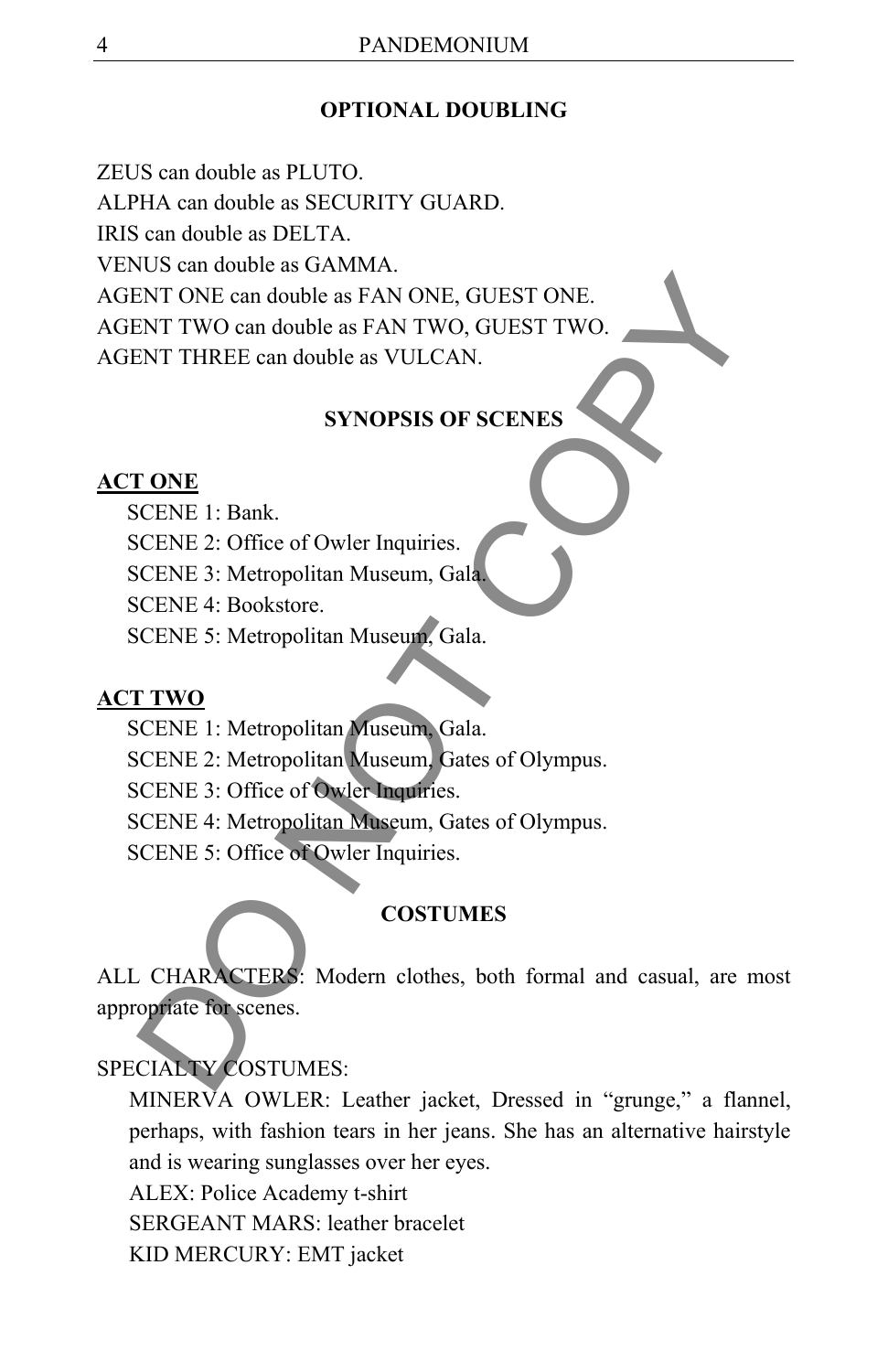DORIS, AGENT ONE, AGENT TWO, AGENT THREE: FBI jackets STYX: distinctive jacket and sunglasses ALPHA, DELTA, GAMMA: criminal masks SECURITY GUARD: sunglasses UNDEAD ARMY: black clothing

#### **SET DESIGN**

There are two doors, USL and USR, and a central archway (which can easily double as a large bay window). The various settings of the play are suggested through smaller decorations [a desk, a statue, tables and chairs] strategically placed in the foreground. Locations: Bank, Office of Owler Inquiries, Metropolitan Museum, and Bookstore.

**Bank:** The backroom of a bank.

**Office of Owler Inquiries:** A cheap, rundown New York office. There is a small desk DSR that is clean, save for a small plant on one edge and a thick binder in the middle. A second desk, USC, large and bearing the inscription "OWLER INQUIRIES," is stacked high with untended papers and littered with empty diet soda bottles and discarded newspapers. A chair for clients is next to the desk. There is a picture of Paul on the wall, with a key behind it. One door is the entrance to the office, the other door leads to the bathroom. SET DESIGN<br>
SET DESIGN<br>
The are two doors, USL and USR, and a central archway (which can et<br>
ble as a large bay window). The various settings of the play are sugged<br>
and the foreground. Locations: Bank, offices and otheirs

#### **Metropolitan Museum:**

**Gala:** This space is decorated during the play for the Gala. This includes tables and chairs. Decorated with relics of Greek and Roman culture. In Act Two, yellow crime scene tape hangs aroung the perimeter.

**Gates of Olympus:** A sign proclaims that this is the Treasures of the Immortals exhibit. Statues with sheets covering them. Decorated with relics of Greek and Roman culture.

**Bookstore:** Bookstore with table set up for an autograph signing.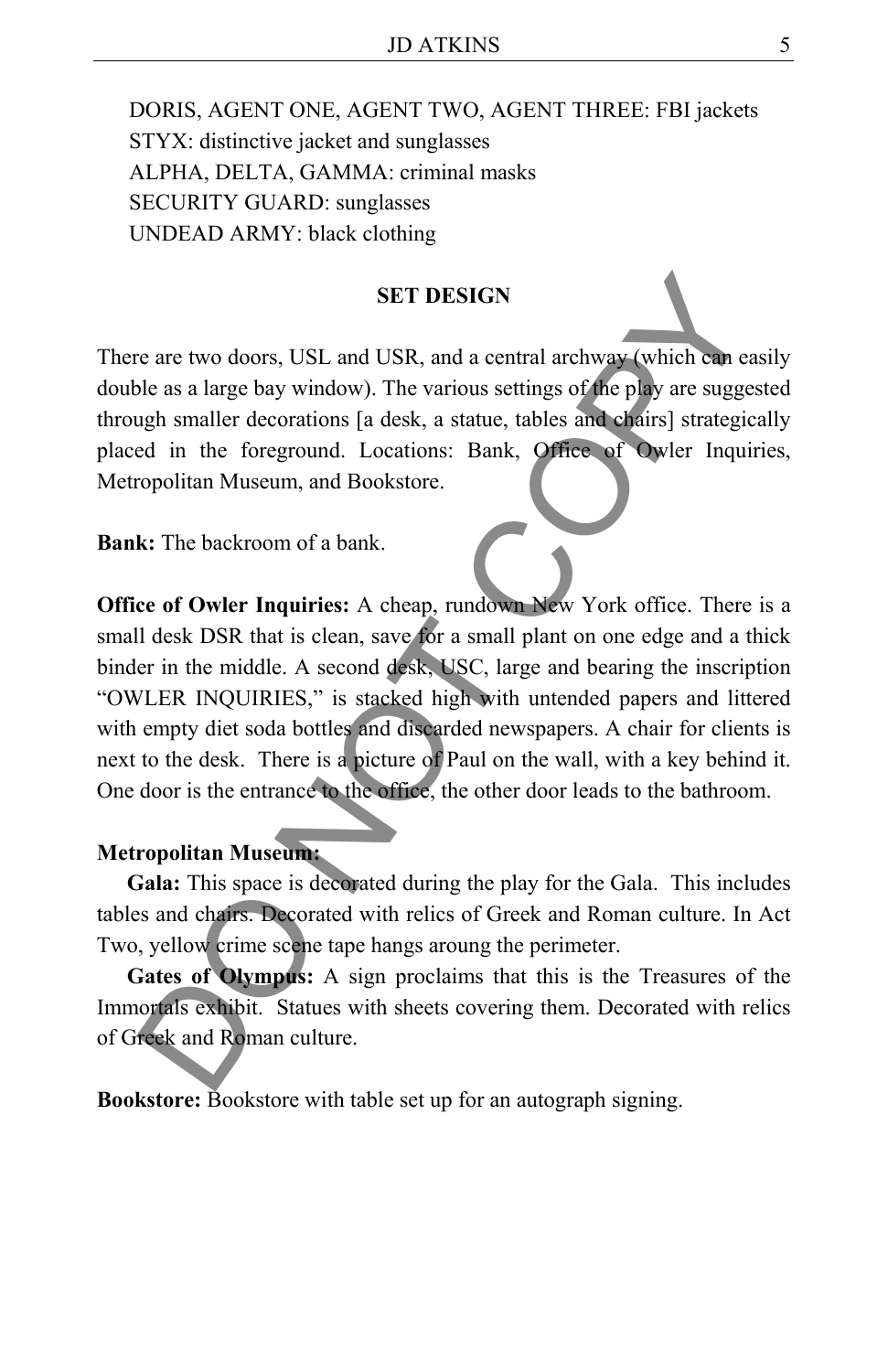### **SPECIAL EFFECTS**

LIGHT EFFECTS: Lighting cues can communicate god abilities.

- $\Box$  light behind a door and gateway
- $\Box$  red lights flashing for Styx's abilities

SOUND EFFECTS: Sound effects can also communicate god abilities.

- □ humming or ambient sound
- □ thunder
- $\Box$  phone ring
- heart monitor
- air compressor
- $\Box$  party music

WINE TRANSFORMATION: For Bacchus's wine transformation, nontoxic red color tablets dropped into apple juice can make an impressive "white wine to red wine" effect.

# **AUTHOR'S NOTE**

*Pandemonium* is, above all, a story about a family coming together. Encourage your cast to portray the familial aspects of their characters; the love found over the course of this play is the unifying thread that connects the comedy and tragedy. ND EFFECTS: Sound effects can also communicate god at allities.<br>
<br>
□ humming or ambient sound<br>
□ thunder<br>
□ heart monitor<br>
□ heart monitor<br>
□ heart monitor<br>
□ heart monitor<br>
□ heart monitor<br>
□ heart monitor<br>
□ heart monit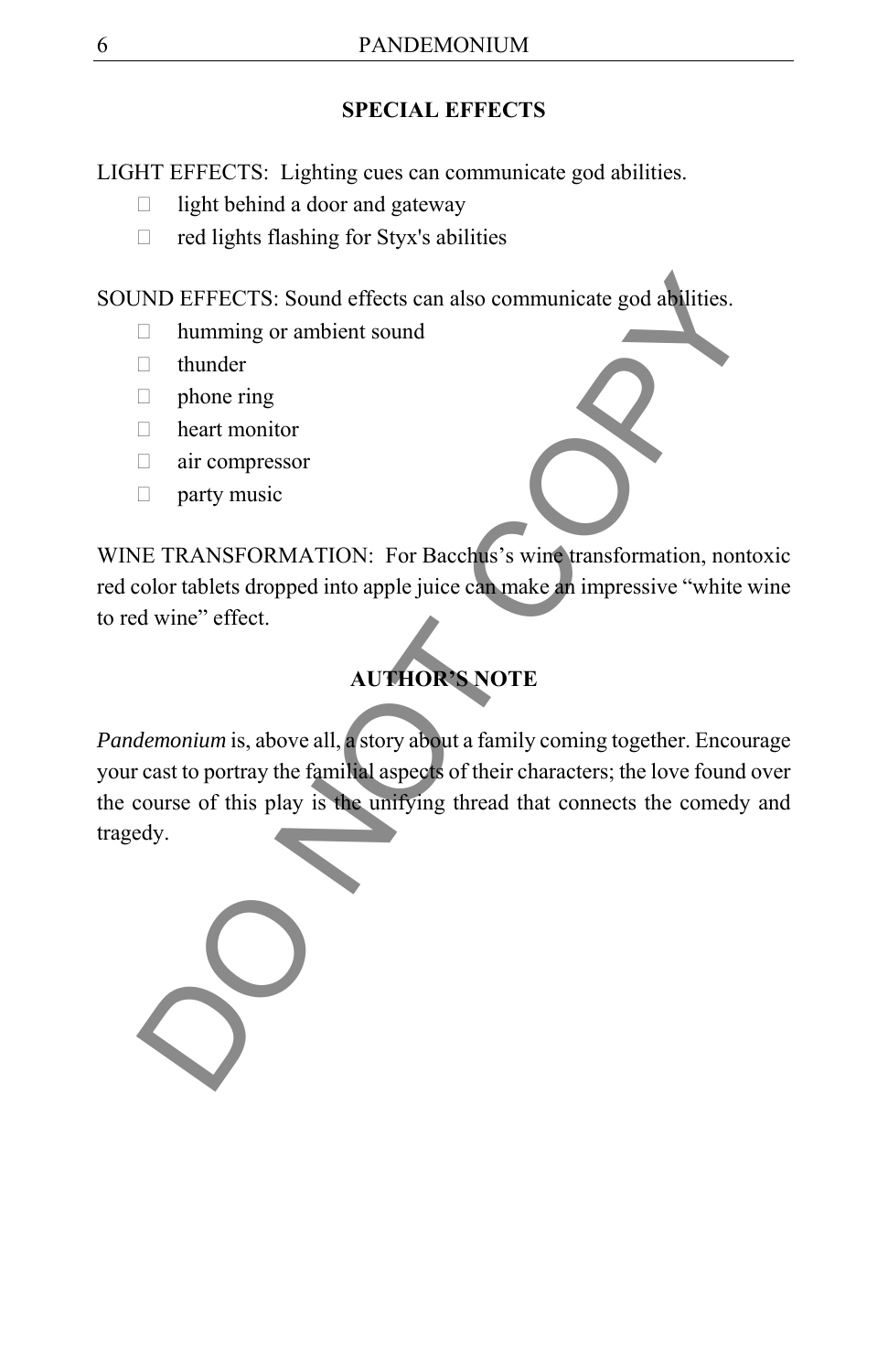#### **PROPS**

- Greek/Roman helmet
- magazines and soda bottles
- □ police badge, notebook, pen
- $\Box$  EMT bag
- champagne flutes
- $\Box$  trays of champagne
- trays of hors d'oeuvres
- a wristband
- $\Box$  tray of coffee cups
- $\Box$  speech (folder up piece of paper)
- $\Box$  4+ phones
- notebook
- books for an autograph signing
- **money**
- $\Box$  travel bag
- $\Box$  3+ handcuffs
- □ blankets
- sage oil
- museum artifacts
- bottles and garbage bag
- $\Box$  three masks (preferably dogs or wolves)
- weapons (handguns and knives)
- $\Box$  a key
- □ a portrait of Paul, Zeus, Venus, and Pluto Extributed<br>
analyze of changes flutes<br>
a trays of changes flutes<br>
a viristband<br>
a tray of coffee cups<br>
a wristband<br>
a tray of coffee cups<br>
<br>
a sage of (folder up piece of paper)<br>
<br>
a 4+ phones<br>
<br>
a notebook<br>
<br>
books for a
	- sub sandwiches
	- bag of kale burgers
		- business cards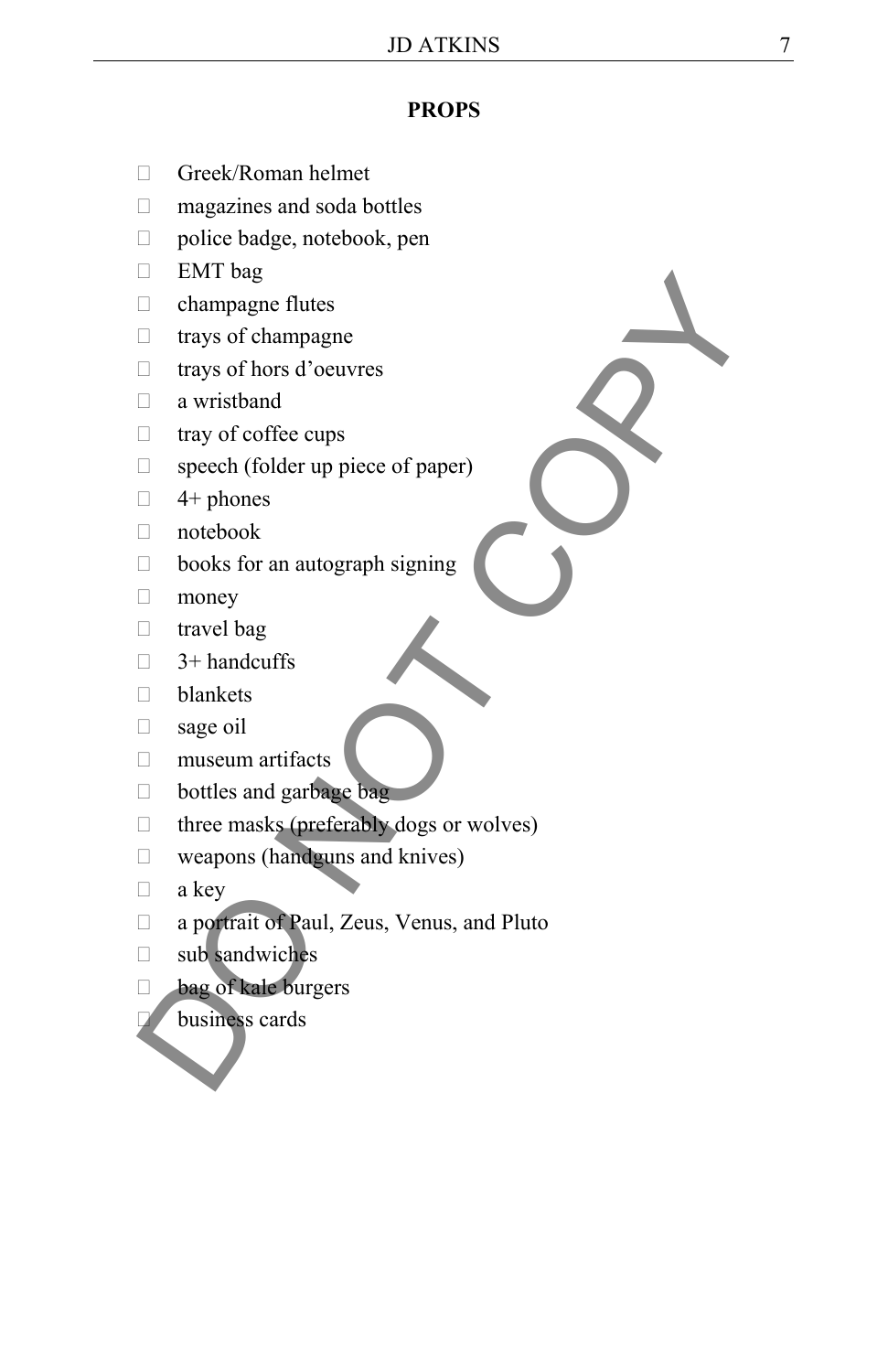#### **PRODUCTION HISTORY**

*Pandemonium* premiered at Grafton High School in Grafton, WI with the following cast:

|                       | SERGEANT MARS Jeff Brown / Hunter Bault                            |
|-----------------------|--------------------------------------------------------------------|
|                       |                                                                    |
|                       |                                                                    |
|                       |                                                                    |
|                       |                                                                    |
|                       |                                                                    |
|                       |                                                                    |
|                       |                                                                    |
|                       |                                                                    |
|                       |                                                                    |
|                       |                                                                    |
|                       |                                                                    |
|                       |                                                                    |
|                       |                                                                    |
|                       |                                                                    |
|                       |                                                                    |
|                       |                                                                    |
|                       |                                                                    |
|                       |                                                                    |
|                       |                                                                    |
|                       | IS & GUESTS: Ashley Fryjoff, Elijah Voss, Sam Aria, Sydney To      |
|                       | e Gehrke, Ruby Ellison, Hailey Bault, Greg Depmsey, Eli Feutz, Syd |
|                       | cik, Kaeli Mahnke, Anna Albers, Ben Koehler, Grace Hill, Ava Peder |
| dy Perez, Josh Turner |                                                                    |
|                       |                                                                    |

FANS & GUESTS: Ashley Fryjoff, Elijah Voss, Sam Aria, Sydney Teare, Grace Gehrke, Ruby Ellison, Hailey Bault, Greg Depmsey, Eli Feutz, Sydney Wojcik, Kaeli Mahnke, Anna Albers, Ben Koehler, Grace Hill, Ava Pederson, Mandy Perez, Josh Turner

#### **DEDICATION**

*Pandemonium* is a story about a family coming together; it was possible because of the support of my family, my wife, and my students in GHS Performing Arts.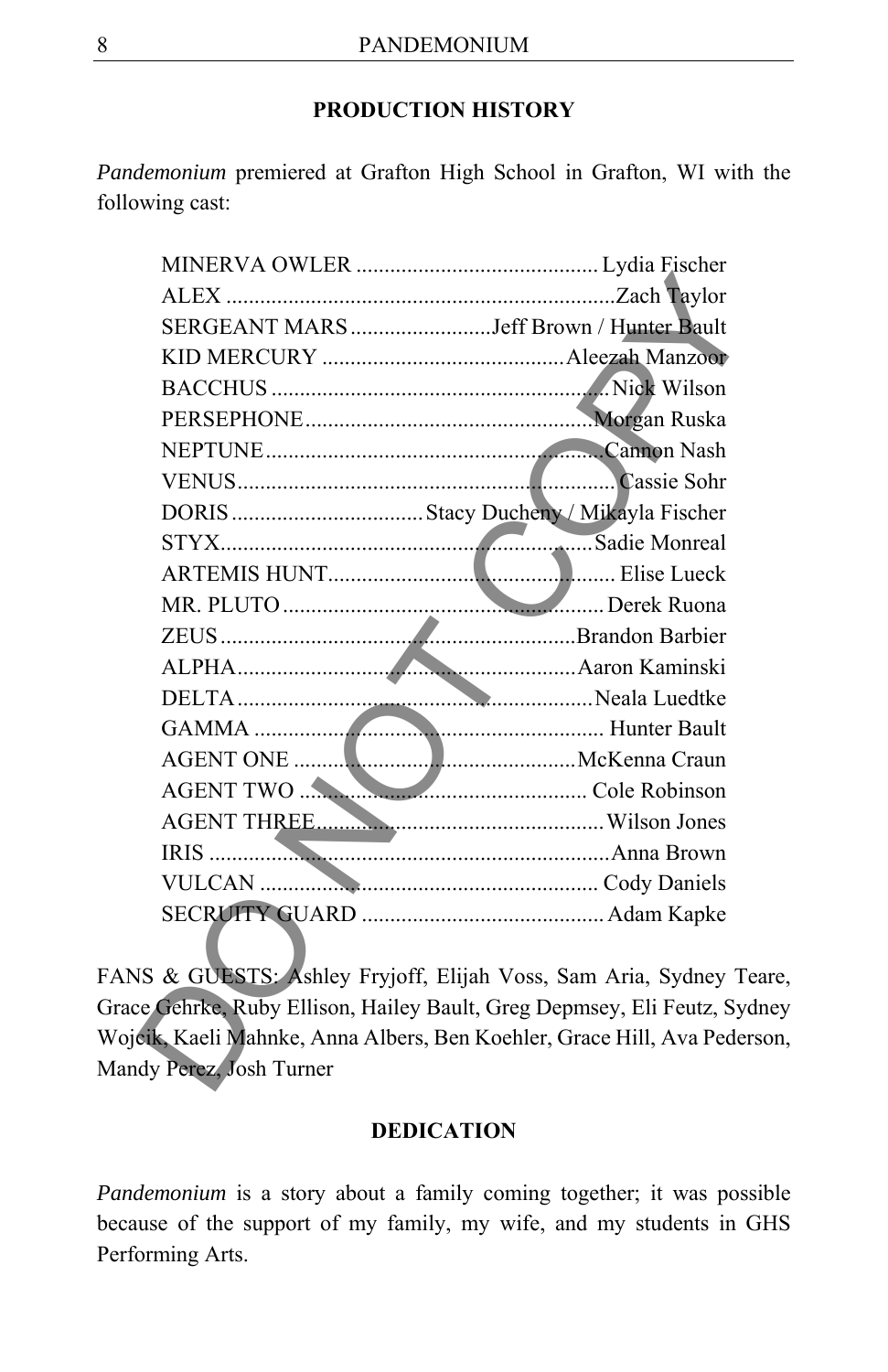## **ACT ONE, SCENE 1**

*AT START: Bank. Lights up on an interior, backroom. An empty stage, with a sleeping SECURITY GUARD in the corner. Offstage voices are heard. A row of HOSTAGES, including MINERVA, are being lead into the back room from SR door. They have their hands over their heads. Behind them, ALPHA, DELTA, and GAMMA, criminals in masks, lead them on.* 

**ALPHA:** Sit down here. And don't talk. **DELTA:** The sooner everyone cooperates, the sooner we all go home. **GAMMA:** Where to, Alpha? **ALPHA:** Back room. You're looking for safe deposit box 00194. **GAMMA:** Roger. *(Exits through SL door.)*  **ALPHA:** Keep them here, Delta. I'll make sure we aren't disturbed. **MINERVA:** You don't have to worry about that. Continued them, ALPHA, DELTA, and GAMMA, criminals in masks, in on.<br>
That them, ALPHA, DELTA, and GAMMA, criminals in masks, in<br>
MMA: Sit down here. And don't talk.<br> **ETA:** The sooner everyone cooperates, the some we all g

*DELTA makes a move for MINERVA, but ALPHA stops her.* 

### **ALPHA:** Why not?

**MINERVA:** Because you did a good job. You disconnected the silent alarm, you kept the tellers away from their panic buttons, and the hostages away from their phones. The cops aren't coming. **ALPHA:** Can't be too careful, though. Search her!

*DELTA pulls MINERVA to her feet and starts patting her down.* 

**ALPHA:** Pretty observant, there, lady. Are you undercover? Off-duty? **MINERVA:** Retired.

**DELTA:** She's clean.

**ALPHA:** Alright––put her with the others. But keep an eye on her. **MINERVA:** They must be paying you well for this job.

**DELTA:** Shut up.

**ALPHA:** Hold on––what are you talking about?

**MINERVA:** I'm just saying, you're holding up an entire bank and you're not stealing any cash. Whoever hired you for this job must be paying you pretty well.

**ALPHA:** *(Smirking.)* You have no idea.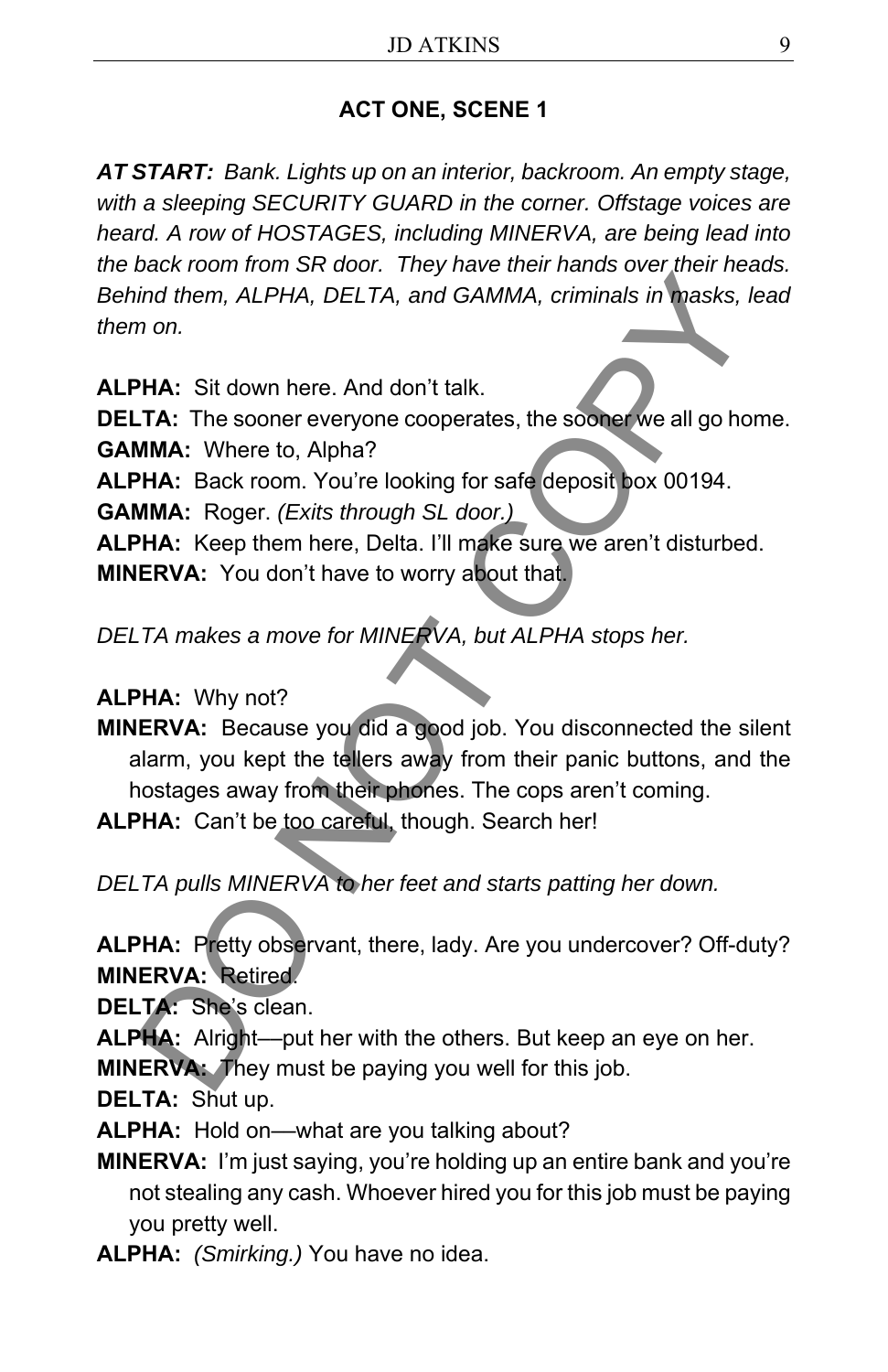- **MINERVA:** Deep pockets move mountains, I suppose. So what does the man with everything need to steal, I wonder?
- **DELTA:** None of your business, pig.
- **MINERVA:** Something sentimental? No, something compromising.
- **DELTA:** I said none of your business! Alpha, are you just going to let her run her mouth like this?
- **ALPHA:** *(Watching the SL door.)* She's harmless, Delta. Let her play detective if she wants.
- **MINERVA:** To be honest, I'm really just trying to keep things from escalating, you know? Keep everyone calm. It's my cop training, you'd be amazed how many situations you can defuse just by talking. Tell me, Delta––is it? Tell me, Delta, have you heard the one about the car? **ERVA:** Watching the SL door.) She's harmless, Delta. Let her letective if she wants.<br> **ERVA:** (Watching the SL door.) She's harmless, Delta. Let her letective if she wants.<br> **ERVA:** To be honest, I'm really just trying to

**DELTA:** We're not in the mood for jokes.

- **MINERVA:** It's really more of a riddle. My dad tells it at parties. Here it is: What's green and has wheels?
- **DELTA:** I said, shut up! *(After a moment.)* A car?

**MINERVA:** *(Pleasantly.)* No!

- **DELTA:** What? That's so stupid! *(After a moment.)* Well then, what's the answer?
- **MINERVA:** *(Laughing.)* I have no idea! My dad never told us. Drives you crazy, right?

**DELTA:** Oh my god. Alpha, switch with me. I can't deal with this lady. **ALPHA:** Stay focused, Delta.

**MINERVA:** OK––how about a story instead. Anyone know the story of Polyphemus?

**ALPHA:** The cyclops?

**MINERVA:** Hey! Yeah, exactly. See, Odysseus and his crew were trying to escape the cyclops' cave. So what do you do? You poke out his eye, right? But the cyclops, he sits himself down at the door and says he won't let anyone out.

*GAMMA runs in from the other room.*

- **ALPHA:** Gamma! What's the update? Did you get into the safety deposit box?
- **GAMMA:** I blew the lock no problem. But it was empty.

**DELTA:** What?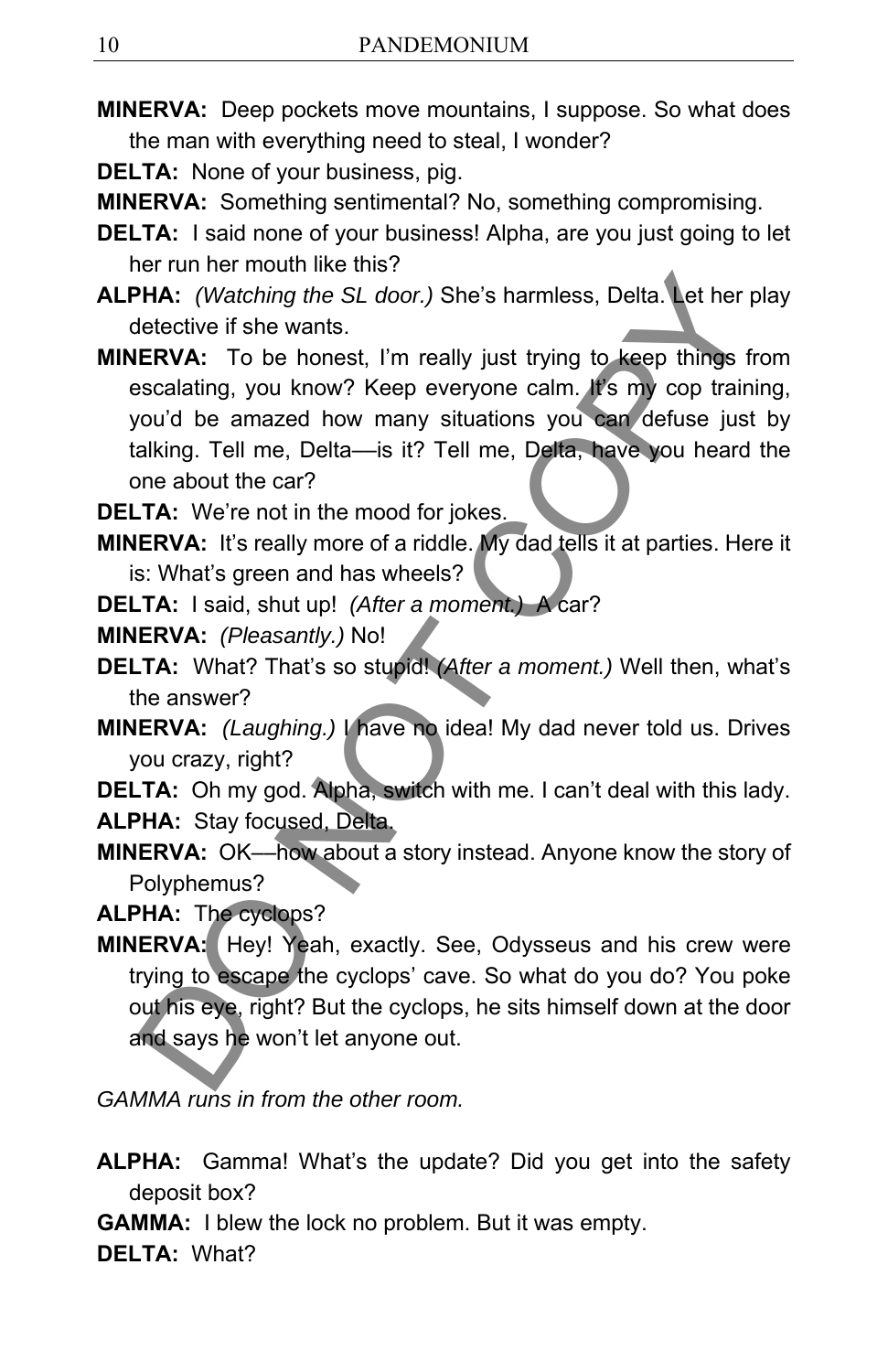**GAMMA:** Empty!

**MINERVA:** *(Not paying attention to any of them.)* But Odysseus was smart. He knew that eventually the cyclops would have to let his giant sheep out to graze.

**DELTA:** Shut up! Alpha, do we abort?

**GAMMA:** The employer would kill us.

**ALPHA:** Just let me think.

**MINERVA:** So Odysseus and his soldiers held onto the bellies of the sheep, and that's how they escaped! Genius, right?

**DELTA:** I said shut up.

*DELTA pulls MINERVA to her feet and marches her DS. DELTA points his gun at MINERVA (this is the first time a gun is pointed.) MINERVA puts her hands above her head. The other HOSTAGES scream.* 

**GAMMA:** Delta, what are you doing? Leave her alone! **MINERVA:** Don't you want to hear the moral of the story? **DELTA:** Go ahead.

**MINERVA:** See, most people think the takeaway is there's no situation you can't think your way out of. But I interpret a different lesson.

#### **DELTA:** Which is?

**MINERVA:** *(Smiling.)* If you're going to herd sheep, be sure to check their bellies.

*Suddenly, ALL HOSTAGES reveal themselves to be undercover FBI AGENTS by lifting up their shirts to show weapons that have been hidden, tucked into their waistlines. ALL AGENTS draw the weapons suddenly and through a series of specialized moves, disarm and subdue ALPHA, DELTA, and GAMMA.*  WHA: Just let me think.<br>HA: Just let me think.<br>
HA: Just let me think.<br>
ERVA: So Odysseus and his soldiers held onto the bellies of<br>
theep, and that's how they escaped! Genius, right?<br>
TA: I said shut up.<br>
TA pulls MINERVA

**GAMMA:** What is this? **AGENT ONE:** FBI! Down on the ground! **AGENT TWO:** Drop your weapons! **AGENT THREE:** We have you surrounded! ALPHA: Whoa, whoa! Don't shoot--you've got us. **DELTA:** Alpha! **ALPHA:** Stand down, you two. We'll come quietly. **AGENT ONE:** Alright. Get them up.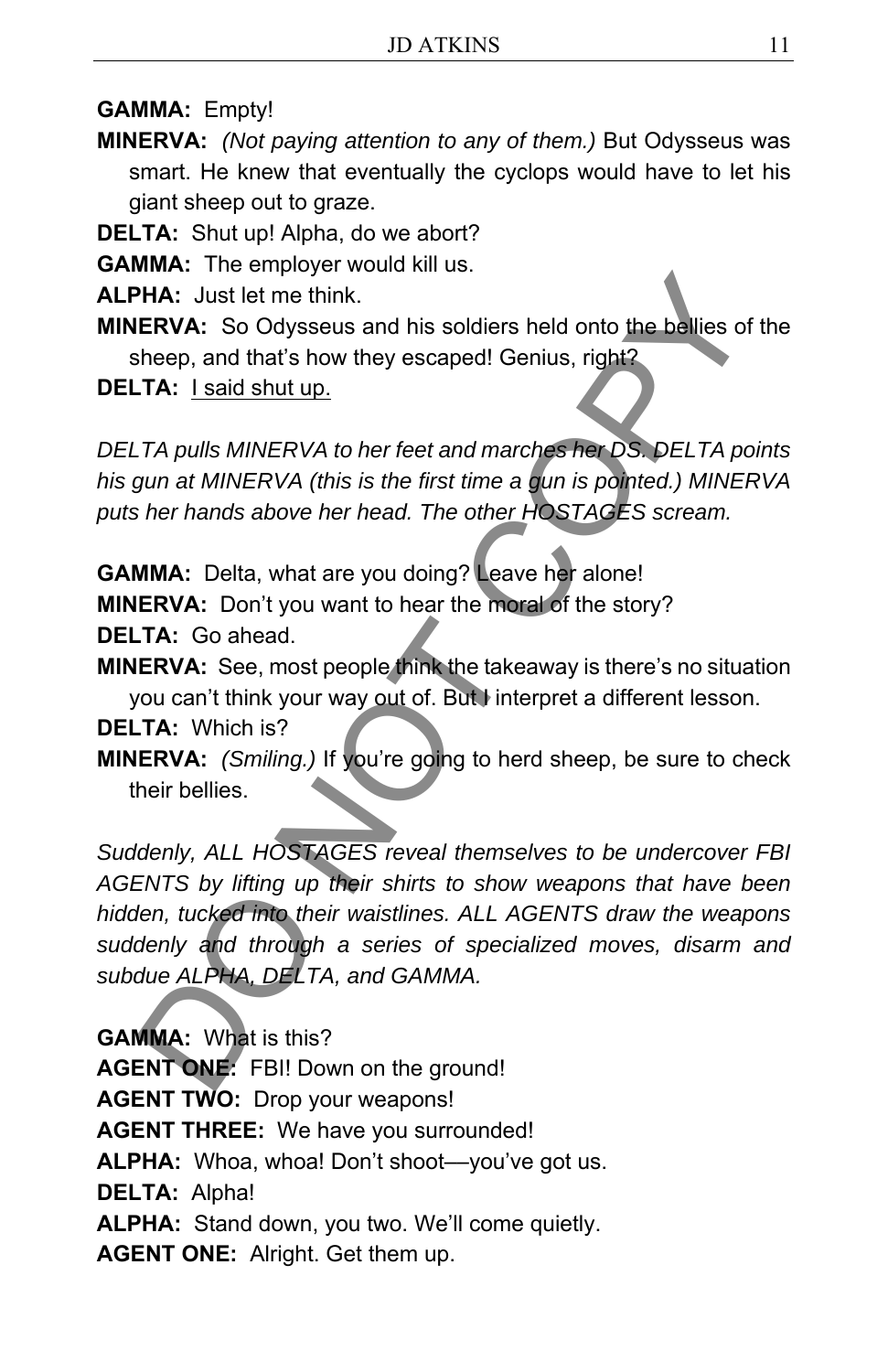*Other AGENTS pull ALPHA, GAMMA, and DELTA US to search them and put them in handcuffs. ARTEMIS enters.* 

- **MINERVA:** *(Brushing herself off.)* Well that was exciting.
- **AGENT TWO:** That was quite a risk you took.

**AGENT THREE:** Are you alright?

- **ARTEMIS:** Stand down, Agents. It'd take more than that to fluster Minerva Owler.
- **AGENT ONE:** Yes, ma'am! Oh, Miss Owler, this is Special Agent–– **MINERVA:** Artemis Hunt.

**AGENT TWO:** You two know each other?

- **ARTEMIS:** *(With a smirk.)* In passing. Someone want to give a report here?
- **AGENT THREE:** Yes, ma'am. Operation was a total success––no casualties.

**ARTEMIS:** *(ARTEMIS shakes MINERVA'S hand.)* I can't thank you enough for tipping us off. These three have been linked to a number of high profile robberies in the past few years. Getting them is a big deal for my department. ENT THREE: Are you alright?<br>
FINT THREE: Are you alright?<br>
FINT THREE: Are you alright?<br>
FINT THREE: Yes, ma'am! Oh, Miss Owler, this is Special Agent-<br>
ENT ONE: Yes, ma'am! Oh, Miss Owler, this is Special Agent-<br>
ENT TWO:

**MINERVA:** Anything for the Feds.

- **AGENT THREE:** This "undercover hostage" routine was a real winner. How did you come up with that, anyway?
- **MINERVA:** Didn't you listen to my story? *(Putting on jacket, turning to ARTEMIS.)* It's late, and I have to get up for work tomorrow. Can I go?
- **ARTEMIS:** Officially, you were never here.

**MINERVA:** As per usual.

*As MINERVA exits, she gives a smile to DELTA, who shakes her head in disgust. DELTA and GAMMA are dragged off SR.* 

- **ARTEMIS:** The offer still stands, by the way! I think you would make a great federal agent.
- **MINERVA:** *(Shrugging.)* I made a great cop, too. But I'm done with all that. See ya, Cuz.

**ARTEMIS:** See ya.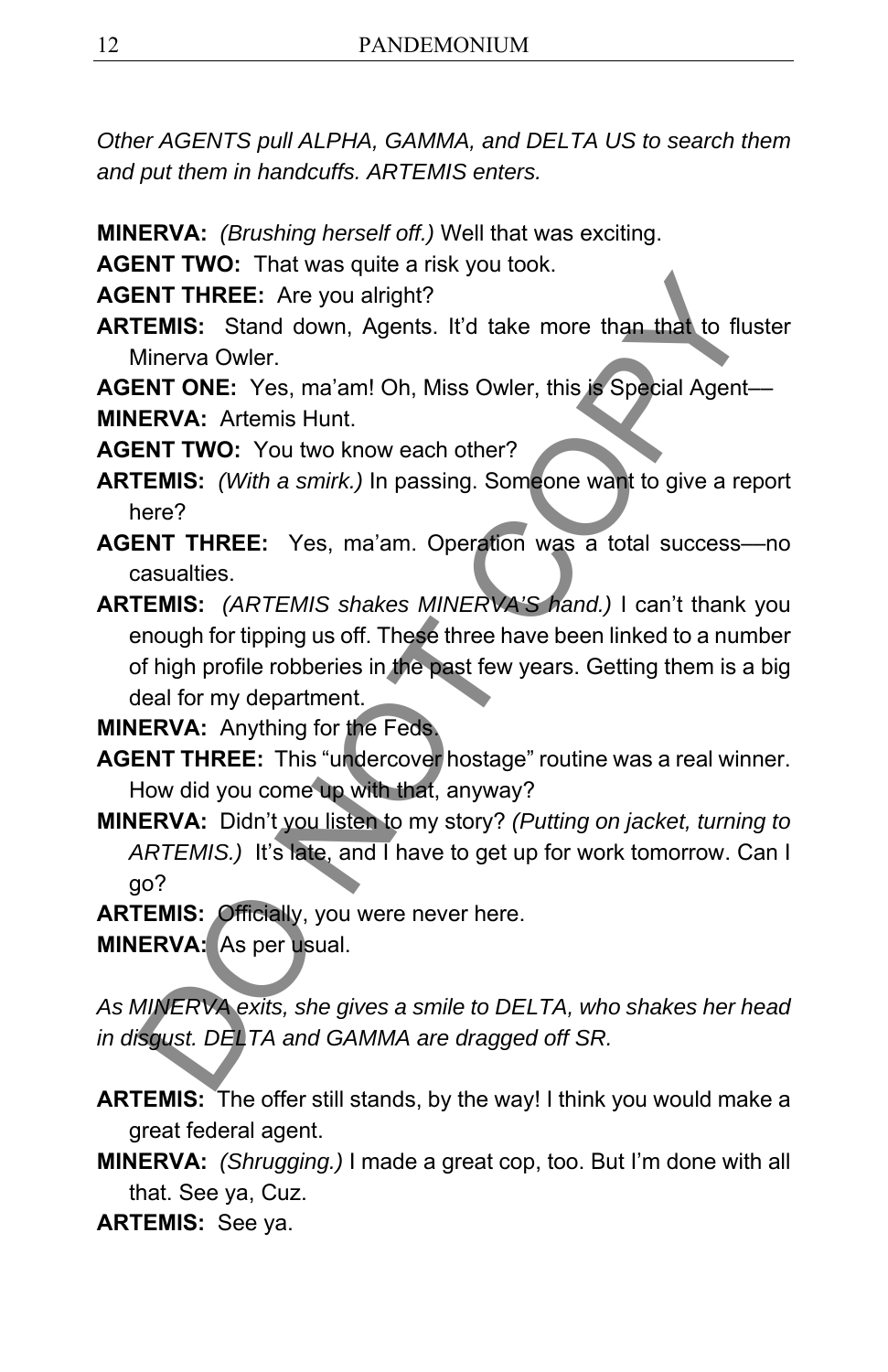*MINERVA exits.* 

**AGENT THREE:** *(Interested.)* Agent Hunt, is she your cousin? **ARTEMIS:** More or less.

**AGENT THREE:** She's a little funny, isn't she? No offense, ma'am.

**ARTEMIS:** *(Wryly.)* You should meet the rest of my family. Alright everyone, let's move out. Take them around back.

**AGENT TWO:** Yes, ma'am.

*ARTEMIS exits SR. ALL AGENTS start moving ALPHA, GAMMA, and DELTA.* 

**AGENT ONE:** Alright, Alpha. Let's get you to lock up. **ALPHA:** I want my phone call. **AGENT ONE:** When we get there.

*STYX, a Secret Service type, enters through the back door SL.* 

**STYX:** I'll take it from here, thank you. AGENT ONE: Whoa--back it up. Where did you come from? **AGENT TWO:** Who are you? **STYX:** Legal counsel. Now if you don't mind, my client and I will leave. ENT TWO: Veryone, lefts move out. Take them around back.<br>
ENT TWO: Yes, ma'am.<br>
FEMIS exits SR. ALL AGENTS start moving ALPHA, GAMMA,<br>
TA.<br>
INT ONE: Alright, Alpha. Let's get you to lock up.<br>
PHA: I want my phone call.<br>
EN

*STYX removes her sunglasses, slowly.* 

**AGENT ONE:** Listen, pal, we need to get your client processed before anyone-

*STYX opens her eyes. SFX: a low tone and a flicker of the lights.* 

**AGENT ONE:** …anyone… anyone…. What was I saying? **STYX:** You were about to turn over my client.

**AGENT TWO:** *(Suddenly dazed.)* Oh… right. *(Removing handcuffs.)*  Here you go.

**STYX:** Thank you.

*STYX grabs ALPHA by the shoulder and leads her to the door.*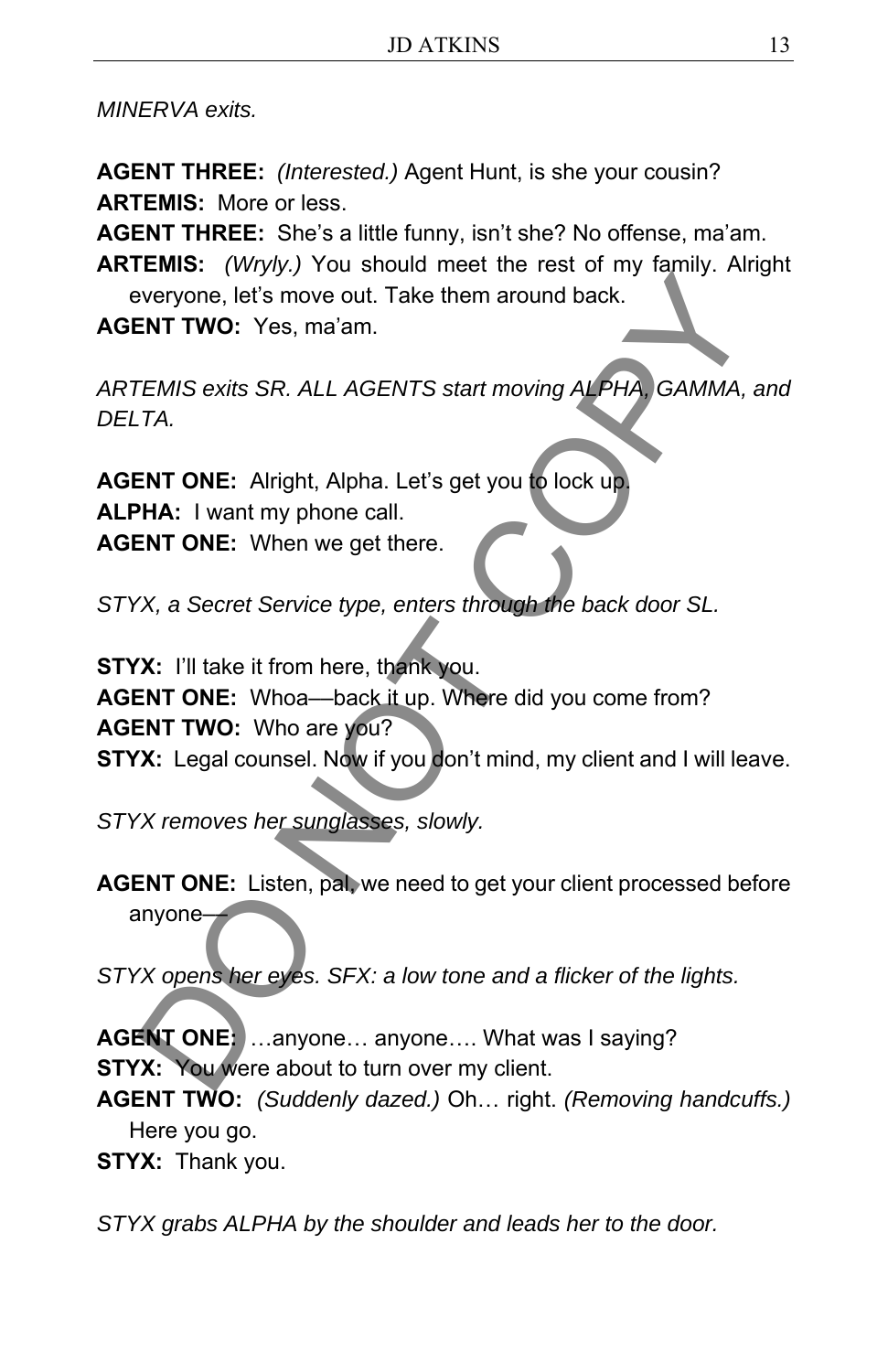**ALPHA:** Listen, Styx, about the job-

**STYX:** We'll talk later, Alpha. *(Answers cell phone.)* Hello? No, it wasn't here. *(Beat.)* I understand. Move it, Alpha. Pandemonium will proceed on schedule.

*ALPHA and STYX exit.* 

**AGENT ONE:** *(Dazed, looking around.)* What were we doing here again?

*ALL AGENTS are dumbfounded as well. Dazed, they wander offstage. Lights shift.* 

# **ACT ONE, SCENE 2**

*AT START: Office of Owler Inquiries. Lights up, ALEX is hurriedly attempting to tidy up the bottles and put them in a garbage bag. He is clearly frustrated with the dilapidated state of the office. SFX: the phone rings; ALEX runs over to answer it.* 

**ALEX:** Owler Inquiries… oh, how can I help, Officer? *(Pause.)* No, I'm sorry, Miss Owler isn't in yet. I can deliver a message––*(Beat.)––* uh, just off of 22nd street, building 114. The name on the buzzer is Minerva Owler. *(Beat.)* OK, see you then. ENT ONE: (Dazed, looking around.) What were we doing to<br>gain?<br>AGENTS are dumbfounded as well. Dazed, they wander offstats shift.<br>ACT ONE, SCENE 2<br>START: Office of Owler Inquiries. Lights up, ALEX is hurrimpting to tidy up

*MINERVA enters, looking run-down. She is dressed in "grunge," a flannel, perhaps, with fashion tears in her jeans. She has an alternative hairstyle and is wearing sunglasses over her eyes. She has a diet soda in one hand and a rolled magazine in the other.* 

### **MINERVA:** Morning Alex.

**ALEX:** *(Straightening up.)* Good morning, Miss Owler. Well, uh… *(Checking his watch.) …*good afternoon, I suppose.

**MINERVA:** *(Feigning frustration.)* Ah, shoot. How close was I today? **ALEX:** I mean… it's 1:30 so… not that close.

**MINERVA:** How you manage to get here every morning is beyond me. **ALEX:** I wake up before 11:30.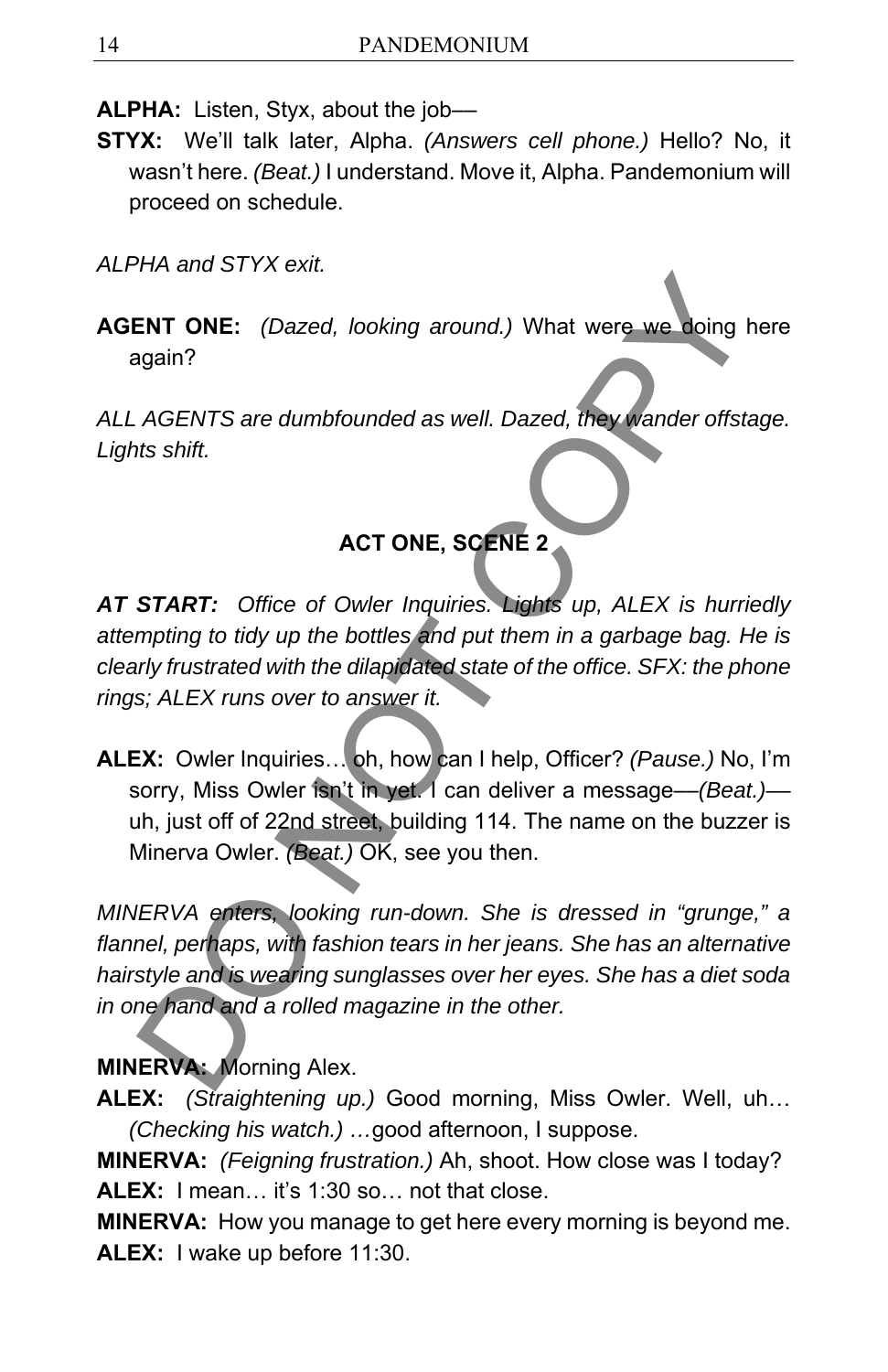**MINERVA:** I had a busy night. Didn't get to sleep until after 3.

**ALEX:** Partying hard, I suppose?

**MINERVA:** You know me. Anyway, let's get going.

*ALEX shuffles around and picks up a notepad and pen.*

**ALEX:** You've had about a half dozen calls… all potential clients for Owler Inquiries.

**MINERVA:** *(Sitting on her desk.)* Anything interesting?

**ALEX:** Well that would be up to you…. *(Riffling around.)* First is a carjacking down on tenth… the cops have no leads so they sent it our way.

**MINERVA:** Pass.

- **ALEX:** Absolutely. I thought that might be a little dull. OK, next… there's a doctor in Midtown who wants to find her adoptive parents. She's offering a lot of money.
- **MINERVA:** *(Considers this for a moment.)* Pass. Next?
- **ALEX:** OK…. *(About to flip the page, hesitates.)* You heard what I said about the money, right? I can give you the specifics.

**MINERVA:** Moving on, Alex.

**ALEX:** Yes, ma'am. *(Flips the page and seems excited.)* Oh! The next call I have for you is––I think you're going to be interested. *(With a storyteller's drama.)* A married couple in Brooklyn thinks that someone is spying on them. Now, my theory is--EX: You've had about a half dozen calls... all potential clients<br>
Dowler Inquiries.<br>
ERVA: (Sitting on her desk.) Anything interesting?<br>
ERVA: (Sitting on her desk.) Anything interesting?<br>
2X: Well that would be up to you

**MINERVA:** Are they dentists?

**ALEX:** Uh, let me check…. *(Amazed.)* Wow. Yeah, they are!

**MINERVA:** Pass.

**ALEX:** Wait, Miss Owler––how did you know––

**MINERVA:** Pass, Alex. Hard pass.

**ALEX:** *(Indignant.)* I didn't even tell you how much they're offering.

- **MINERVA:** Alex, I know this is only your second week here, but I was hoping by now you would understand that when I say pass, I mean pass!
- **ALEX:** *(Gently closes the notepad.)* Miss Owler, I don't mean to question your judgement, but since you hired me to be your partner––

**MINERVA:** Assistant.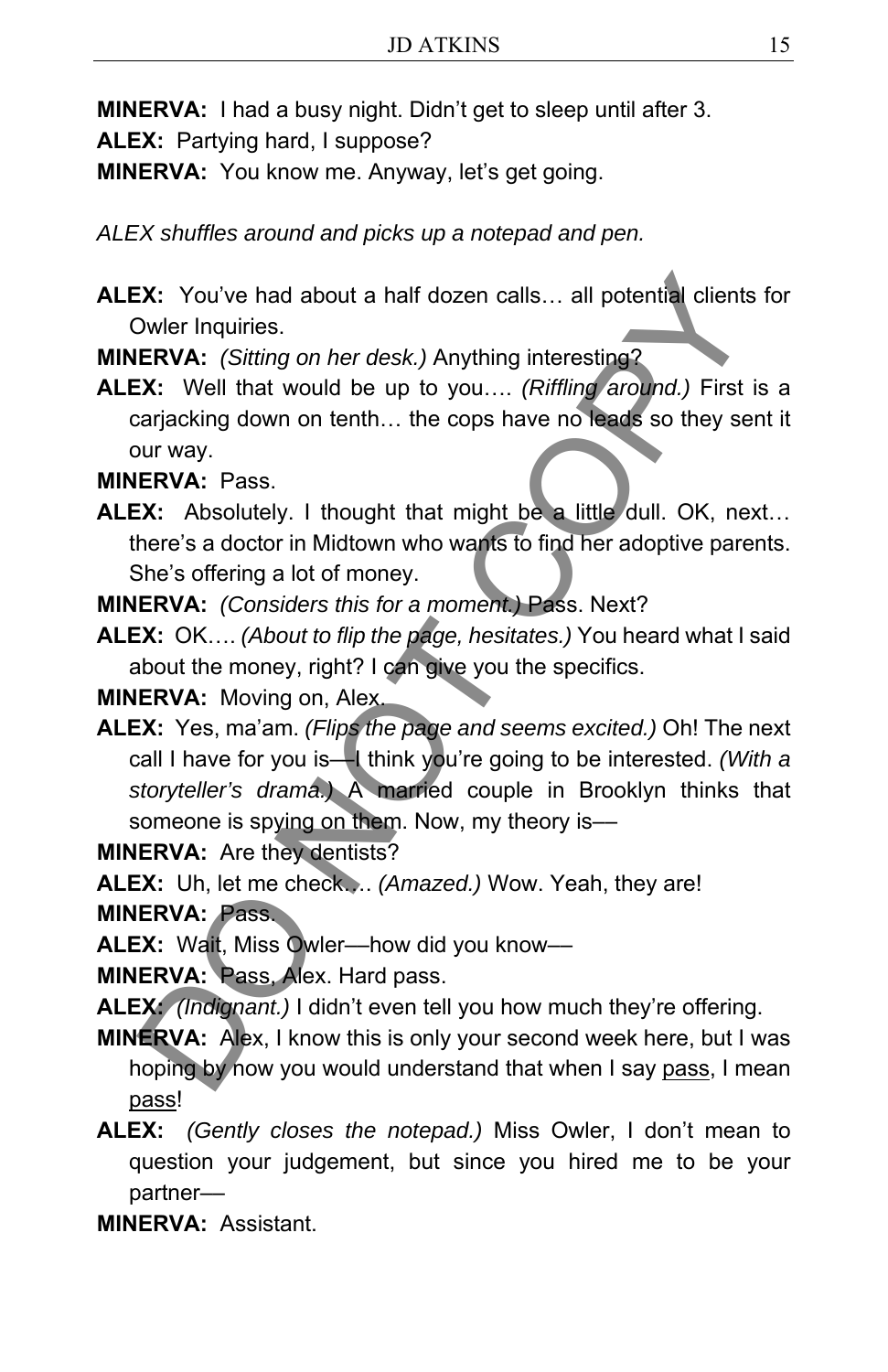- **ALEX:** Right. Well since you hired me, you have yet to take on a single case. What sort of a business is this if you don't take any clients?
- **MINERVA:** *(Digging in the drawer.)* First of all––it's not your job to worry about what cases I do and do not take. Second of all, I only take interesting clients, and lately, none of them are worth my time.
- **ALEX:** I think you might be too picky, ma'am. How will you clear expenses without a revenue?

**MINERVA:** What expenses?

**ALEX:** Well you have to pay rent, I assume. There's utilities, office supplies, not to mention all the diet soda you drink. Oh, and my salary of course. *(A sudden look of concern.).* Wait… you are going to pay me for this job, right?

**MINERVA:** Alex.

**ALEX:** *(Aghast, to himself.)* How have we never discussed me getting paid?

**MINERVA:** Alex!

**ALEX:** Yes, ma'am.

**MINERVA:** Is there more to this lecture?

- **ALEX:** *(Recomposing.)* Yes, ma'am. When I applied to work for a Private Investigator, I expected there would be at least a little excitement; some experience I could use when I apply for the Police Academy. But so far all I've done is sit at a phone and told people, who need help, to go away. ERVA: Them, you may be the play of the correct profit and the divided and the divided and the divided and o pay me for this job, right?<br>
ERVA: What expenses?<br>
ERVA: What expenses?<br>
USING the divided not of of oncern.). Whi
- **MINERVA:** A valuable skill for any young man to learn.
- **ALEX:** *(Sarcastic.)* Ha-ha. You know, when I told my dad who I was going to work for he was over the moon. According to him, you were the most talented rookie to ever come through the Academy. He said you made Detective faster than anyone he ever trained.

**MINERVA:** Oh yeah?

**ALEX:** He told me the day you gave up the badge was a sad day for New York. *(MINERVA laughs at this.)* Well, laugh if you want; but I'm still hoping I get to see you in action.

**MINERVA:** Action is overrated, Alex. Trust me on that one.

**ALEX:** Whatever you say, ma'am.

*MINERVA leans back in her chair and gingerly places a magazine over her face.*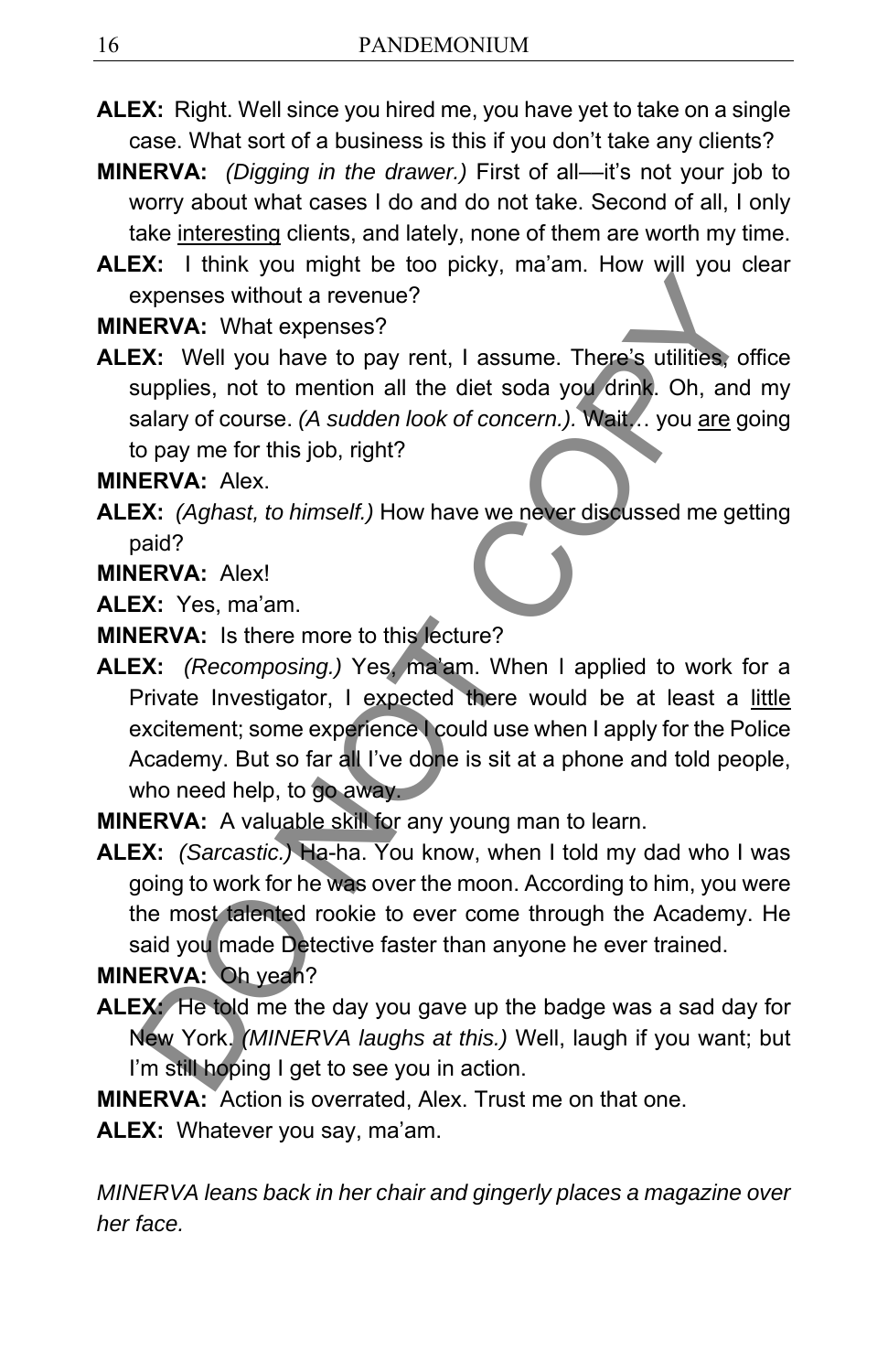- **MINERVA:** Any other calls I should be aware of? Or am I safe to start my nap?
- **ALEX:** No… oh, wait, yes. We did get a call from NYPD. A sergeant called ahead to say he would be stopping by to see you.

**MINERVA:** Why?

**ALEX:** I assume to offer you another case that you'll immediately turn down. I told him he could just call back, but he insisted on coming over.

*SERGEANT MARS, a middle-aged Police Officer, enters the office.* 

**MINERVA:** What was the Sergeant's name? **MARS:** Mars.

*ALEX jumps at the voice and nearly falls out of his chair, then stands to attention. MINERVA grabs the magazine from off of her face and sits up slowly. She does not look pleased.* ENVA: Hotel of the could just call back, but he insisted on condition. I told him he could just call back, but he insisted on condition.<br>
Nown. I told him he could just call back, but he insisted on condition.<br>
NOE ERVA: W

**MARS:** Sorry, kid. Didn't mean to scare you.

**ALEX:** Uh, Ms. Owler, I assume this would be Sergeant Mars of the New York––

**MINERVA:** Who let you in here?

**MARS:** Nice to see you too, Minnie.

- **MINERVA:** Don't call me that. *(Jumps up from her desk and assumes an aggressive posture.)* I asked you how you got in here. I keep the front door locked.
- **ALEX:** You do? But then how are potential customers supposed to…. *(Realizing.)* Ohhhhhh.

**MINERVA:** Answer the question, Mars.

**MARS:** Relax, you're going to scare the kid. *(Points to ALEX.).* Aren't you even going to introduce me?

**MINERVA:** Alex, meet Sergeant Mars. Sergeant Mars, don't break into my office and tell me to relax. I'll ask you again: Who let you in here? **MARS:** *(Sighing.)* Kid. Kid let me in.

**ALEX:** What? No I didn't.

**MARS:** *(Waving ALEX off, pointing over his shoulder.).* Not you, kid. Her Kid.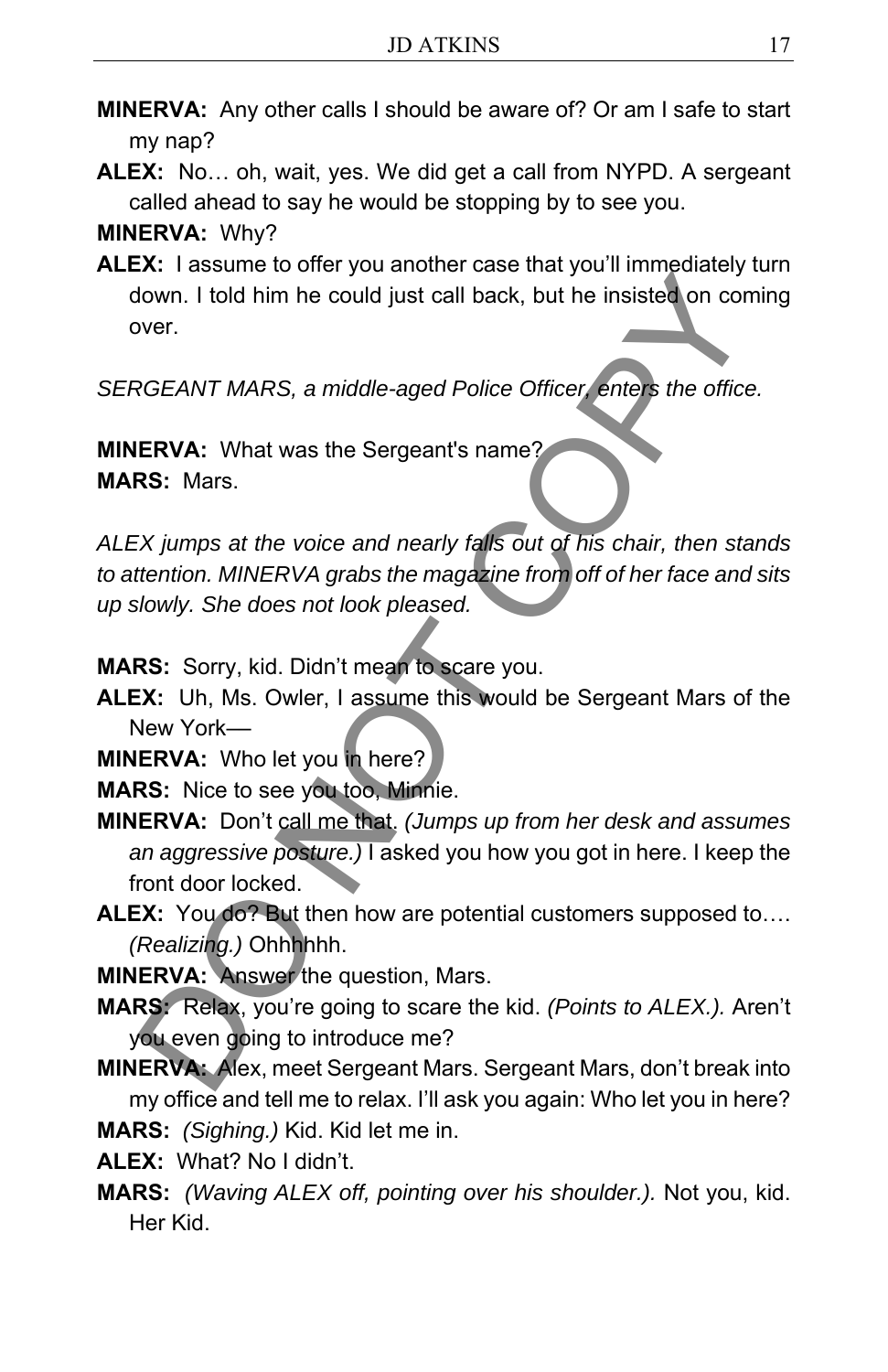*SFX: portal opening. Behind ALEX a sound emanates and a light behind the bathroom door illuminates. KID, wearing an EMT jacket and hat, emerges.* 

**KID:** Hi.

*ALEX jumps and falls over from fear. KID laughs and reaches to help ALEX up.* 

- **KID:** I'm Kid Mercury. You OK? If I gave you a heart attack I know how to help.
- **ALEX:** *(Refusing KID'S hand, retreating over to MINERVA.)* Ms. Owler, I swear I did not let these people in. *(Pointing at KID.)* How did she get in there? I haven't left my desk since I got here! ...Have you been hiding in the bathroom all morning? *(Rushes over to check in the bathroom.)*  Examples and falls over from fear. KID laughs and reaches to EX up.<br>
Solvent to the SND of the SND (SND) in the SND of the SND (SND) of the SND of the SND of the SND (Refusing KID'S hand, retreating over to MINERVA.)<br>
Dome
- **KID:** Hey! I haven't disconnected the portal yet––*(Unable to stop ALEX.)*. Uh oh.

*As soon as ALEX crosses the threshold, SFX: a mystical warp/whoosh sound, followed by the sounds of a heart monitor and air compressor. A woman shrieks.* 

- **ALEX:** Sorry! *(Comes back into the room and closes the door behind him. In shock.)* Our bathroom is a hospital.
- **MINERVA:** *(Aggravated.)* Kid, would you please disconnect your portal?

**KID:** Sorry.

*KID runs over and knocks on the door three times. The portal closes. The sound of the heart monitor and air compressor ceases and the lights now appear normal.* 

**KID:** There. All fixed. **ALEX:** Why is our bathroom a hospital? **KID:** It's not.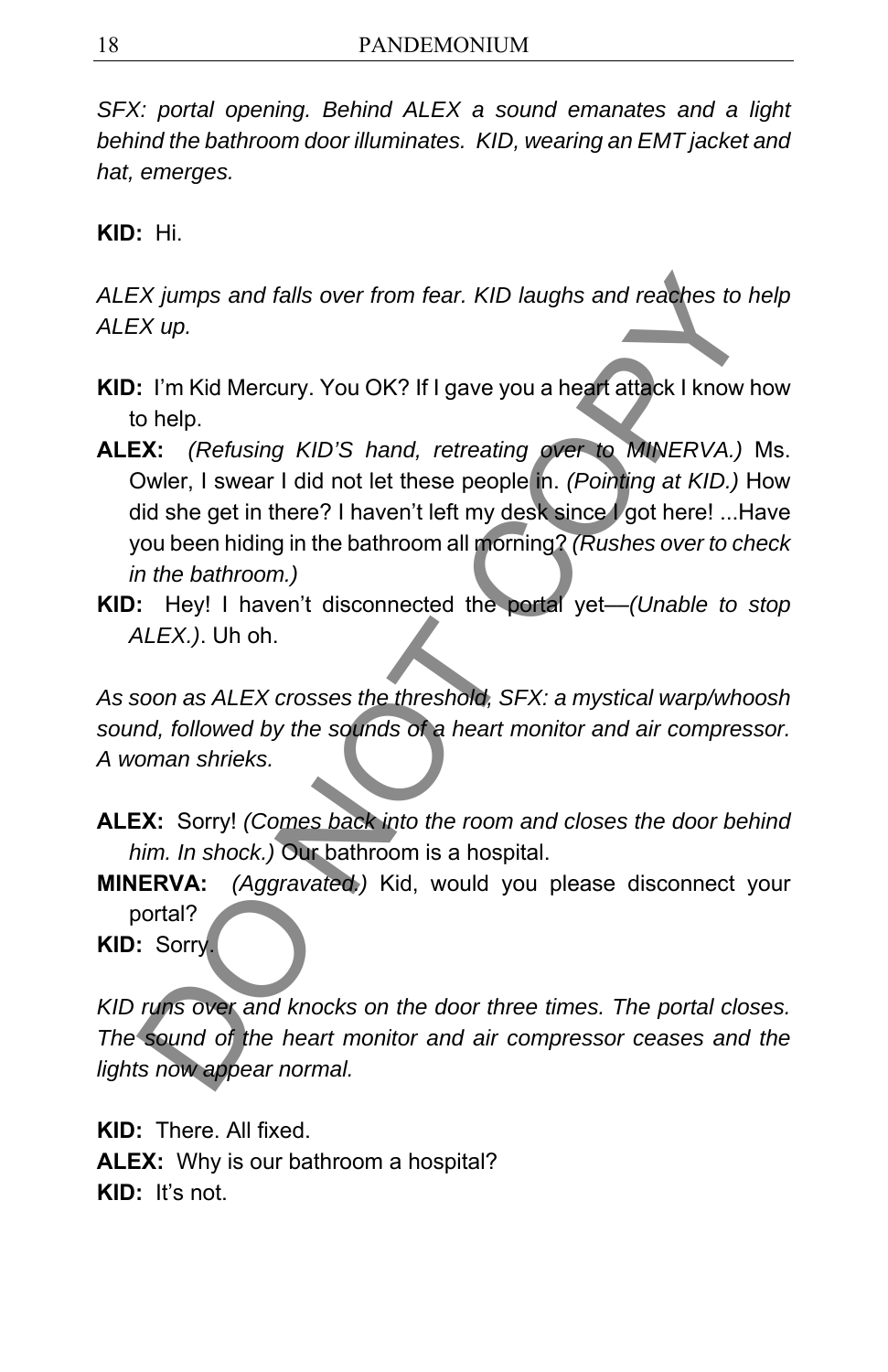- **ALEX:** The hell it isn't! I just saw! *(Runs in again to inspect the bathroom, which by the light has now returned to normal. From offstage.)* What?!
- **MARS:** *(Amused.)* Who is this kid?
- **KID:** How should I know?
- **MARS:** No; I meant who is this young man, Minnie?
- **MINERVA:** I said don't call me that!
- *ALEX reappears, looking shocked.*
- **MINERVA:**Alex, relax. Everything is OK. Just come sit down over here.
- **ALEX:** How did you do that? That was a hospital room.
- **KID:** Well now it's a bathroom again. Ta-da!
- **MARS:** *(Pushier now.)* Who's the mortal, Minerva?
- **ALEX:** I'm her partner. Wait, what do you mean mortal?
- **MINERVA:** He's my assistant. And would you cool it? *(Significantly.)*  He doesn't know.
- **MARS:** Well if you don't want him to know, better get rid of him now.
- **MINERVA:** Oh yeah, fat lot of good that will do now after Kid's grand entrance. Just once, Kid, couldn't you have come over in a taxi like a normal person?
- **KID:** My hospital is all the way across town.
- **MARS:** Minerva, we have something important to tell you.
- **MINERVA:** I don't want to hear it.
- **MARS:** Minnie, please––
- **MINERVA:** *(Finally blowing up.)* I told you not to call me that!

*A silence falls, and ALL regard one another cautiously. MINERVA's outburst seems to have rattled something. MINERVA closes her eyes and puts a hand to her temple.* ERVA: I said don't call me that!<br>
ERVA: I said don't call me that!<br>
ERVA: I said don't call me that!<br>
ERVA: Alex, relax. Everything is OK. Just come sit down<br>
ere.<br>
2. Y. How did you do that? That was a hospital room.<br>
2.

- **MARS:** *(Sighs.)* Well, this is off to a fantastic start. I suppose it was foolish of me to come over and think we could just pick up where we left off, but part of me was hoping you would at least be a little glad to see us after all this time.
- **MINERVA:** I'm thrilled.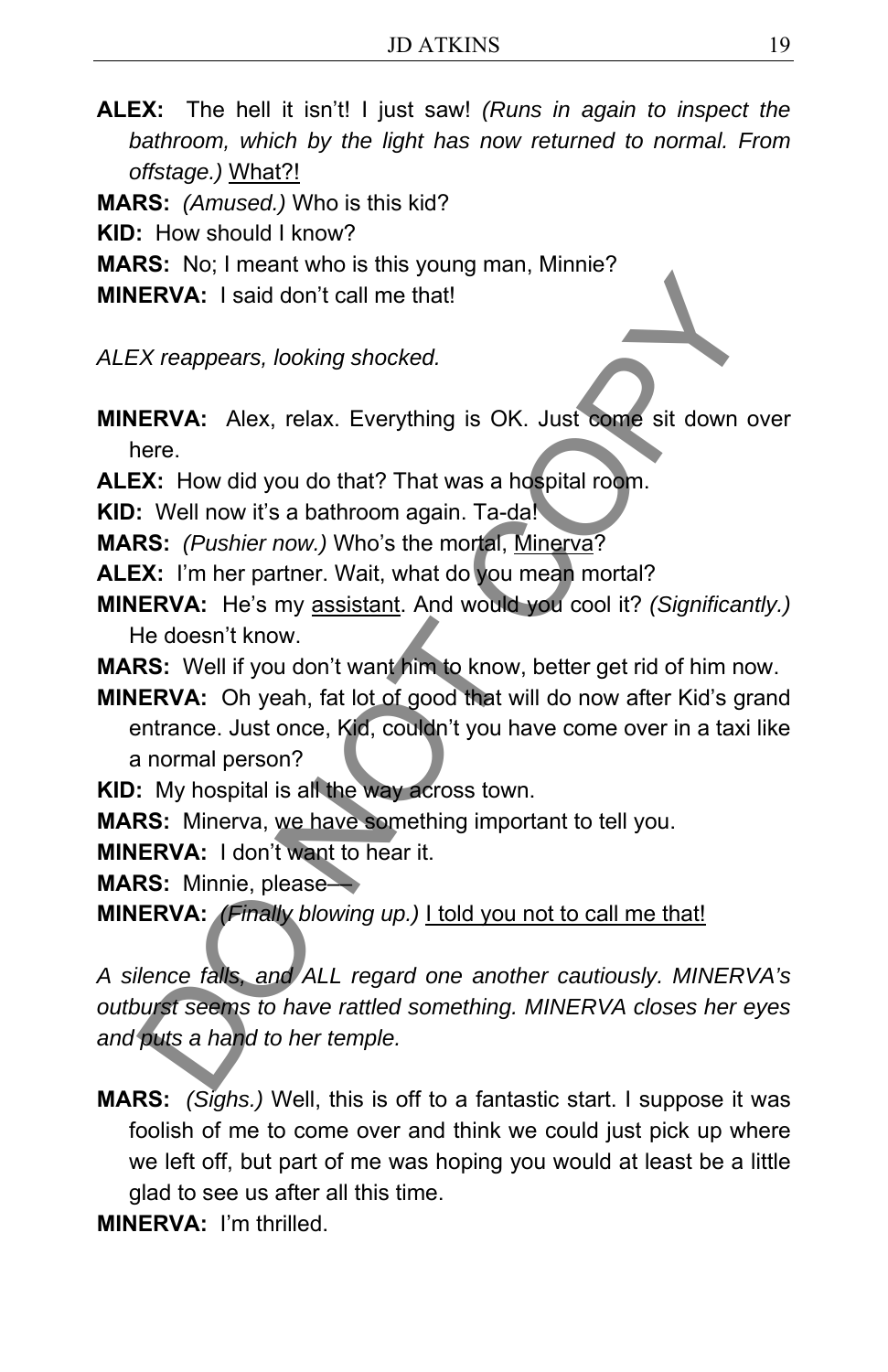**ALEX:** Miss Owler… *(MINERVA does not respond, but ALEX is persistent.)* Miss Owler? Who are these people?

**MARS:** Can he be trusted?

**MINERVA:** His father was our training officer at the Police Academy.

- **MARS:** You're Homer's kid? Well then in that case, what are you waiting for? Just tell him!
- **MINERVA:** Fine. *(Turns to face ALEX.)* You want to be a detective like me, Alex? Then have a guess. You've spent two weeks with me, you heard our conversation and you've seen what Kid can do. What would you say we are?
- **ALEX:** *(Thinking about it.)* OK… she has supernatural powers… you're all talking like you belong to a secret organization… and Sergeant Mars said your "kind" are different than I am. *(Something dawns on him.)* Your names… you introduced yourself as Kid Mercury*.* You… Sergeant Mars*.* And you're… Minerva. Oh, man. There's no way. ERVA: Fine. (Turns to face ALEX.) You want to be a detective<br>
ERVA: Fine. (Turns to face ALEX.) You want to be a detective<br>
me, Alex? Then have a guess. You've spent two weeks with<br>
rou heard our conversation and you've se

**MINERVA:** That's right, Alex. We're all–

**MINERVA:** *(Simultaneously with ALEX.)* ––gods.

**ALEX:** *(Simultaneously with MINERVA.)* ––wizards.

**ALEX:** *(Continued.)* Gods. Right, that's exactly what I was thinking.

**KID:** *(Highly amused.)* Did he just say wizards?

**ALEX:** Wait, what do you mean "gods?"

**MINERVA:** We're the classical pantheon, dummy; the gods of Olympus that you learned about in school. Sergeant Mars is the god of war, Kid Mercury is the messenger god. I'm Minerva, you may have guessed, god of wisdom.

*ALEX immediately laughs, but seeing that MINERVA is not kidding, looks around to MARS and KID, who nod and confirm what MINERVA is saying.* 

**ALEX:** You're joking, right? There's no way! *(Confident, almost laughing.)* Ms. Owler, I'm not that gullible. The gods of Olympus are a myth.

**MINERVA:** Oh, but Harry Potter is real? Go stand in the corner.

*MINERVA begins shoving ALEX back toward his desk.*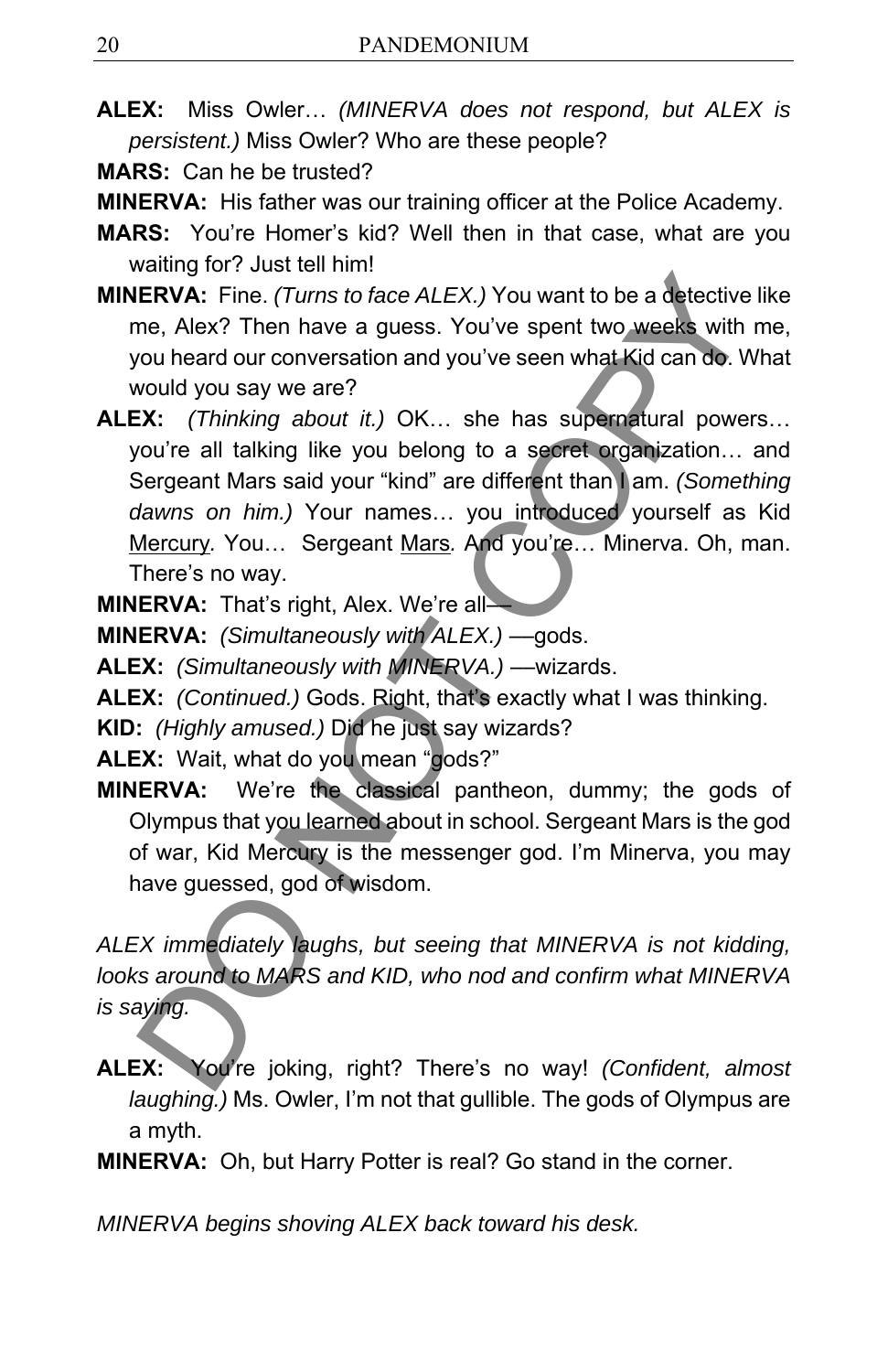**ALEX:** You would all have to be thousands of years old!

- **MINERVA:** Enough. Stand over there and don't talk. I need to speak with my family.
- **ALEX:** You seriously expect me to believe that my boss for the past two weeks is a god? A god who drinks diet soda and wears hi-top sneakers.
- **MINERVA:** Mars, will you please help me with this?
- **ALEX:** Oh! Yes, god of war, meet me on the field of battle. You know, it's OK if you don't want to tell me what's going on, Miss Owler, but don't insult my intelligence by telling me some crackpot–– **ERVA:** Mars, will you please help me with this?<br> **ERVA:** Mars, will you please help me with this?<br> **ERVA:** Oh! Yes, god of war, meet me on the field of battle. You kn's OK if you don't want to tell me what's going on. Mis
- **MARS:** *(A la drill instructor.)* Attention!
- **ALEX:** *Salutate Generalis*! *(Leaps to attention, then covers his mouth reflexively and looks from person to person. Meekly.)* Did I just speak Latin?
- **MARS:** Soldier: march!
- **ALEX:** *Etiam, Generalis*! *(Begins marching a high step. Points confusedly at his legs.)* I'm not doing that.
- **MARS:** Move out!
- **ALEX:** Ahhh! *(Shouts as his legs seem to carry him away.)* What's happening? Where am I going? Miss Owler!

**MINERVA:** Bye, Alex.

- **KID:** Tell him to get us coffee.
- **MARS:** Get us coffee, soldier!
- **ALEX:** *Etiam, Generalis*! *(Exits.)*
- **KID:** I like that guy. He's funny.
- **MINERVA:** He's not going to walk into traffic, is he?
- **MARS:** He'll be fine. Listen… about why we came over.
- **MINERVA:** It must be pretty important if you decided to break a silence of five years.

**KID:** Minerva… Zeus is dead.

*This stops MINERVA in her tracks.* 

**MINERVA:** What?

**KID:** Zeus––Dad––he died late last night.

**MINERVA:** Zeus is… dead? *(Processing.)* Are you sure?

**KID:** *(Tugging on his jacket.)* EMT, remember? I was on the scene.

**MARS:** I was there too. It was Dad… and he was gone.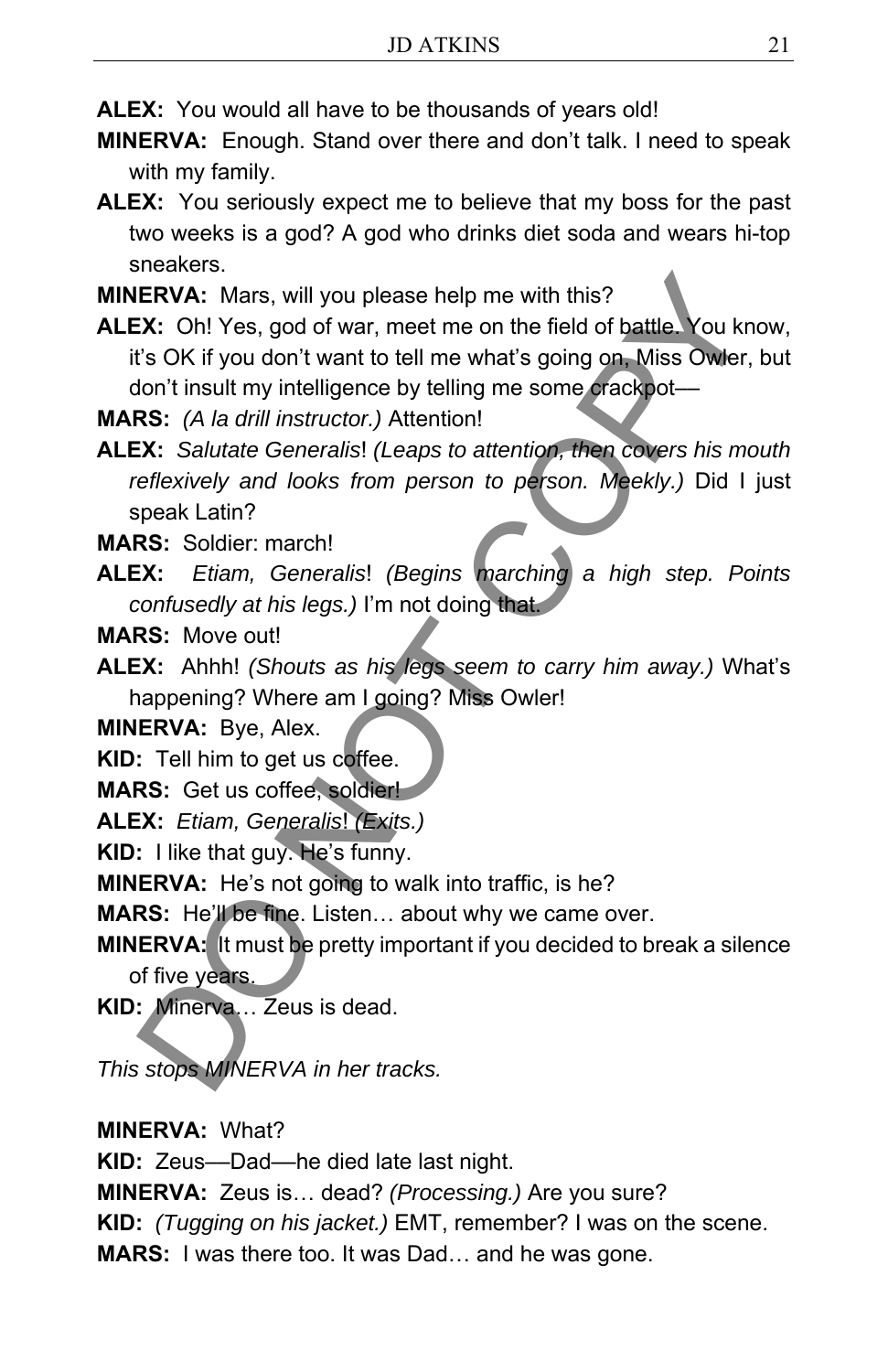**MINERVA:** *(In shock.)* I don't believe this…. It's not possible.

- **KID:** Of course it's possible. We all knew this was a possibility when we decided to cross over into the mortal world.
- **MARS:** Human bodies means human problems, Minerva.

**MINERVA:** I know, Mars.

**MARS:** Up to and including mortality.

**MINERVA:** I know, Mars. *(Stares MARS down.)* I know exactly how vulnerable we are. I will never forget it.

**MARS:** *(Backtracking.)* Fair enough. Look, Minerva, I didn't come here to drag up ancient history. I just figured, you aren't as "in the know" as you used to be, and someone ought to tell you what happened.

**MINERVA:** *(Smirks.)* That's not why you came here. You're here because Dad was murdered.

*MARS and KID share a look.* 

**KID:** Neither of us said anything about murder.

**MINERVA:** Oh, please. I smelled it on you the minute you walked in the door. It couldn't have been more obvious.

**MARS:** Oh no?

**MINERVA:** *(Scoffs.)* You could have called, you could have texted, but no, you took the trouble to come all the way uptown for a face to face. That means you want something from me. And you brought Kid with you, so whatever you want must be really important. It's harder for me to turn her down because she's a lot nicer than you are. Contraining increasing the term in the best and the correlation of the correlation of the correlation of the content of the correlation of the correlation of the correlation of the correlation of the correlation of the cor

### **MARS:** Thanks.

**KID:** Thanks!

**MINERVA:** You've also been clutching your notebook since you walked in the door, Mars. You only did that when you had a case you couldn't solve. Zeus's death was a murder, and you want my help to solve it. Am I right?

**KID:** *(Smiling.)* I think she's onto us, Mars.

**MARS:** Fine. You caught me.

**MINERVA:** Well you can forget it. *(Crosses to get her jacket.)*

**KID:** Wait… just like that? You're out?

**MINERVA:** I'm a P.I. now, Kid. I'll leave homicide to the real detectives.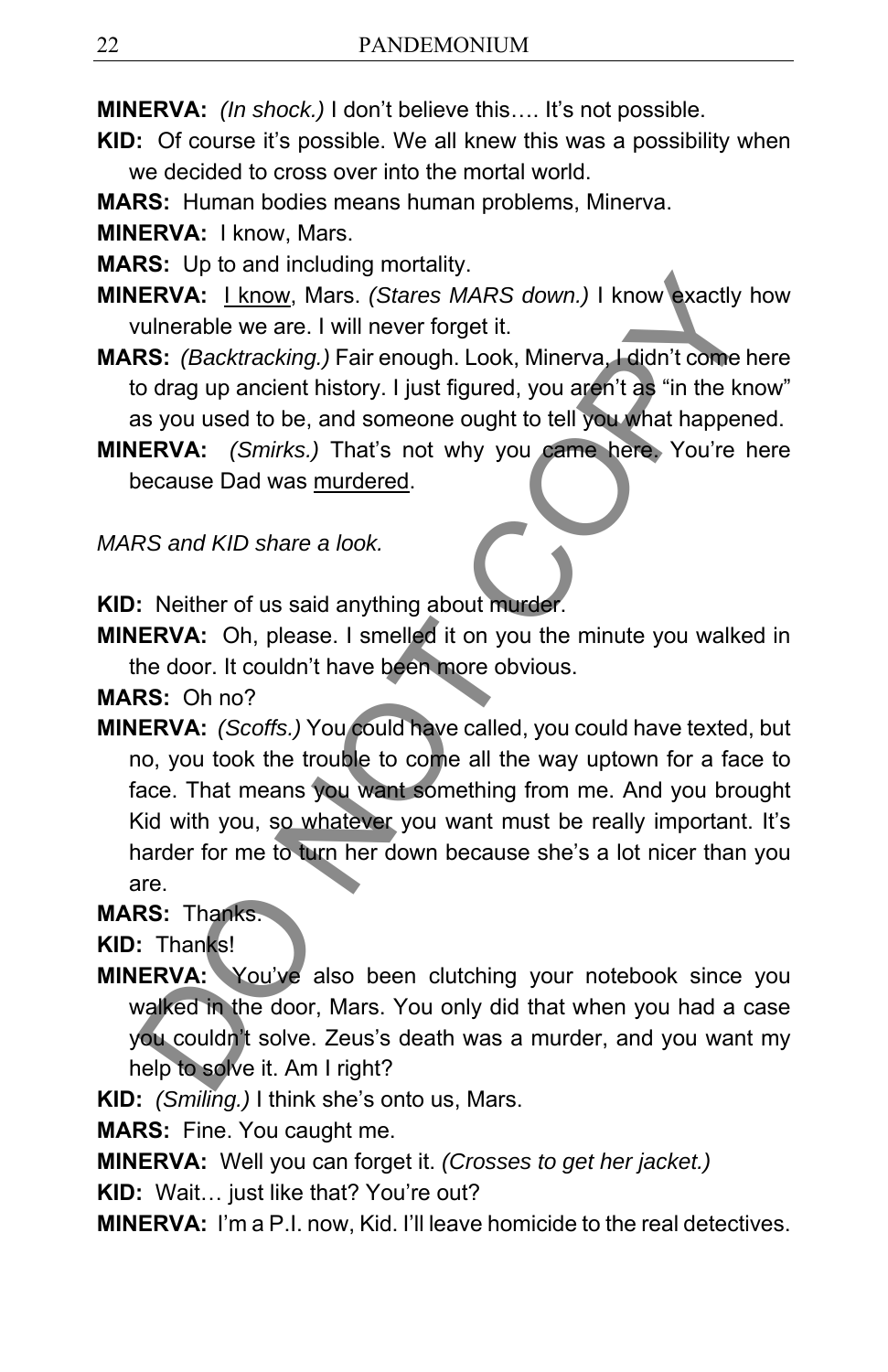**MARS:** You were the best detective we ever had. You're the best detective on earth!

**MINERVA:** That is true.

**KID:** You can't keep blaming yourself for what happened back then; at some point you have to get back in the game.

**MINERVA:** That is not true.

**KID:** Minerva, there's more to this. Mars wasn't done telling you—

**MINERVA:** Don't care!

**MARS:** Minerva––

**MINERVA:** Goodbye, Mars.

**MARS:** *(Forcefully.)* Minerva the murderer is one of us. *(This stops MINERVA. Continuing slowly.)* Think about it. Dad was as secretive as it gets. So far as anyone knew, he was just a humble, doddering old museum curator. The only enemies he had were-ENVA: Don't care is a more to this. Mars wasn't done telling you-<br>
ERVA: Don't care!<br>
RS: Minerva—<br>
RS: Minerva—<br>
RS: (Forcefully, Minerva the murderer is one of us. (This states)<br>
MINERVA: Goodbye, Mars.<br>
MINERVA: Continu

**MINERVA:** Gods.

**MARS:** Gods.

*Both KID and MARS look to MINERVA expectantly.* 

**MARS:** So. **MINERVA:** So? **MARS:** So what's our next move

*MINERVA contemplates this for a moment, hanging between two courses of action. Ultimately she shakes her head.* 

**MINERVA:** No. I can't. I'm sorry, but I can't go through this again.

**MARS:** Minerva––

**MINERVA:** Good luck, Mars.

**MARS:** Minerva, please! This won't be like last time.

**MINERVA:** *(Sadly.)* You're right. I won't be involved. Goodbye. *(Exits.)*  **KID:** What now?

**MARS:** I don't know. I honestly don't know. *(Pointing.)* Coffee's here.

*At this moment, ALEX enters, holding a tray of coffee, still marching.*

**KID:** How'd it go?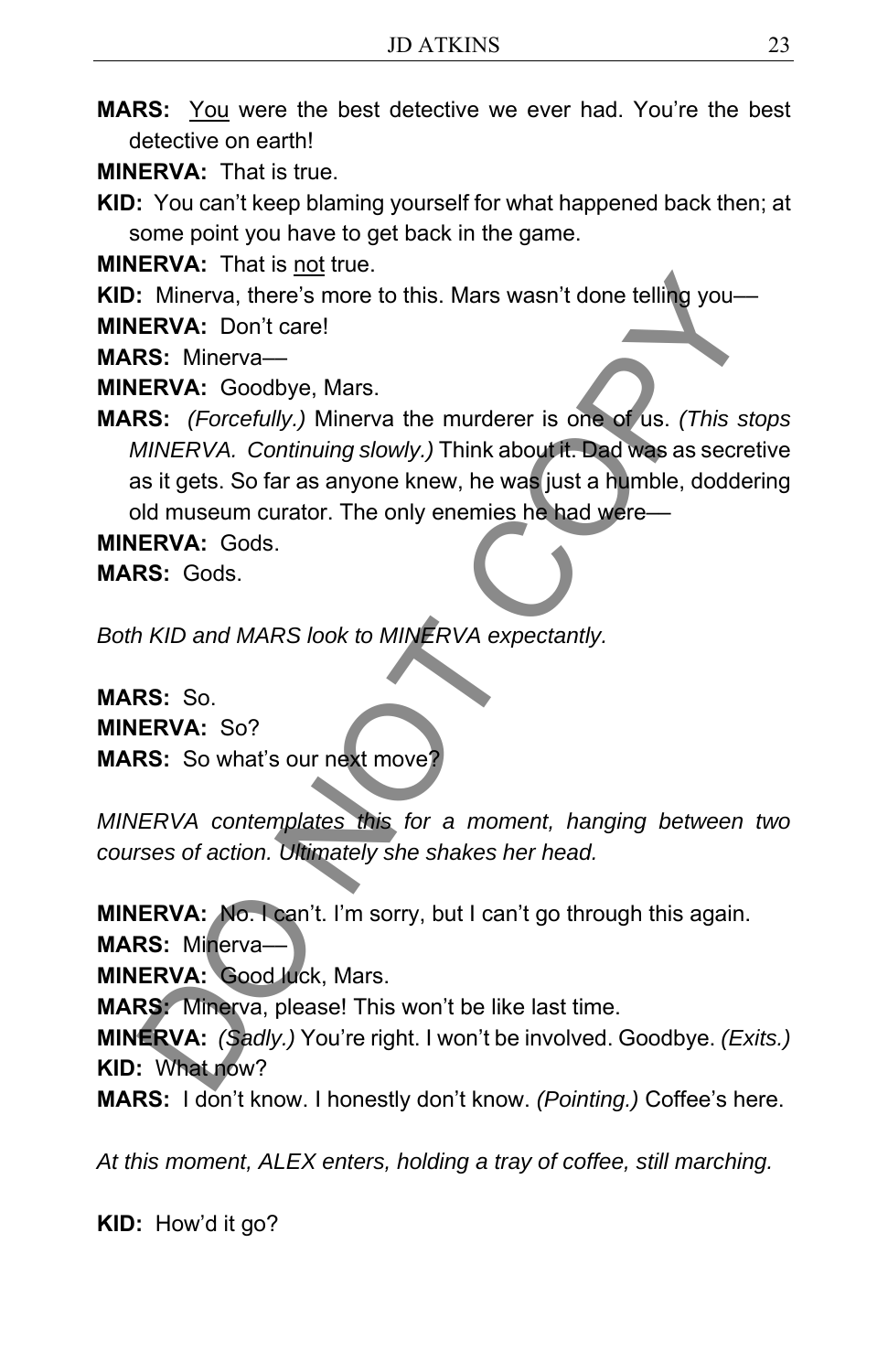- **ALEX:** This was really hard to explain to the barista. Can I stop now, please?
- **MARS:** At ease, soldier.
- **ALEX:** *(Stops, sits, and starts rubbing his legs.)* How did you do that? Get me to speak Latin? Go to the coffee shop?

*MARS rolls up his sleeve and reveals a leather bracelet.* 

- **MARS:** See this wristband? It's a sacred artifact from Olympus. It guarantees my combat orders are never disobeyed.
- **ALEX:** *(Examining the wristband.)* That's incredible. Do you have an artifact, too, Kid?
- **KID:** We all have one. The artifacts are our last connection to who we were as gods.
- **MARS:** Here. *(Helps ALEX to his feet.)* Sorry about the marching orders, but it seemed like the easiest way to prove we weren't lying.
- **ALEX:** You really are them. The gods.
- **MARS:** The twelve Olympians, right here in good old New York. Pretty cool, right?
- **ALEX:** Well it's… unbelievable. I've been working for the actual goddess of wisdom. *(Suddenly remembering.)* Was Miss Owler alright? I bumped into her on the stairs, and she looked upset. RS rolls up his sleeve and reveals a leather bracelet.<br> **RS:** See this wristband? It's a sacred artifact from Olympu<br>
uuarantees my combat orders are never disobsyed.<br> **X:** (Examining the wristband.) That's incredible. Do
- **KID:** She's––processing. We had to deliver some pretty bad news.

**MARS:** Our father was found dead this morning.

**ALEX:** Oh no… I'm sorry. Truly, I am.

- **MARS:** Thank you. We were hoping to get Minerva to help us find out what happened to him, but I guess it was too much to ask.
- **ALEX:** Really? Because she told me said she was off somewhere to work on a case-
- **MARS:** ––What? Did she say where she was going?
- **ALEX:** *(Rolling his eyes.)* Of course not. She gave me a vague and meaningless answer as usual. I asked where she was going and she said to see the Treasures of the Immortals.
- **MARS:** What did you say?

**ALEX:** Treasures of the Immortals.

**MARS:** Kid––that's the name of Dad's wing!

**KID:** *(Jubilant.)* I knew she wouldn't let us down!

**ALEX:** I'm confused. Where is she going?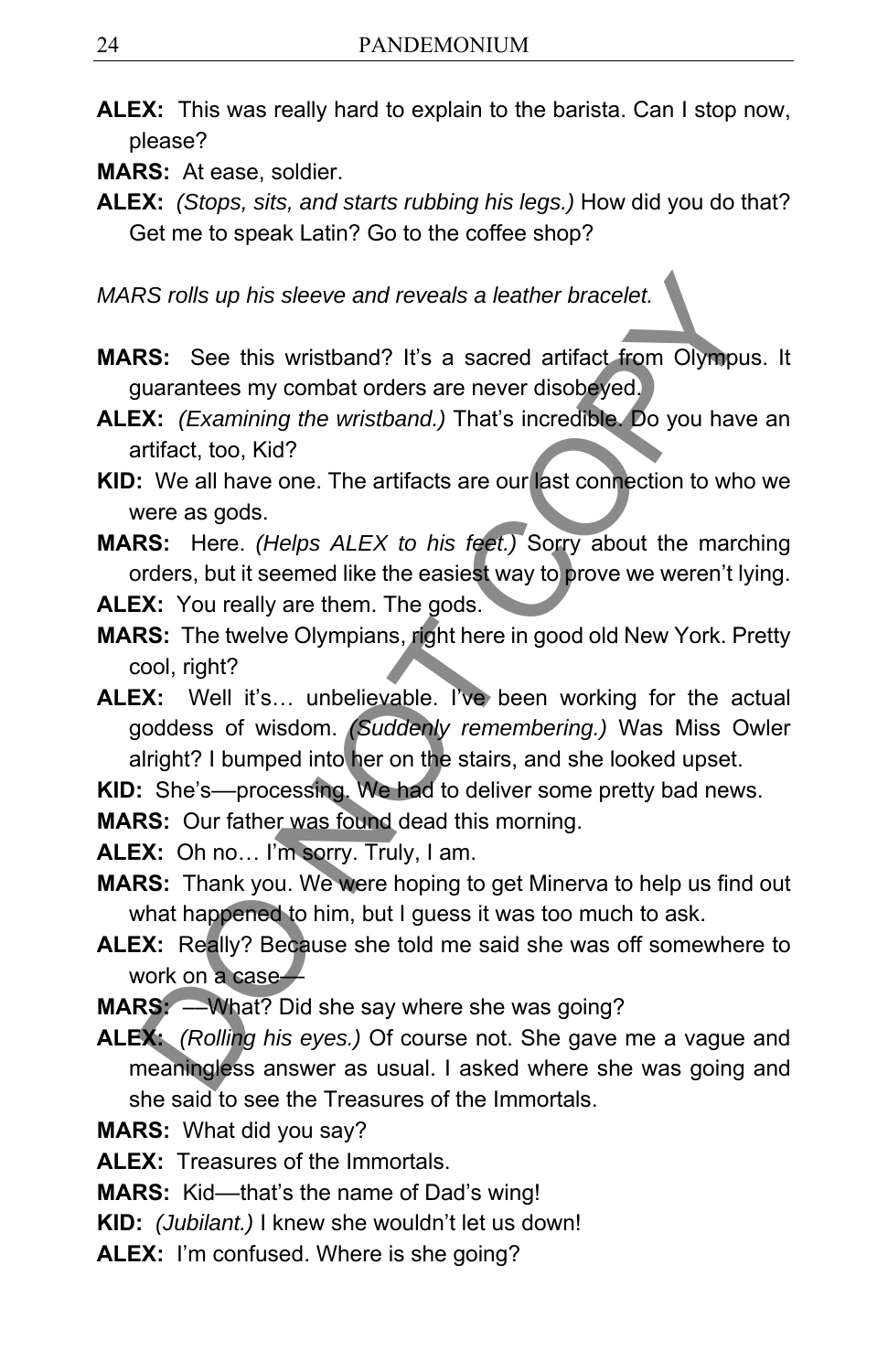- **KID:** Treasures of the Immortals is the exhibit our father curated at the museum!
- **MARS:** It's also where he was found dead this morning. It means she's taken the case after all.
- **KID:** *(Dancing around, singing.)* She's on the case. She's on the case. Wait. So what do we do, Mars?
- **MARS:** One of us should go help her. She won't get past our police barricade without an escort.

**KID:** Here.

*KID walks over to the bathroom door and knocks on it again. SFX: portal opening. A sound emanates and a light behind the door illuminates.*  Native of the bathroom door and knocks on it again. S<br>
Native of the should go help her. She won't get past our positions of the bathroom door and knocks on it again. S<br>
all opening. A sound emanates and a light behind the

**KID:** You go. Maybe the two of you can work the old police magic.

**MARS:** Thanks. Where will you go?

- **KID:** Well… we both know there's more family that hasn't heard the news about Dad.
- **MARS:** Oh. *(Meaningful.)* Good luck with that.

*The door shuts behind MARS. The portal closes. The sound ceases, the light appears normal behind the door. ALEX walks back over to the door and examines it again*.

- **ALEX:** I don't think I will ever get used to that. I suppose that's your messenger god power?
- **KID:** The caduceus. *(Points to the back of her jacket.)* When I'm wearing it, all doors are open to me. Basically, all I have to do is knock, and I can make portals to wherever I want.

**ALEX:** That's incredible. Hey, you said all the gods have a power?

- **KID:** Yeah. Zeus let us keep one power when we crossed over and became mortal. Mars has his bracelet, I have my doors…
- ALEX: Well what about Ms. Owler? I've never seen her use a power. Does she have an artifact too?

**KID:** Yeah. The helm of wisdom.

**ALEX:** I've never seen a helmet.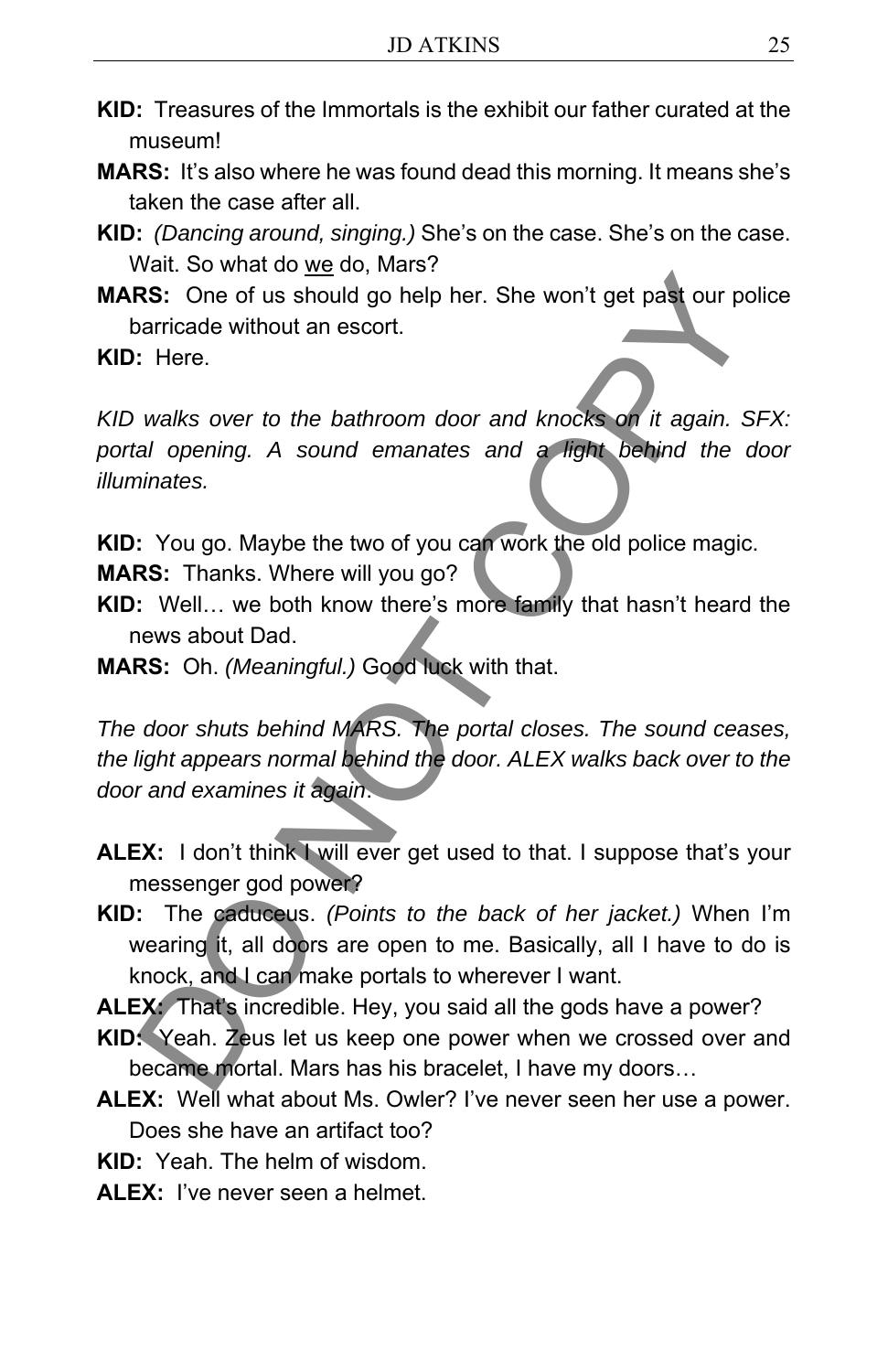- **KID:** She… *(Hesitant.)* she gave it up. Years ago. It's sort of a long story. Anyway… I should get going. I still have a few more of the family to inform. *(Gets to the door, but turns back.).* You wouldn't want to come with, would you?
- **ALEX:** Me? Sure! I mean, yes, I would love to meet some of the other gods.

**KID:** Well then let's go!

*KID knocks on the door. SFX: portal opening. A sound emanates and a light behind the door illuminates. Then KID nods to ALEX. ALEX and KID exit through the portal. Lights fade to black.*

## **ACT ONE, SCENE 3**

*AT START: Metropolitan Museum. Lights up on the interior, decorated with relics of Greek and Roman culture. A sign proclaims that this is the Treasures of the Immortals exhibit. VENUS and BACCHUS are walking this way and that, pointing and helping to rearrange the Greek and Roman art, directing the LOVE DRUNK EMPLOYEES. A SECURITY GUARD, wearing sunglasses, is at the door denying entry. MINERVA enters wearing sunglasses.*  CONTINUITY CONTINUITY CONTINUITY CONTINUITY CONTINUITY CONTINUITY CONTINUITY CONTINUITY CONTINUITY CONTINUITY CONTINUITY CONTINUITY CONTINUITY CONTINUITY CONTINUITY CONTINUITY CONTINUITY CONTINUITY CONTINUITY CONTINUITY CO

- **SECURITY GUARD:** Sorry, ma'am. This wing is closed for a private event. Can't let you in without an ID badge.
- **MINERVA:** *(Removing Sunglasses.)* What are you talking about? This is a crime scene.

**SECURITY GUARD:** OK, then I can't let you in without a police badge. **MINERVA:** Your boss told me to meet him here.

**SECURITY GUARD:** *(Looking MINERVA over.)* Nice try, but you aren't really his type.

*MINERVA knocks SECURITY GUARD'S hand away and grabs him by the collar.* 

**MINERVA:** Touch me again and you'll see exactly what type I am.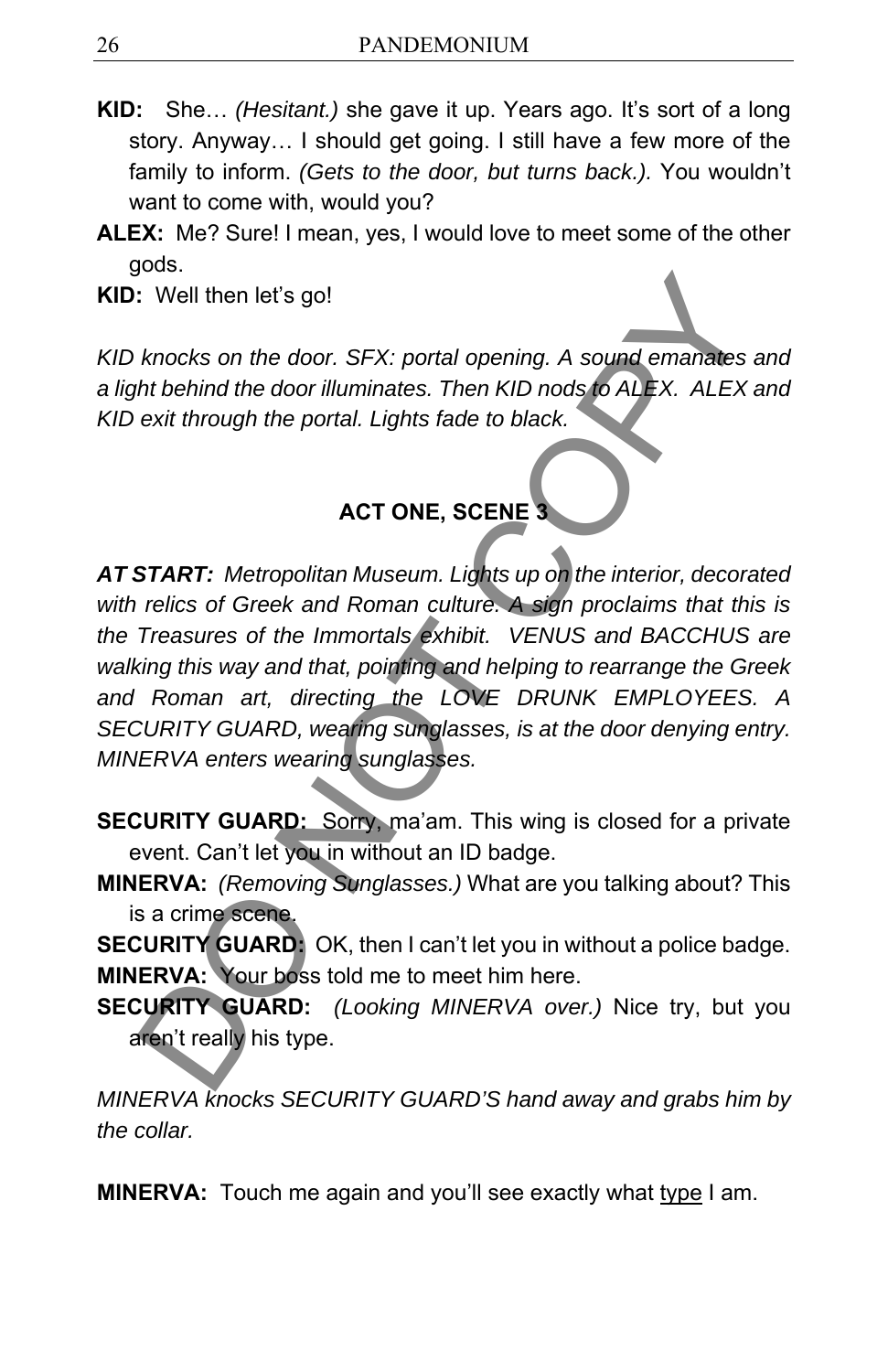- **VENUS:** *(Walks over, drink in hand.)* Alright, let's all calm down. It's OK, she's family.
- **MINERVA:** *(Cold.)* Hello, Venus.
- **VENUS:** Hello, Cousin! It's been, what, five years?
- **MINERVA:** Yeah, thereabouts. Hello, Bacchus.
- **BACCHUS:** Cousin! I can't believe it. Last time I saw you, you were in a much cuter outfit.
- **MINERVA:** It was a police uniform.
- **BACCHUS:** Well it was a darling blue.
- **MINERVA:** Last time I saw you, you were knee deep in champagne and caviar. No offense, but what are you two doing in a museum?
- **VENUS:** Haven't you heard? Cousin Bacchus and I started a business together.
- **MINERVA:** Oh, really. And what sort of business did the god of love and the god of wine create?
- **BACCHUS:** Event planning! Our company hosts the best soirees in New York. Here's a card. *(Hands MINERVA a business card.)*
- **MINERVA:** "The Love Drunk Party Company." That sounds like a Beyoncé cover band.
- **BACCHUS:** *(Oblivious to the insult.)* Thank you. Anyway, that's why I find myself here of all places. Our company was asked to plan the museum gala! It's tonight. So much to do.

**MINERVA: A gala? Here?** 

**VENUS:** That's right.

**MINERVA:** Then I guess you haven't heard the news, yet.

- **VENUS:** About Zeus? Of course I did. Why do you think I'm so distraught?
- **MINERVA:** I didn't know you two were that close.
- **VENUS:** We weren't. But now I have to replan the entire event so that it will reflect Zeus's achievements and honor his memory! Can you believe it? The nerve. income with the main state and the main state and the entry of the method of the method of the method of the method of the method of the section of the section of couple and state and state and state and state and state an
- **MINERVA:** Yeah… it was real inconsiderate of him to drop dead like that.
- **VENUS:** Exactly. But we soldier on. As Bacchus always says,

**VENUS and BACCHUS:** "The party stops for no one." *(Giggle.)*

**MINERVA:** That sounds exhausting.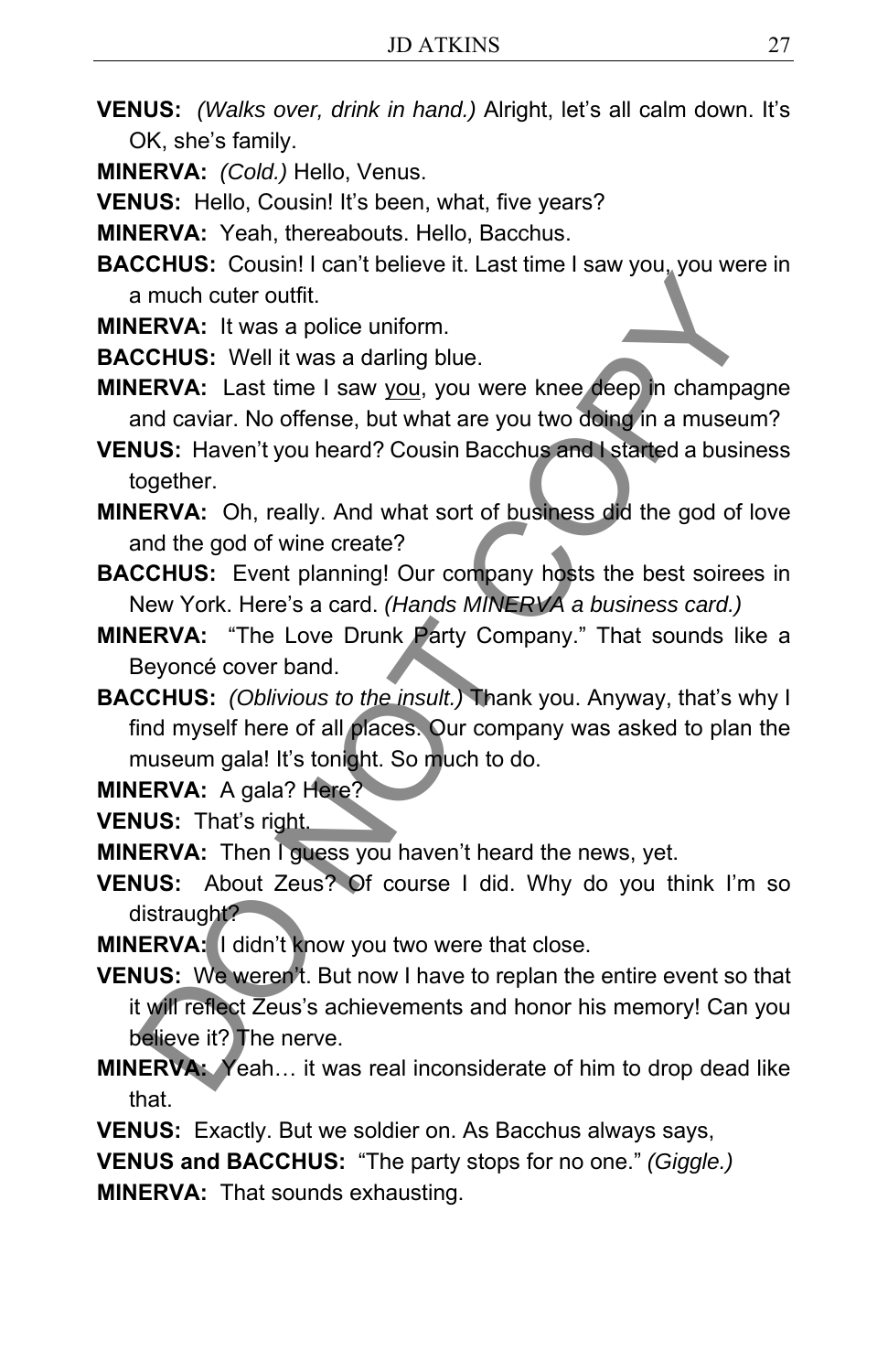**VENUS:** We manage. I think it's what Zeus would have wanted.

**MINERVA:** You two are aware, I suppose, that Zeus's body was found in this very room?

**VENUS:** Yes.

**MINERVA:** And you had access to this wing of the museum last night, I presume. You know, for planning purposes.

**VENUS:** Me and a dozen people that work for me, sweetie. Hold on… don't tell me you're investigating this. *(MINERVA shrugs.)* Well, well, well. Detective Owler is at it again. I'll try not to get in your way. FUGNION The main of the dialogue of the form of the space of the VENUS: Me and a dozen people that work for me, sweetied Hold con't tell me you're investigating this. (*MINERVA shnugs.)* V<br>
well, well. Detective Owler is a

**MINERVA:** To be honest, I'm surprised you two are here at all. Shouldn't this be a crime scene?

**BACCHUS:** Probably. Our employer got the cops to speed things along.

**MINERVA:** Your employer…?

*PERSEPHONE and IRIS enter.* 

- **PERSEPHONE:** The Cerberus Corporation. *(Takes the room.)* How are things going with the modifications, Venus?
- **VENUS:** Well, I'm doing my best, Persephone, but I'm not a miracle worker. Oh, who am I kidding, yes I am. We'll be fine.
- **MINERVA:** Persephone. I should have known. Who better to plan a funeral than the queen of the underworld?
- PERSEPHONE: Ex-queen. But yes, it seemed only natural that we handle the details of Zeus's memorial.
- **IRIS:** That will be all for now, Miss Venus.

**VENUS:** But we're nowhere near finished––

**PERSEPHONE:** Venus. Bacchus.

**BACCHUS:** Oh, fine. We can work on the foyer I suppose. Love Drunks, *(Claps.)* heel!

*Exit VENUS, with LOVE DRUNK EMPLOYEES. BACCHUS boogies out behind them.* 

**MINERVA:** Did he just call his employees the "Love Drunks?" **PERSEPHONE:** Yes, he did. *(To IRIS.)* Go see that they don't make a mess of the place, please. Can I offer you a drink, Minerva?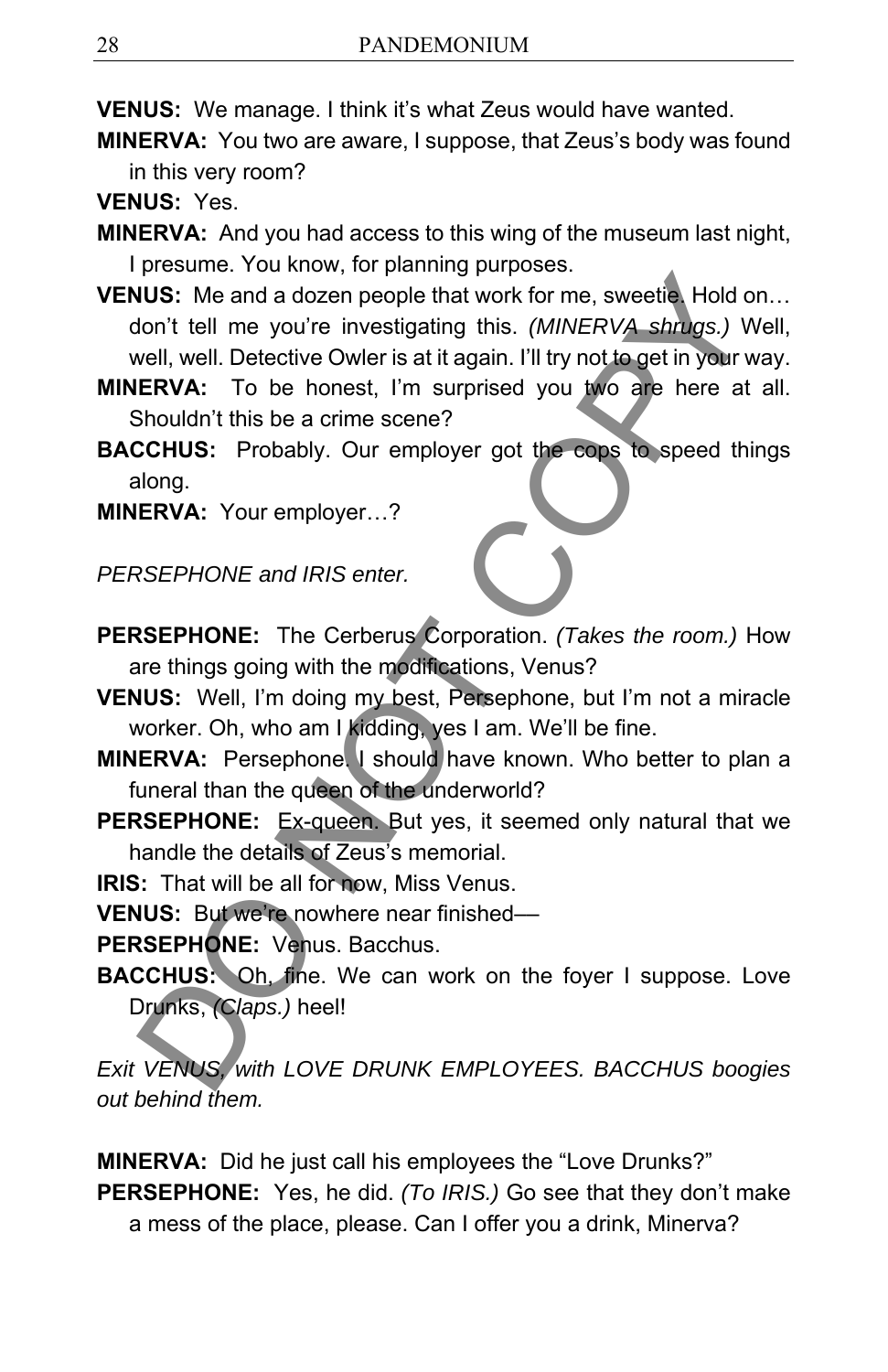**MINERVA:** No, thanks. It's a little early for that.

**PERSEPHONE:** Right. I rather lost track of time, I'm afraid. We've been up all night with grief.

**MINERVA:** We?

**PERSEPHONE:** My beloved husband and me, of course.

**MINERVA:** Oh, of course. How is Uncle Pluto, these days? Missing the underworld?

**PERSEPHONE:** Not especially. We've traded dominion over hell for dominion over Manhattan.

**MINERVA:** Yeah, I suppose that's pretty much the same thing.

**PERSEPHONE:** Cerberus has become the most successful private security company in the world. But you already knew that. You also knew that I had access to the museum last night because our employees are guards here. And you know that my husband and I were not on the best of terms with his dear departed brother. The underworld?<br>
In the underworld?<br>
In the underworld?<br>
ISEPHONE: Not especially. We've traded dominion over heliominon over Manhattan.<br>
ERVA: Yeah, I suppose that's pretty much the same thing.<br>
ERVA: Yeah, I suppose that

**MINERVA:** I did?

**PERSEPHONE:** Of course you did.

- **MINERVA:** You give me too much credit, Persephone. I gave up being the goddess of wisdom a long time ago.
- **PERSEPHONE:** *(Laugh.)* As much as you could ever give up your godly powers, dear girl, you're still the greatest detective in NYPD history.

**MINERVA:** Yeah, well, I gave that up too.

**PERSEPHONE:** I know. But this is your father we're talking about, so why don't we skip to the part where you ask me what you really want.

**MINERVA:** Fine. Where were you last night?

**PERSEPHONE:** Minerva, the police haven't even announced a cause of death. How can you be sure it was foul play?

- **MINERVA:** I'm not… but this was a potential crime scene, and now it's been scrubbed remarkably fast. Oh, but I'm sure you only decided to force my father's wake onto this museum gala because…
- **PERSEPHONE:** *(Defensive.)* Because the museum was Zeus's life. This exhibit was his life's work. It seemed a fitting tribute.

**MINERVA:** Where were you last night?

**PERSEPHONE:** Darling, you're not the police, you said so yourself. As far as I'm concerned, I don't have to tell you anything.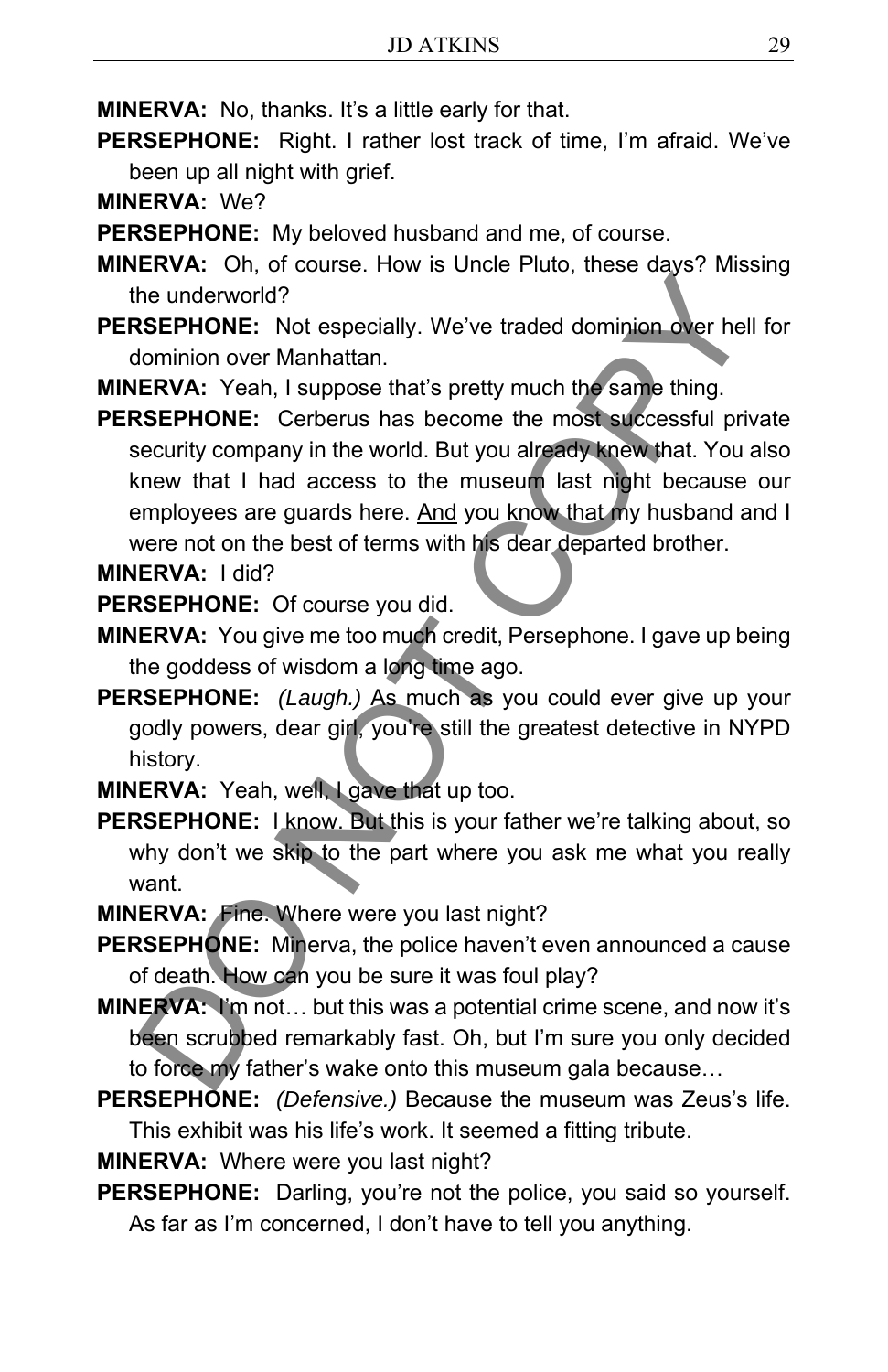**MINERVA:** No, but if you have nothing to hide—

**PERSEPHONE:** Not wanting to talk to you does not mean I'm hiding something. It just means that I don't want to waste my time with our family's biggest bore. *(Appraising MINERVA'S appearance.)* You know, seeing you like this, seeing what has become of you… it makes you wonder why Zeus ever brought us here.

**MINERVA:** Yeah, well, when I figure it out, I'll tell you.

- **IRIS:** Ma'am, you're needed in the lobby, and your husband is on line one.
- **PERSEPHONE:** If you'll excuse me, I've got a wake to plan. *(Begins to walk away.)* Security!

*SECURITY GUARD comes forward to grab MINERVA away.* 

- **MINERVA:** I'm glad to see that Pluto finally came to his senses and started treating you like an equal. The Cerberus Corporation was your idea, wasn't it? And now he's promoted you from housewife to party planner.
- **PERSEPHONE:** *(Cutting as deep as she can.)* I know it's short notice, but the whole family is invited to come tonight. Could you do me a favor and tell Paul-oh, that's right.

*PERSEPHONE and IRIS exit SL. MINERVA is outraged and attempts to wrestle away from the SECURITY GUARD to attack PERSEPHONE. MINERVA subdues, SECURITY GUARD, but MARS runs in and intervenes before MINERVA can get away.*  ERVA: Yeah, well, when I figure it out, I'll tell you.<br>
ERVA: Yeah, well, when I figure it out, I'll tell you.<br>
SEPHONE: If you'll excuse me, I've got a wake to plan. (Best SEPHONE: If you'll excuse me, I've got a wake to

**MARS:** Hey, hey, hey! Settle it down. **MINERVA:** I'm going to kill her! **MARS:** Calm down, Minerva! Paul would never want you to–– **MINERVA:** Don't say his name!

*A moment passes, and MINERVA sees that she has hurt MARS.* 

**MINERVA:** I'm sorry. **MARS:** I was close with him, too, Minerva. **MINERVA:** I know.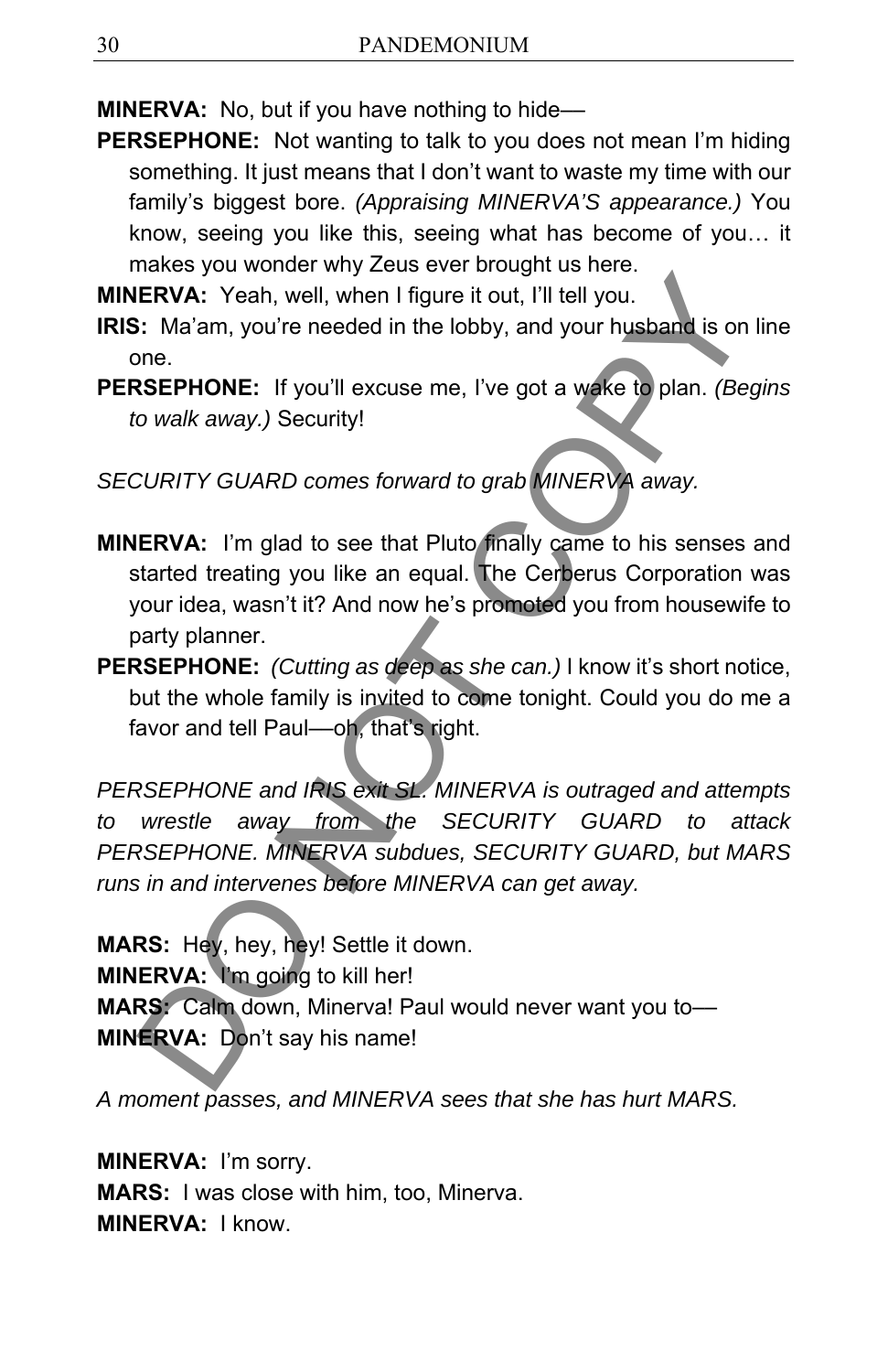**MARS:** I served with him just as much—

**MINERVA:** I know! I'm sorry, OK? I didn't mean to snap at you.

**MARS:** Fine. What did you find out?

- **MINERVA:** There's a museum gala tonight sponsored by the Cerberus Corporation. They're holding it here, and apparently they've decided to go ahead with it despite the fact that the curator was murdered.
- **MARS:** It's not officially a murder yet, Minerva. Autopsy hasn't come back.
- **MINERVA:** We both know it was. Pluto always hated Dad, even in the old days. And now he's effectively scrubbed the crime scene by throwing a party.

**MARS:** Are you saying you suspect Pluto?

**MINERVA:** Wouldn't you?

- **MARS:** Yes! I would! For Pete's sake, his god artifact is literally a poison chalice; of course I suspect him! Listen, Minerva-you're just repeating stuff I already knew. And you would have known it too if you had agreed to be my partner on this! by a much a term in the seat that the values that the values with the seat that the values when the seat that the seat that the seat of the seat of the seat of the seat of the seat of the seat of the seat of the seat of th
- **MINERVA:** *(Dismissive.)* I don't need a partner. And I don't need you to tell me how to be a detective. *(Begins to exit.)*
- **MARS:** Evidently, you do. You're acting like a rookie. Hey! Where are you going?
- **MINERVA:** What do you mean? I have a gala to attend.

*MINERVA and MARS exit. SECURITY GUARD walks forward. Enter STYX, who crosses to meet SECURITY GUARD*.

**STYX:** Report.

**SECURITY GUARD:** She came here just like you said.

**STYX:** Did you let her snoop around?

**SECURITY GUARD:** Yes, ma'am.

**STYX:** Good. Here's your money. *(Hands off money.)* Oh, one more thing.

*STYX removes SECURITY GUARD'S sunglasses, SFX: low tone emanates and light flickers.*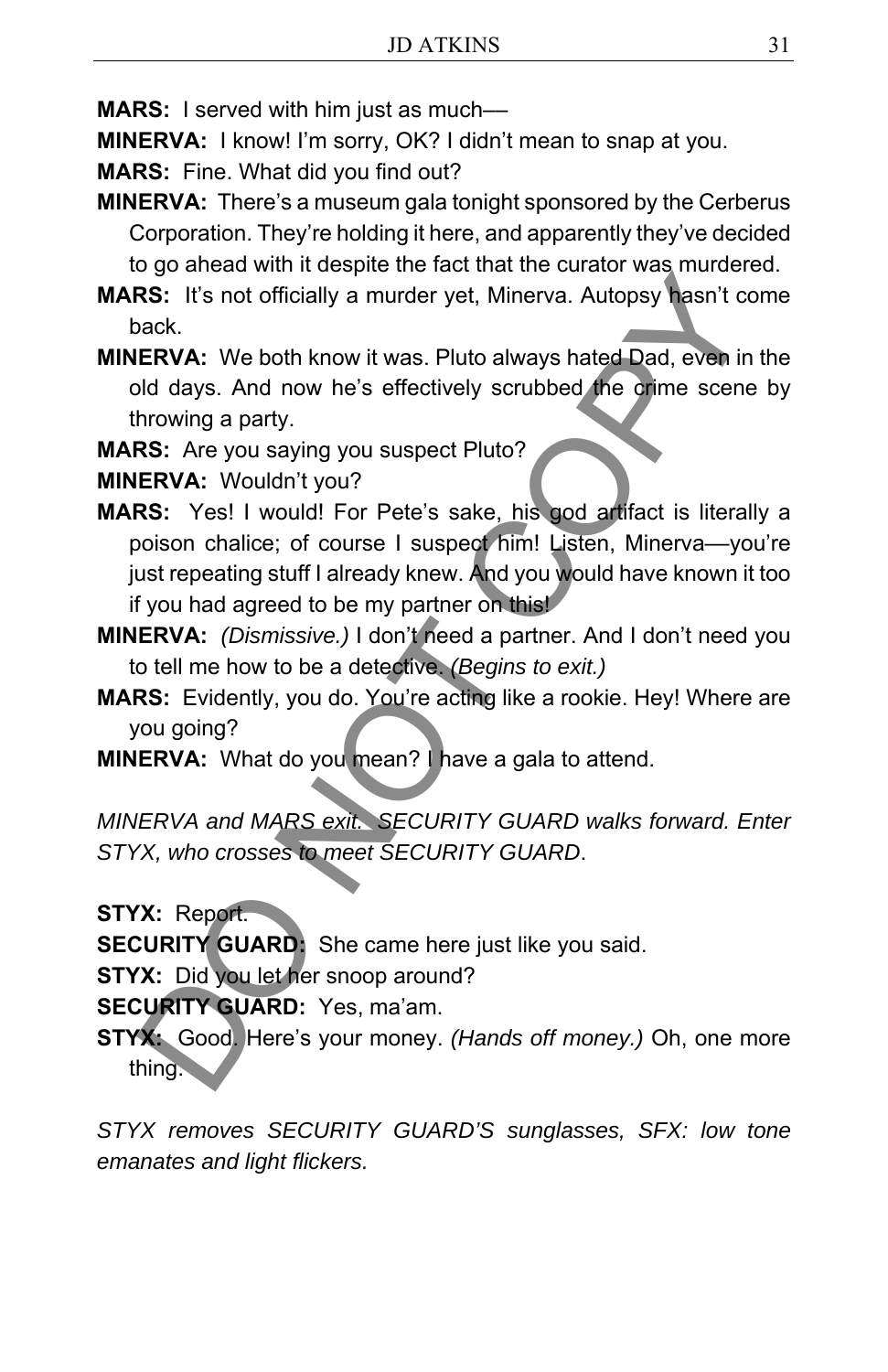**STYX:** *(Using powers.)* I was never here.

**SECURITY GUARD:** *(Rubbing his temples, squinting.)* What are you… huh?

*SECURITY GUARD exits, dazed, while STYX pulls out her phone.*

**STYX:** This is Styx… everything is according to plan. Very well, master. We will begin phase two.

*Blackout.* 

### **ACT ONE, SCENE 4**

*AT START: Bookstore. Lights up on the interior, set up for an autograph signing. At a table SL, NEPTUNE is signing autographs with his FANS. DORIS stands off to the side watching.*  X: This is Styx... everything is according to plan. Very v<br>
master. We will begin phase two.<br>
SKOUT.<br>
START: Bookstore. Lights up on the interior, set up to<br>
graph signing. At a table SL, NEPTUNE is signing autographs<br>
FAN

**FAN ONE:** Make it out to Helen. **NEPTUNE:** You got it, compadre.

*NEPTUNE signs, then hands the autograph book to FAN TWO.* 

FAN TWO: Thank you so much. We love you.

*FAN ONE and FAN TWO cross DS.* 

**FAN ONE:** What does it say? What did he write? **FAN TWO:** *(Checks inscription.)* "Make it out to Helen."

*FAN ONE and FAN TWO share a disappointed look and exit, while other FANS continue getting their books inscribed. Enter KID and ALEX through the SR door, chased by VULCAN.*

**VULCAN:** And stay out, Mercury! I never want to see your face in my forge ever again! As for you––*(Suddenly pleasant.)* it was a pleasure to meet you. Come back any time.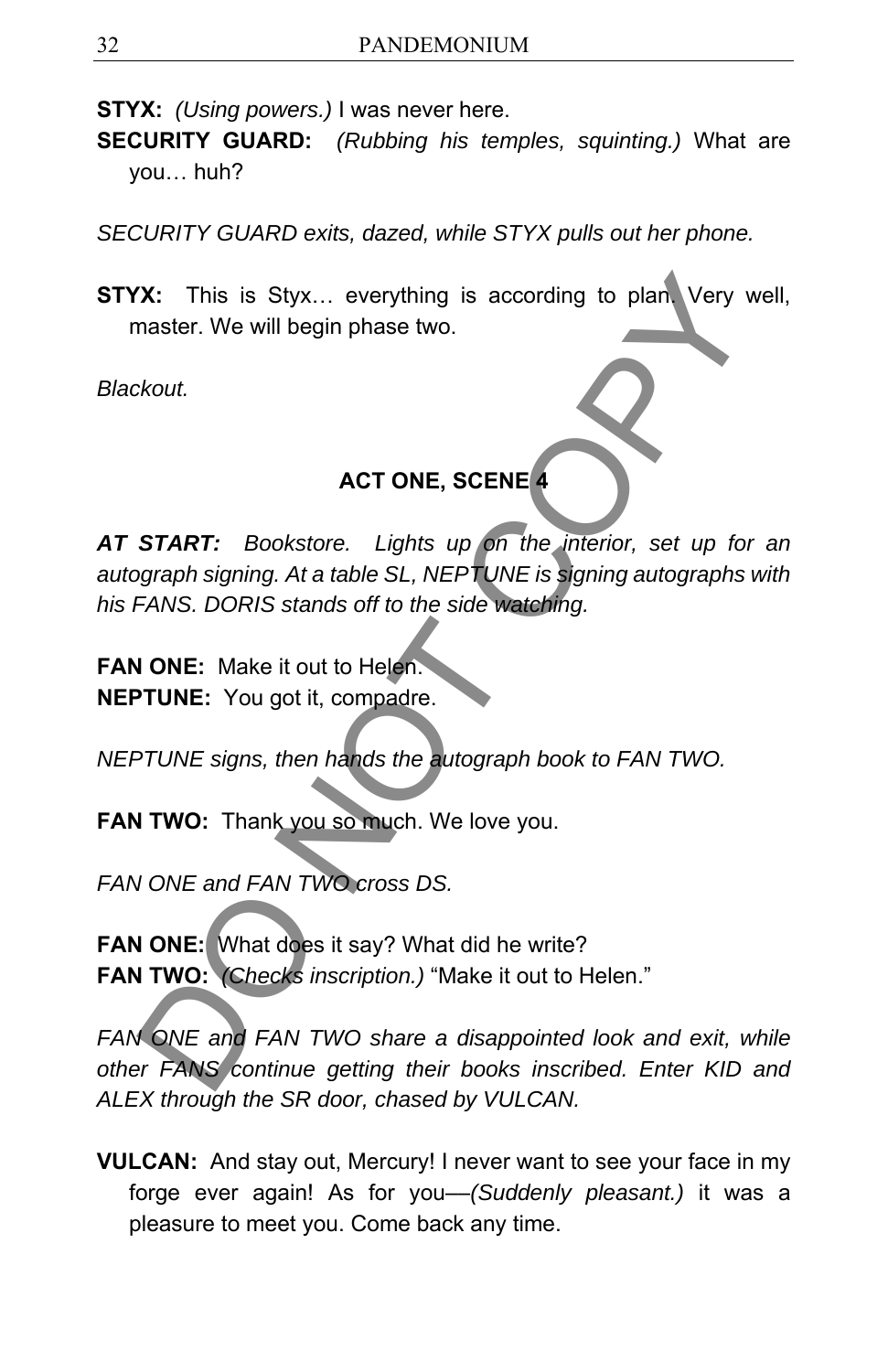*VULCAN gives KID the evil eye, and exits. ALEX and KID recompose and get in line.* 

- **ALEX:** Hasn't your family heard that thing about not shooting the messenger?
- **KID:** I coined that phrase. Hasn't helped.
- **ALEX:** I have to say, this has been one of the craziest days of my life.
- **KID:** I bet! In one morning we've been to Tokyo, Peru, Kenya...
- ALEX: You forgot Arizona. [Or insert other state.]
- **KID:** I didn't forget, it just makes the list sound less impressive. Anyway, how are you feeling about it all?
- ALEX: A little shaken up to be honest. You realize you're all basically superheroes, right?
- **KID:** Yeah. It's pretty great.
- **ALEX:** Only, if it were me, I wouldn't hide. Being an EMT is good and all, but if I could do what you can do I think I'd be shouting from the rooftops.
- **KID:** *(Thoughtfully.)* Well… we did that, once upon a time. Gods on high, the shining Olympians, we shall make our countenance to shine down upon you, blah blah blah. These to the propertions are the many of the craziest days of my<br>
T. There to say, this has been one of the craziest days of my<br>
T. I bet! In one morning we've been to Tokyo, Peru, Kenya...<br>
T. You forgot Arizona. [Or inse

**ALEX:** Ancient Greece.

- **KID:** And Rome. Back then, we only cared about ourselves. But when we crossed over this time, Zeus made it clear that our new purpose was to use our abilities to help people.
- **ALEX:** *(Understanding.)* Which is why so many of you became public servants.
- **KID:** Exactly. We're trying to do better this time around. Although some of us took Zeus's mission a little more seriously than others. Speaking of...

**ALEX:** Yeah, where are we, anyway? What are we waiting in line for? **KID:** Our last stop is my Uncle Neptune.

- **ALEX:** Ah, the god of the sea. He's one of the big three: Hades, Poseidon, and Zeus.
- **KID:** *(Sarcastic.)* Thanks, Percy Jackson. I didn't know that about my dad and uncles.

**ALEX:** Sorry.

**KID:** Just try to keep your cool when we meet him, OK? Like I said, some of the family didn't take that whole "low-profile" thing to heart.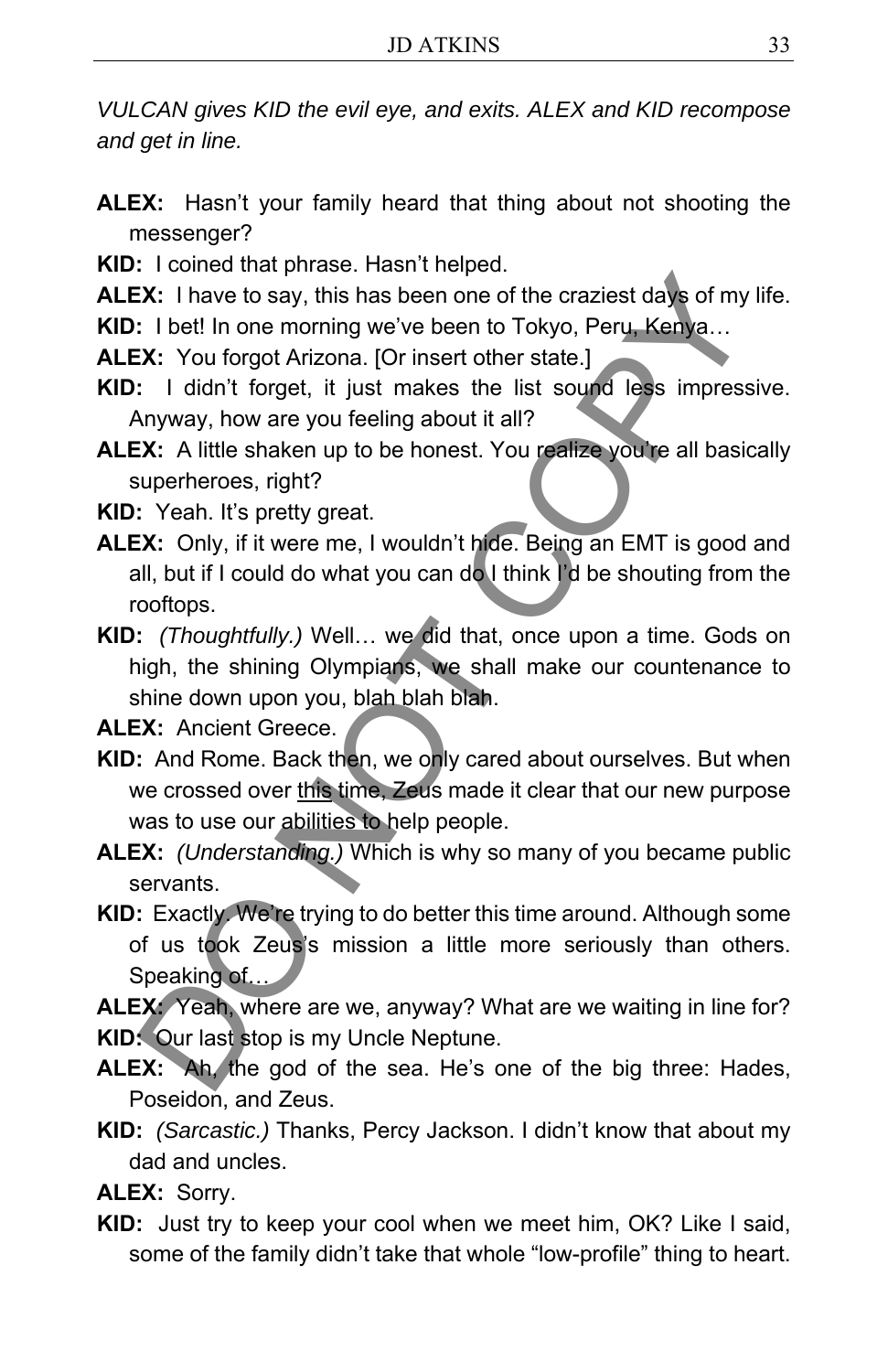**ALEX:** What's that supposed to mean? Is he famous or something?

*They have arrived at the front of the line. ALEX catches a glimpse of NEPTUNE.* 

**ALEX:** Oh my god it's Johnny Neptune!! Your uncle is Johnny Neptune?!

**KID:** Keep it together.

**ALEX:** He's the greatest professional surfer in the world. Your uncle is the greatest professional surfer in the world. I had a poster of him on my wall when I was twelve! Wait, the god of the sea is a professional surfer? That seems like cheating. Is that cheating? You know what? I don't care. I have to meet him and get him to autograph my arm. Excuse me, Mr. Neptune! Something Processional surfer in the world. You are<br>leptune?!<br>Consider the greatest professional surfer in the world. You under<br>the greatest professional surfer in the world. And a poster of<br>the greatest professional surfe

*ALEX runs forward and is accosted by DORIS. ALEX is surprised as DORIS easily puts him into a submission hold.* 

**DORIS:** Whoa, whoa, whoa! I did NOT tell you to approach!

**ALEX:** GAH! *(In pain.)* Ow. Ow. Ow, ow, ow, ow, ow.

**DORIS:** Hands out, buddy. Let me see those hands.

**ALEX:** Two hands!

**KID:** I tried to warn you.

**DORIS:** *(Noticing KID.)* Kid? Is that you?

**KID:** Hi, Doris! Long time no see.

**DORIS:** No kidding! How's everything at the hospital? Is Dr. Manvi still around?

**KID:** No, she took a job at County a few months back.

**ALEX:** Hey! Did you two forget something?

- **KID:** Oh yeah! Where are my manners? Alex, this is Doris, Neptune's longtime bodyguard.
- **DORIS:** What's up?

**ALEX:** Hey.

*NEPTUNE spots KID and ALEX as the last FAN leaves and crosses to them. He is a classic California surfer and talks as such.*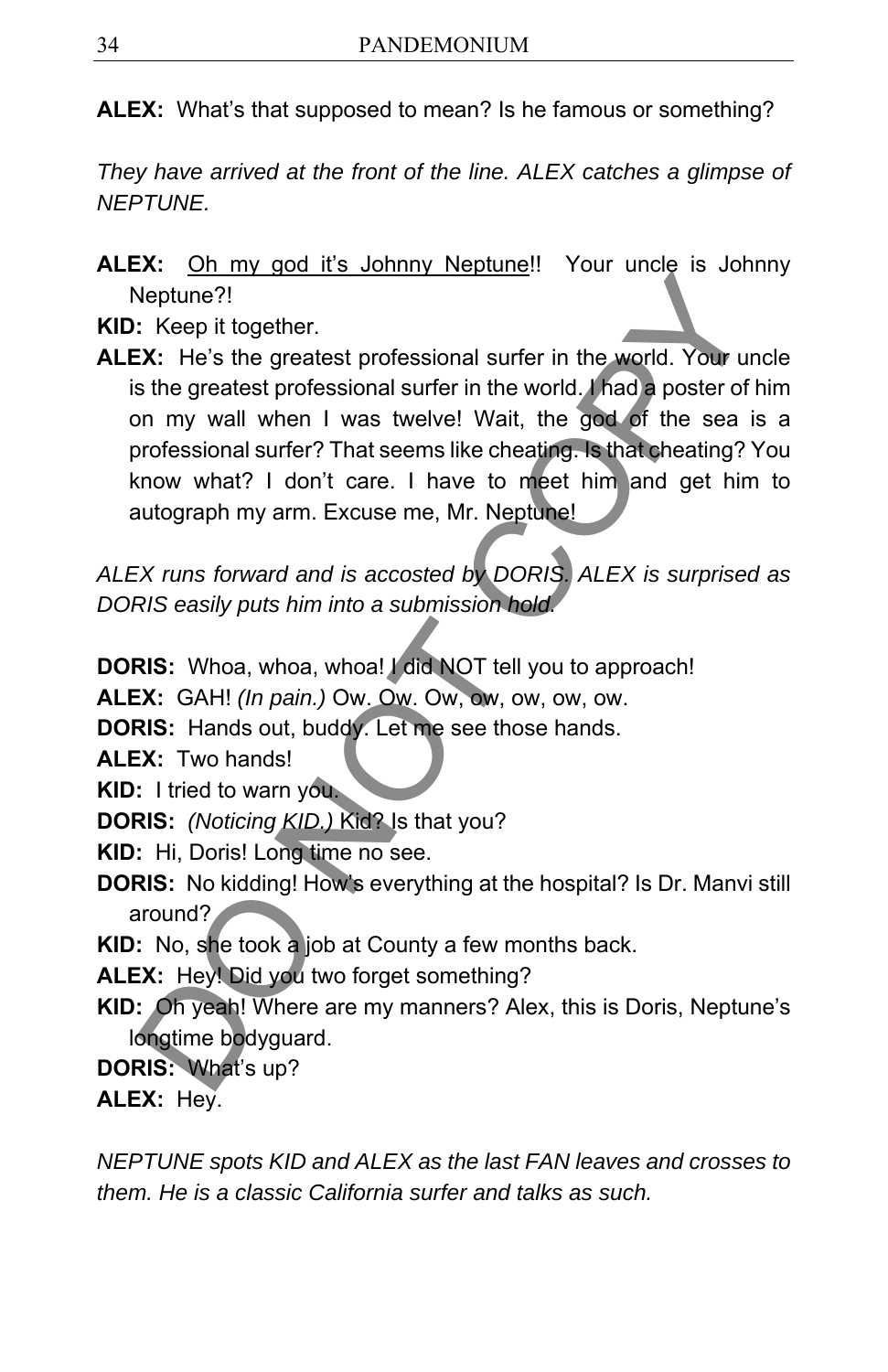- **NEPTUNE:** Whoa, whoa, whoa! Easy, Doris, hands off the fans! What did we talk about? Breathe. *(Demonstrating deep breathing.)* Breathe in, breathe out. Breathe in, breathe out.
- **DORIS:** I know how to breathe, sir.
- **NEPTUNE:** Alright! Keep it up. Exhale that anger. Feel better?
- **DORIS:** *(Still angry.)* Yes, sir.
- **NEPTUNE:** Then let's let go of our new friend.
- **DORIS:** I'm going to let you go now.
- **ALEX:** I'd appreciate it.
- **NEPTUNE:** Sorry about my bodyguard, *mi amigo*. She gets a little worked up over––what did you call it?
- **DORIS:** Basic safety protocol.
- **NEPTUNE:** Whatever that is. *(Seeing KID.)* No wayyy! Kid Mercury, long time no see! **ETTINE:** Then left's let go of our new friend.<br> **RIS:** I'm going to let you go now.<br> **RIS:** I'm going to let you go now.<br> **RIS:** I'm going to let you go now.<br> **RIS:** Basic safety protocol.<br> **RIS:** Basic safety protocol.<br>
- **KID:** Hey, Uncle. Good to see you again.
- **NEPTUNE:** Likewise! What's it been? Ten, twelve years?
- **KID:** *(Sort of offended.)* I saw you at Thanksgiving this year.
- **NEPTUNE:** And who might you be? Any friend of Kid's is a friend of mine!
- **KID:** *(Wounded.)* We had dinner at my apartment! I cooked ten different sides!
- **ALEX:** Hi, my name's Alex. I am such a huge fan of yours, Mr. Neptune.
- **NEPTUNE:** Groovy, man, groovy. Let me sign your arm. *(Starts signing.)* Hey, Kid, does this guy know we're secretly gods?
- **KID:** Yes, but thank you as always for your discretion on the matter.
- **NEPTUNE:** Sure thing. "Keep on keepin' on, signed Johnny Neptune."
	- *(To KID.)* So what brings you to my neck of the woods? I didn't think I would see you until the memorial tonight.
- **KID:** How do you know about Zeus?
- **NEPTUNE:** *(Gravely.)* The ocean told me.
- **ALEX:** Whoa, that's incredible! Is that your god power?
- **NEPTUNE:** No, it's this new app called Ocean. *(Pulls out his phone.)* It notifies you about group events. Persephone invited me to the memorial this morning.
- **ALEX:** Oh.

**DORIS:** We also heard that Minerva has taken the case. Is that true? **KID:** Yes! She's back at it. Isn't that exciting?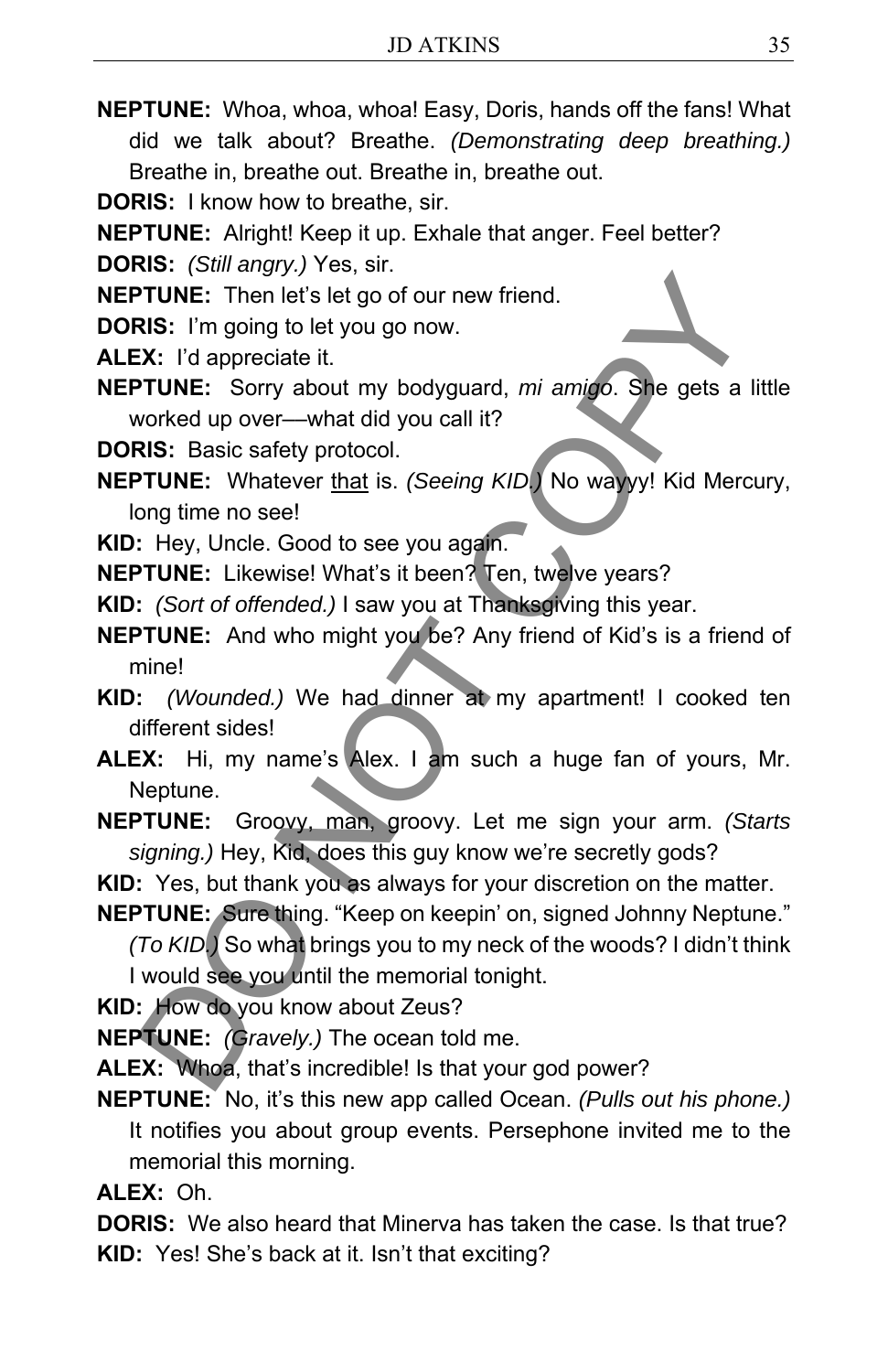- **NEPTUNE:** I thought I'd never see the day. After Paul, I half thought the old Minerva was gone for good.
- **ALEX:** Who's Paul?

*KID and NEPTUNE share a look.* 

- **NEPTUNE:** He was Minerva's partner on the force. He died a few years back. It's a long story.
- **ALEX:** So I've heard.
- **KID:** *(Eager to change the subject.)* Anyway, since I'm here, I was thinking I would just give you a lift back to New York. What do you say?
- **DORIS:** I think we can make that work, Sir. If Kid can take us there and back by tomorrow.

**KID:** You got it.

**NEPTUNE:** So I'll be able to mourn the tragic loss of my beloved brother? ...AWESOME! I'm stoked. Come on, Doris, help me grab my things.

*NEPTUNE and DORIS cross to exit, then DORIS turns and motions for KID and ALEX to follow. ALPHA, DELTA, and GAMMA enter donning their masks again.*  **PTUNE:** He was Minerva's partner on the force. He died a<br>vears back. It's a long story.<br> **EX:** So I've heard.<br> **EX:** So I've heard.<br> **EX:** So I've heard.<br> **EXECUTE COPY COPY COPY ACT COPY AND THE COPY SOFT TO HEAD INTIMI** 

**ALPHA:** Alright, Delta. You're on point. Gamma, you back me up.

**DELTA:** I've got a bad feeling about this, Alpha.

- **GAMMA:** I'm not sure either. I mean robbing a bank is one thing, but this is murder.
- **ALPHA:** *(Shhh.)* You heard what Styx said. His employer will kill us if we don't do this. It's us or him.

**DELTA:** This doesn't feel right.

**GAMMA:** We should make a run for it!

**ALPHA:** No! We're too far in. Now just do your jobs and we can all go home rich!

*Enter NEPTUNE, followed by DORIS (holding a large bag), KID, and ALEX.*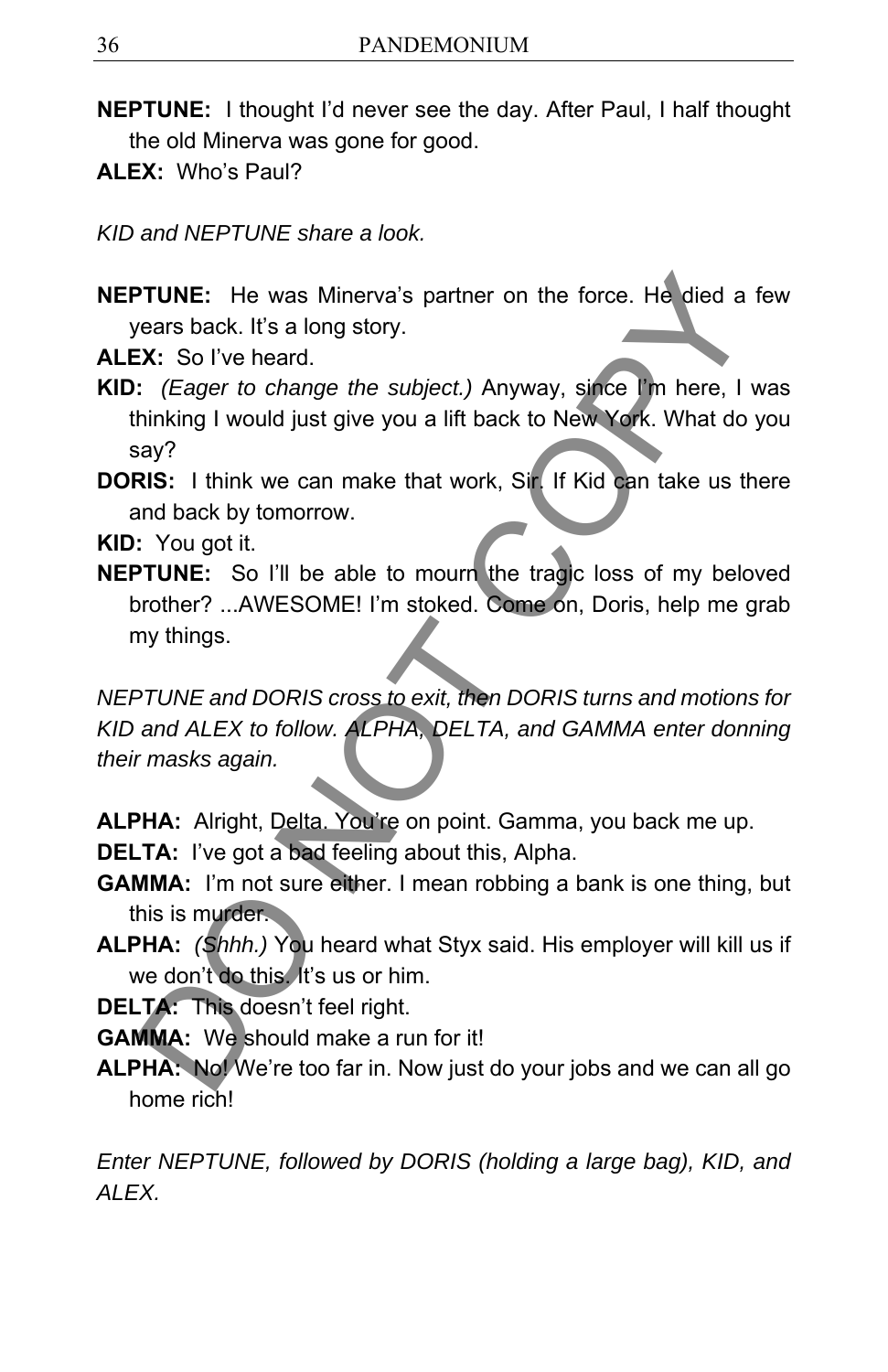- **NEPTUNE:** All I'm saying is, El Niño is a fickle mistress! Who knows where she might turn up!
- **DORIS:** For the last time, we are not bringing your surfboard to New York in the middle of winter!
- **ALEX:** They installed a hydrotherapy tub at the Y down on 15th, I bet that would work. What do you think? *(Seeing the masked strangers.)* Oh boy.

*NEPTUNE, DORIS, ALEX, and KID come face to face with the masked assailants, ALPHA, DELTA, and GAMMA.*

**ALPHA:** Let's make this quick, Neptune.

*DORIS drops the bags and tries to run to NEPTUNE'S defense. NEPTUNE stops DORIS.* 

**NEPTUNE:** *(Serious.)* It's alright, Doris. **DORIS:** Sir, this is my job… **NEPTUNE:** These three aren't crazed fans. Are you? Extrangers.) Oh boy.<br>
Distangers.) Oh boy.<br>
TUNE, DORIS, ALEX, and KID come face to face with the mass<br>
ailants, ALPHA, DELTA, and GAMMA.<br>
PHA: Let's make this quick, Neptune.<br>
RIS drops the bags and tries to run to NEPTUN

*ALPHA, DELTA, and GAMMA share uneasy looks and draw knives.* 

**GAMMA:** Sorry, man. This isn't personal. **NEPTUNE:** I know. You were sent here.

**DELTA:** How did he know––

**ALPHA:** Focus, you twollgnore him.

**NEPTUNE:** Kid. Open the portal. We're leaving, and you're not going to stop us.

**ALPHA:** I don't think so.

*SFX: A crack of thunder is heard and the lights flash. KID runs to SR door and knocks to open a portal.* 

**NEPTUNE:** I've never made a typhoon indoors before, but I'm betting it won't be pretty.

**GAMMA:** Oh, god, he's one of them. I'm out of here!

**DELTA:** Me too!

**ALPHA:** Get back here! They'll kill us!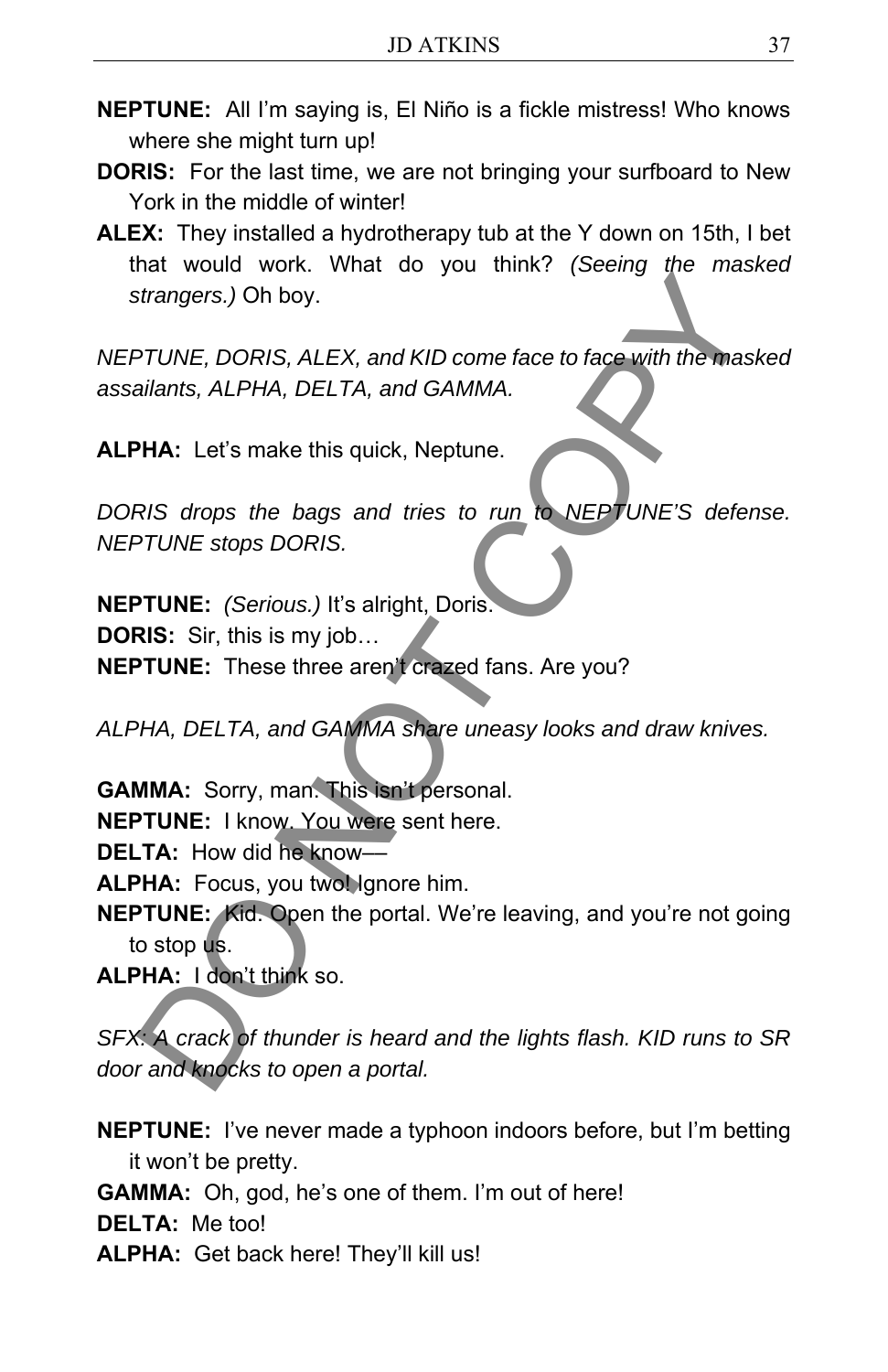**KID:** Portal's ready!

*SFX: Another crack of thunder.* 

**ALPHA:** Ah, to hell with this. AHH!

*ALPHA charges with the knife. DORIS counters ALPHA with martial arts and sends ALPHA sprawling. NEPTUNE, KID, and ALEX make their way to the portal.* 

**DORIS:** Why were you trying to kill Neptune? Who sent you? **ALPHA:** *(Retreating.)* You're all crazy! You're all crazy! **NEPTUNE:** Doris, come on!

*NEPTUNE, KID, ALEX, and DORIS dive through KID'S portal. SFX: Another thunderclap and the lights dim.* 

# **ACT ONE, SCENE 5**

*AT START: Metropolitan Museum. Lights up on the interior, set for the gala. Tables here and there have trays of champagne. SFX: Light music plays as the PARTY GUESTS mingle, PERSEPHONE in their midst. SERVERS have trays of hors d'oeuvres. Among them are VENUS and BACCHUS. ARTEMIS, followed by AGENT ONE, enter.*  THA charges with the knife. DORIS counters ALPHA with mand sends ALPHA sprawling. NEPTUNE, KID, and ALEX m<br>
and sends ALPHA sprawling. NEPTUNE, KID, and ALEX m<br>
TWIS: Why were you trying to kill Neptune? Who sent you?<br>
NHA

- **ARTEMIS:** Sergeant Mars hasn't made contact yet, so I want you and the other agents to hang back. No one makes a move unless you have my direct orders, got it? *(Pointedly.)* We can't afford any more mistakes on this one.
- **AGENT ONE:** I still don't understand what happened, Agent Hunt! One minute we had them in custody, and then...
- **ARTEMIS:** …they were gone. No excuses, just keep it together this time.
- **AGENT ONE:** Yes, ma'am.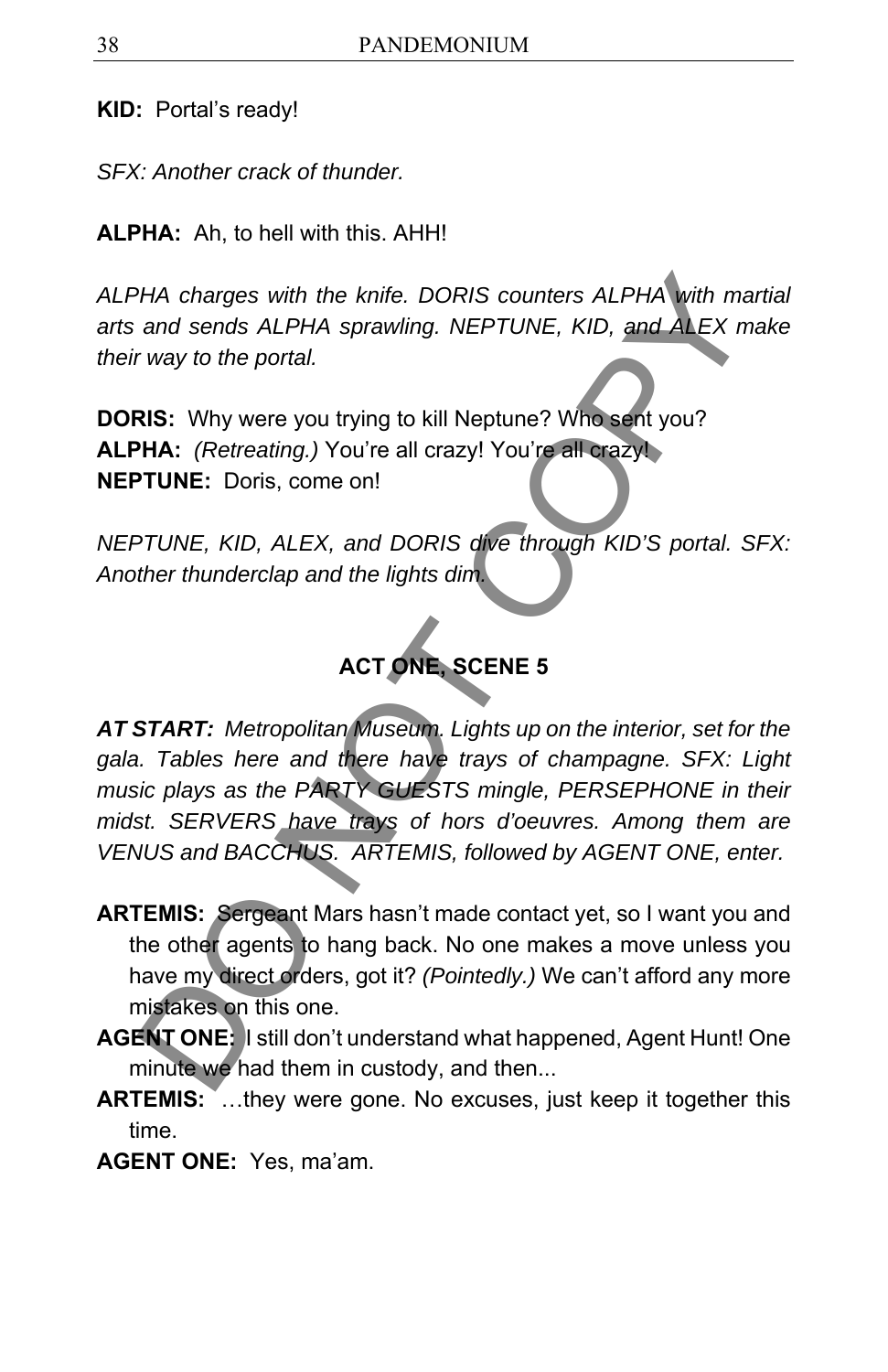*ARTEMIS and AGENT ONE mingle with the crowd. At center, PERSEPHONE clinks her glass with a spoon to get everyone's attention. In the middle of PERSEPHONE'S speech, PLUTO enters inconspicuously, and listens.*

**PERSEPHONE:** Hello everyone, and welcome all to the twelfth annual benefit gala for the Metropolitan Museum of History.

*Light applause from PARTY GUESTS.* 

**PERSEPHONE:** It is the Cerberus Corporation's great honor to host this event every year. Special thanks to Love Drunk Party Planners for making this party possible.

*More light applause from PARTY GUESTS.* 

**BACCHUS:** Thank you, thank you. We deserve it.

- **PERSEPHONE:** Many people are not aware, but when this company was starting out, the museum and its new curator were our very first clients. And if you notice at the entrances and exits, you'll see that we are still providing our services to the museum to this day. It's a partnership that is very close to our heart. I remember––
- **PLUTO:** *(Having entered mid-speech, now taking center stage)* ––If only our staff could protect people from death by boredom. *(Polite laughter.)* In all seriousness, my wife and I are very grateful to you all for coming out in support of the museum, and in support of my late brother, who was its longtime curator. I know I speak for everyone who knew him when I say there will never be anyone like him ever again. I invite everyone to join me in a toast later tonight to honor his memory. Until then, enjoy the party. Consideration of History<br>
The periodic of the Metropolitan Museum of History.<br>
SEPHONE: It is the Cerberus Corporation's great honor to history.<br>
SEPHONE: It is the Cerberus Corporation's great honor to his event every yea

*There is applause from the PARTY GUESTS. PLUTO pulls PERSEPHONE DS to talk privately.* 

**PLUTO:** Don't you ever embarrass me like that again.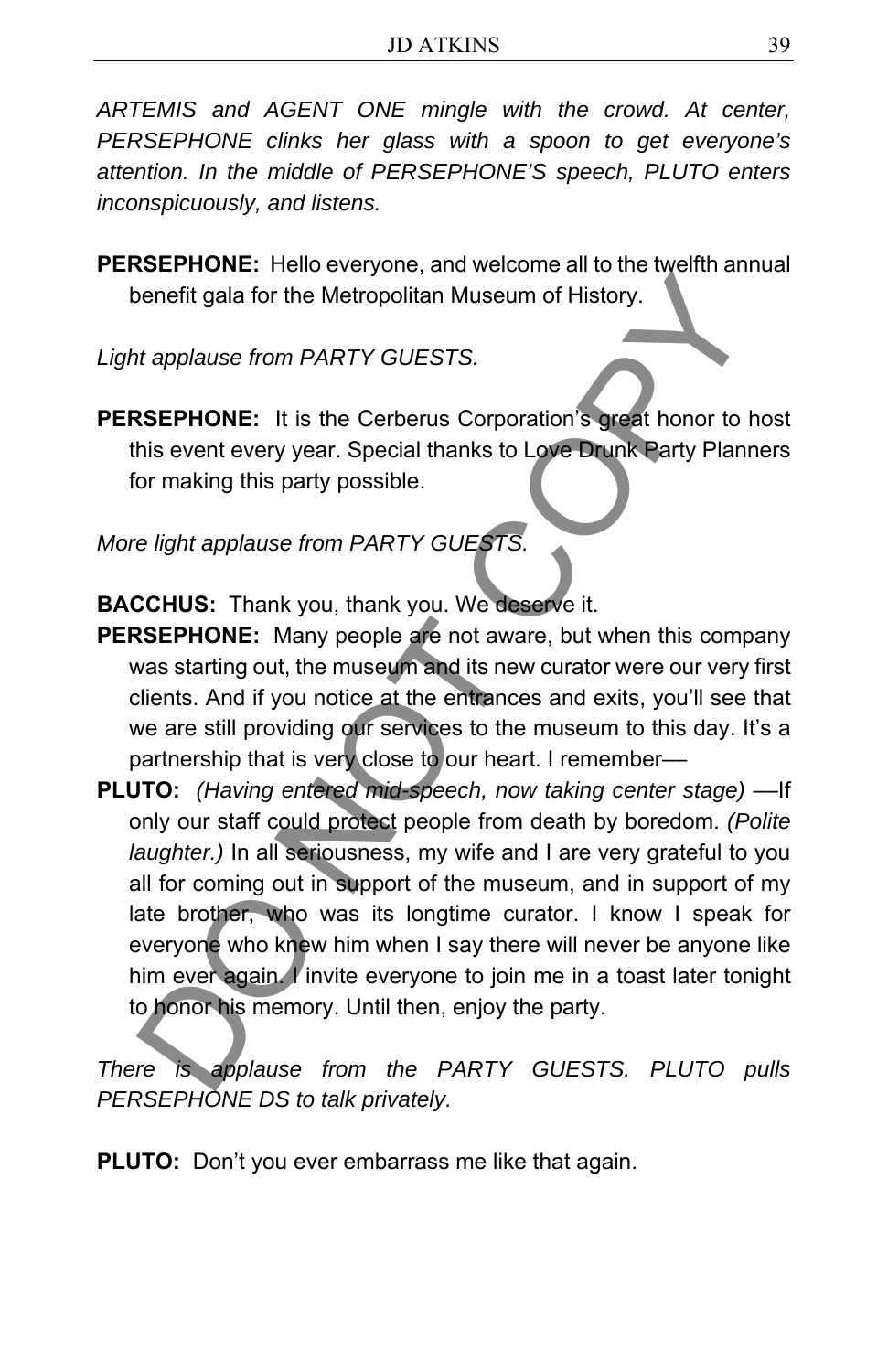*MINERVA enters SR and sidles up to hear PERSEPHONE and PLUTO'S conversation. IRIS enters from SL and walks to PERSEPHONE.* 

**PERSEPHONE:** I'm sure I don't know what you're talking about, Pluto. *(Takes a glass of champagne from IRIS.)* Thank you, Iris.

**PLUTO:** Of course you do. You always do. *(Wrestles the other glass away from IRIS. Pointedly, to IRIS.)* You can go.

**IRIS:** *(Looking to PERSEPHONE for confirmation.)* Ma'am?

**PERSEPHONE:** Go ahead.

**PLUTO:** Listen, Persephone. No matter what you might tell yourself, Cerberus belongs to me.

**PERSEPHONE:** I built this company, Pluto. Me. Not You.

**PLUTO:** Perhaps… Cleopatra built; Alexander conquered. This is my empire, Persephone. You just live in it.

*PLUTO downs his glass of champagne and exits SL. MARS enters SR.* 

**MINERVA:** He does realize Alexander the Great never met Cleopatra, right? Totally different time periods.

**PERSEPHONE:** *(Clearly frustrated.)* Can I help you with something, Minerva?

**MINERVA:** Nope. Just enjoying the party. Hey, want to hear a joke about a car? FIGNORE System Many and Many American Many Channels and System Channels and System (To: Of course you do. You always do. (Westles the other g<br>way from IRIS. Pointedly, to IRIS.) You can go.<br>
:: (Looking to PERSEPHONE for c

**PERSEPHONE:** No.

**MINERVA:** What's green and has wheels?

**PERSEPHONE:** I don't have time for this. *(Exits.)*

**MINERVA:** *(Shouting after her.)* Here's a hint: it's not a car!

**MARS:** *(Sidling up.)* I always hated that joke. Dad never told us the answer.

**MINERVA:** Did you find out any more information about Uncle Pluto?

**MARS:** Actually, yes. *(Pulls out his notebook.)* The museum has been struggling financially, so they're looking to be bought out. Three guesses what company put an offer on the table.

**MINERVA:** Cerberus.

**MARS:** Bingo. But wait, there's more. Guess who was the only board member to oppose the sale?

**MINERVA:** Zeus.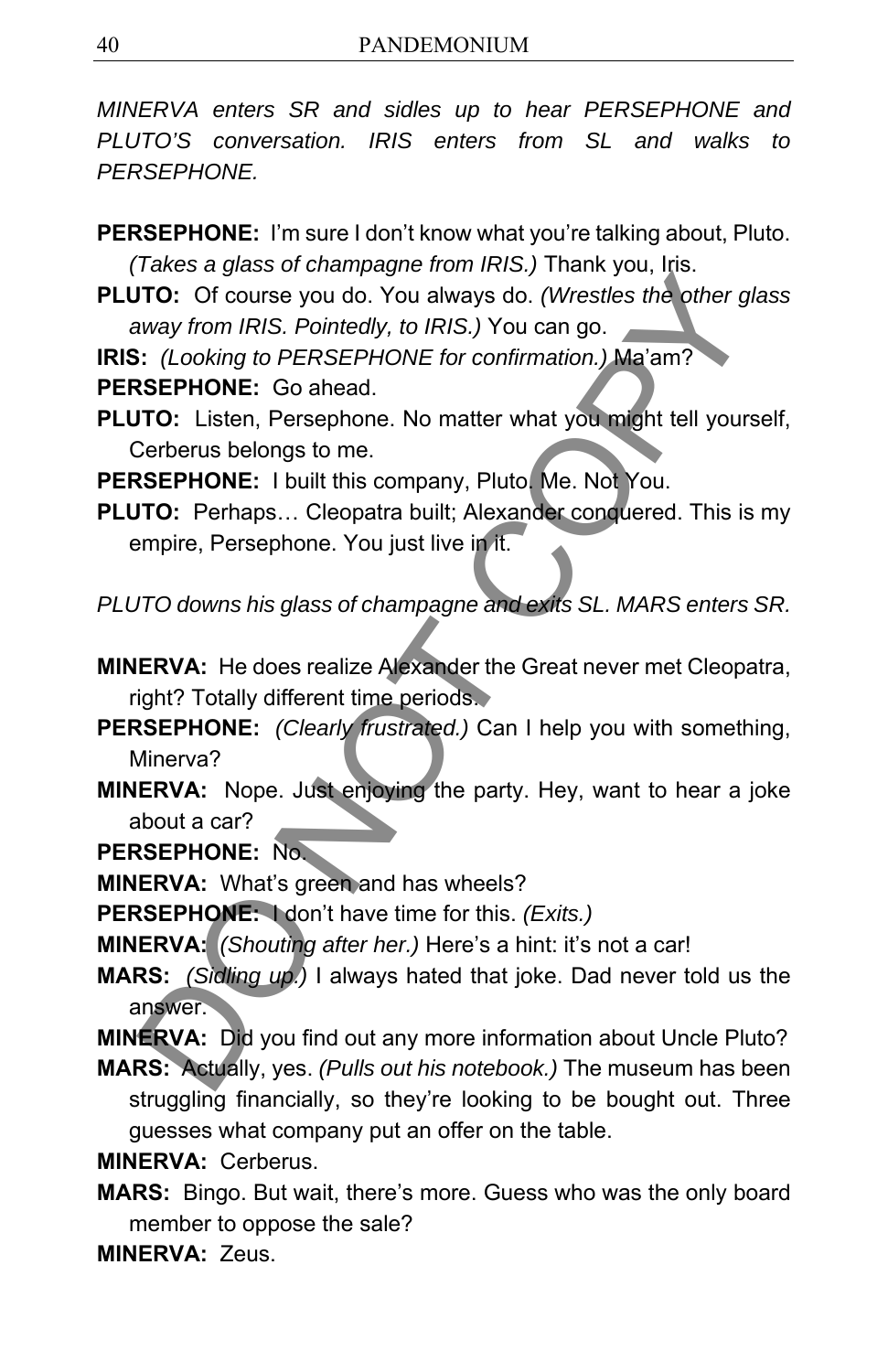**MARS:** Right again.

- **MINERVA:** But now that Zeus is out of the picture… why would a security company want to buy a museum?
- **MARS:** We need to find out more. What do you say, partner? *(Extends his hand for a shake.)*
- **MINERVA:** *(Reluctant.)* Alright. I guess you haven't been totally useless on this case. What do you say, shall we go question our dear uncle?

*MARS and MINERVA are about to shake hands, but NEPTUNE comes up between them. He is followed, at a distance, by DORIS, KID and ALEX.*  ENCINE TO the Real Control of the relation of the relation of the set all the relation of the control of the relation of the relation of the state and MINERVA are about to shake hands, but NEPTUNE coletween them. He is fol

- **NEPTUNE:** OK, but if your questions are about my personal life, my answer is "No comment."
- **MINERVA:** Uncle Neptune? And Doris! And… oh, what the hell. You brought the kid here?
- **KID:** *(Offended.)* Hey, he was my dad too!
- **MINERVA:** No, not you Kid, him kid! What is Alex doing here?

ALEX: What do you mean? I'm your partner.

**MINERVA:** You're my assistant*.* Why did you bring him along, Kid?

**ALEX:** Maybe everyone doesn't think I'm as useless as you do.

- **MINERVA:** I never said that. But maybe a murder investigation isn't the best way to be getting your feet wet!
- **ALEX:** Well if you had taken me along on any of your other cases—

**NEPTUNE:** Whoa, there! Come on *compadres*, settle down. Doris, show them how to breathe.

**DORIS:** No thanks.

- **NEPTUNE:** Well calm it down anyway, would you? Too much negative energy. I'm still cleansing my chi from this afternoon.
- **MINERVA.** What is he talking about?

**KID:** There was an attempt on Neptune's life this afternoon.

**MARS:** You're kidding.

- **DORIS:** Three yahoos in masks came at us with knives. Don't worry, no one was hurt.
- **MINERVA:** I stopped three masked criminals from robbing a bank last night. *(Exasperated.)* What is going on?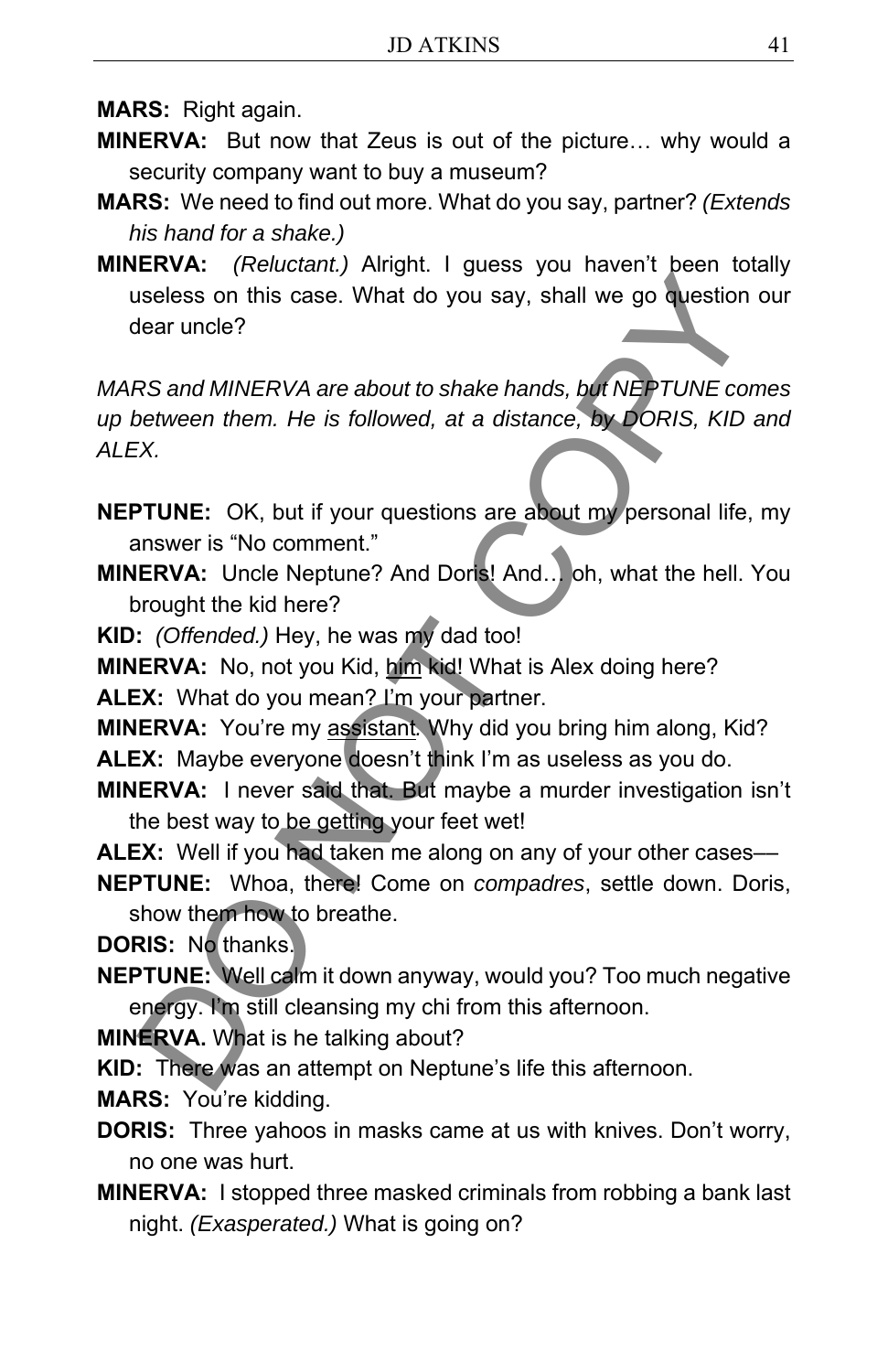- **KID:** I'm not sure, but there's more. Here, Mars. It's the autopsy report for Dad. I picked it up from the hospital on our way over.
- **MARS:** Let me see. *(Reading it over.)* He was… poisoned? But that seals it!

**ALEX:** Seals what?

**MARS:** Our Uncle Pluto's god artifact is the Poison Chalice. If Zeus was poisoned, then we've got our murderer, no question.

**MINERVA:** *(Thoughtful.)* Maybe…

**MARS:** *(Exasperated.)* Maybe? No, he did it. I'm asking Cousin Artemis to call in her agents.

**MINERVA:** Artemis? Why would you call in the Feds?

**MARS:** This is Pluto we're talking about. First Dad, now Uncle Neptune? Think about it: those are the only two gods more powerful than him! vas poisoned, then we've got our murderer, no question.<br>
ReNA: (Thoughtful.) Maybe...<br>
RS: (Exasperated.) Maybe? No, he did it. I'm asking Cot<br>
RNA: (Thoughtful.) Maybe...<br>
RS: (Exasperated.) Maybe? No, he did it. I'm aski

**NEPTUNE:** Ooo! Shrimp cocktails! Excuse me. *(Follows a SERVER.)*

- **MARS:** If he really is making a power grab, we're going to need some serious back up. Right?
- **MINERVA:** *(Unconvinced.)* Don't you think it's all too… I don't know, a little too easy? I feel like Pluto is smarter than this.
- **MARS:** You're the one that suspected Pluto in the first place! Don't overcomplicate it.
- **MINERVA:** I'm telling you, I feel like there's more to this!

**MARS:** And I'm telling you*––*

*The argument is cut off as BACCHUS and VENUS swagger up*. *VULCAN enters in the background.* 

**BACCHUS:** Hello, party people! *(Looking around.)* Why the long faces? What is this, a funeral?

**KID:** *(Confused.)* Yes.

**BACCHUS:** Oh, yeah. Well, whatever, the party stops for no one. Keep drinking, I say!

**KID:** Thank you, party god.

- **VENUS:** Oh, lighten up, Kid. If you ask me, everyone needs to loosen up a little. Vulcan, why so dour! It's an open bar!
- **VULCAN:** What? Bacchus just charged me ten dollars!

*BACCHUS pushes VULCAN out of the way*.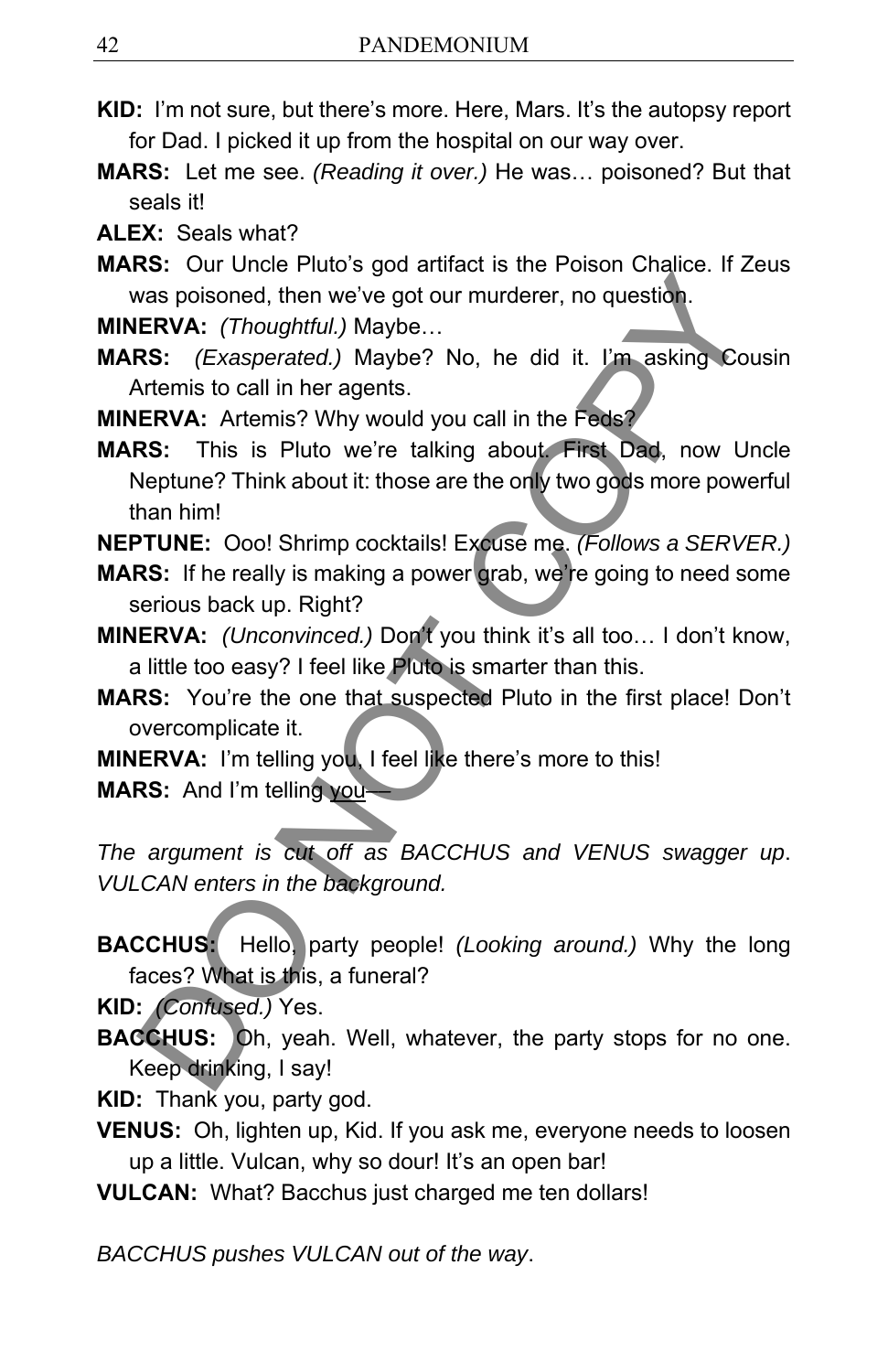**BACCHUS:** Cheers, everybody! Tell them about the champagne, Venus.

**VENUS:** Everyone, I'm here to hand out our special champagne. But don't drink it yet, this is for Mr. Pluto's toast. We'll drink to your father's memory after his speech.

**BACCHUS:** It's an excellent year. *(Smells the drink, makes a sour face.)* Ugh, actually, this is absolute swill. Hold on, I'll fix it. *(Snaps and everyone's champagne changes color. Drinks again.)* Now that is a wine worth waiting for. Ooo, that's good. *(Chugs his flute.)* EXAINDINGTON TO THE SERVAL THIS CONDUCT CHUS: It's an excellent year. (Smells the drink, makes a sace.) Ugh, actually, this is absolute swill. Hold on, I'll fix it. (Sn and everyone's champagne changes color. Drinks again.

**MARS:** Worth the wait, huh?

**BACCHUS:** God of wine, remember? What do you want from me? *(As he exits, he encounters VULCAN.)* Come on, Vulcan. We're going dancing.

**VULCAN:** I don't want to. **BACCHUS:** Party on, kids!

*BACCHUS, VENUS, and VULCAN exit. Those remaining exchange a shrug and drink.* 

**MINERVA:** That is good. So can we please talk to Pluto?

**MARS:** *(Sigh.)* God help us when Minerva Owler wants to follow her gut. Fine. But make it fast. I just spotted Artemis, and I am telling her to call for backup.

*MARS and MINERVA begin to exit. MINERVA turns around when ALEX attempts to follow.* 

**MINERVA:** Whoa, whoa, whoa. Where do you think you're going? **ALEX:** With you, to interrogate Pluto.

**MINERVA:** Nu-uh. No way, kid.

**ALEX:** Miss Owler, if you'd only give me a chance––

**MINERVA:** *(Bracing him around the shoulders, parental.)* Alex, I can't be a good detective if half my brain is worrying about what's going to happen to you. You can stay at the party, but keep away from the gods, OK?

**ALEX:** *(Stubbornly.)* You can't stop me. **MINERVA:** Mars?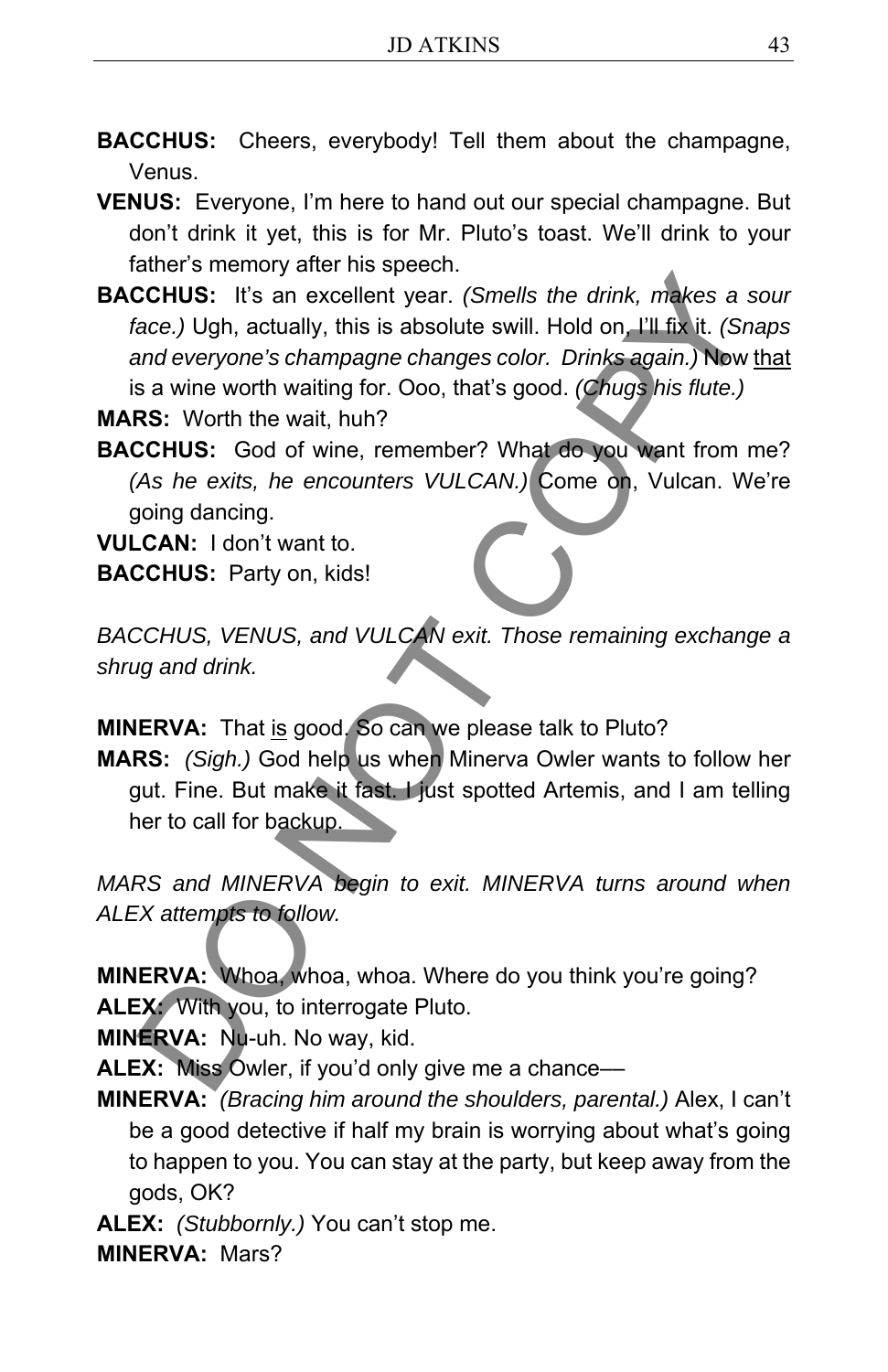- **ALEX:** Oh no, please don't––
- **MARS:** Stay put, soldier!
- **ALEX:** *(Jumping to attention.) Etiam, Generalis*! Ugh, I hate that! Wait, Miss Owler––
- **MINERVA:** *(Running to catch up with MARS.)* Stay away from the gods, Alex!

*ALEX is left standing dejected. He is approached by DORIS, holding some hors d'oeuvres.* 

**DORIS:** Don't do anything stupid.

**ALEX:** Excuse me?

**DORIS:** I know that look. I invented that look.

**ALEX:** What are you talking about?

**DORIS:** When did you find out your boss was a god? This week, right? **ALEX:** Today.

**DORIS:** Yeesh. OK, well then this advice goes double for you. I know how overwhelming it can be when you first find out, but you can't lose your head. They're the all-mighty Olympians, and you and me, we're just the puny mortals they happen to be hanging out with this decade. There's nothing you can do to impress them. Trust me. I've tried. *(Drinks champagne.)* Exis left standing dejected. He is approached by DORIS, hole<br>hors d'oeuvres.<br>
RIS: Don't do anything stupid.<br>
RIS: Don't do anything stupid.<br>
RIS: Excuse me?<br>
RIS: I know that look. I <u>invented</u> that look.<br>
RIS: Yesh divid

**ALEX:** I'm trying to get her to see that I'm not some helpless little kid! **DORIS:** Compared to them, we're all kids. Like I said, don't do anything stupid.

*ALEX storms off in frustration. DORIS shrugs and exits. Enter PLUTO, pursued by MINERVA and MARS.* 

**MARS:** Give it up, Minerva. He's never going to talk. We've got more than enough evidence without a confession.

**MINERVA:** Your brother was poisoned, Pluto. Don't you care?

**PLUTO:** Funny thing about being lord of the underworld; you kind of stop fearing death.

**MARS:** Sicko. We're going to make sure you rot in jail forever.

- **MINERVA:** Don't listen to him. You know something, don't you? Something you haven't told us yet.
- **PLUTO:** I know what my brother was planning, if that's what you mean.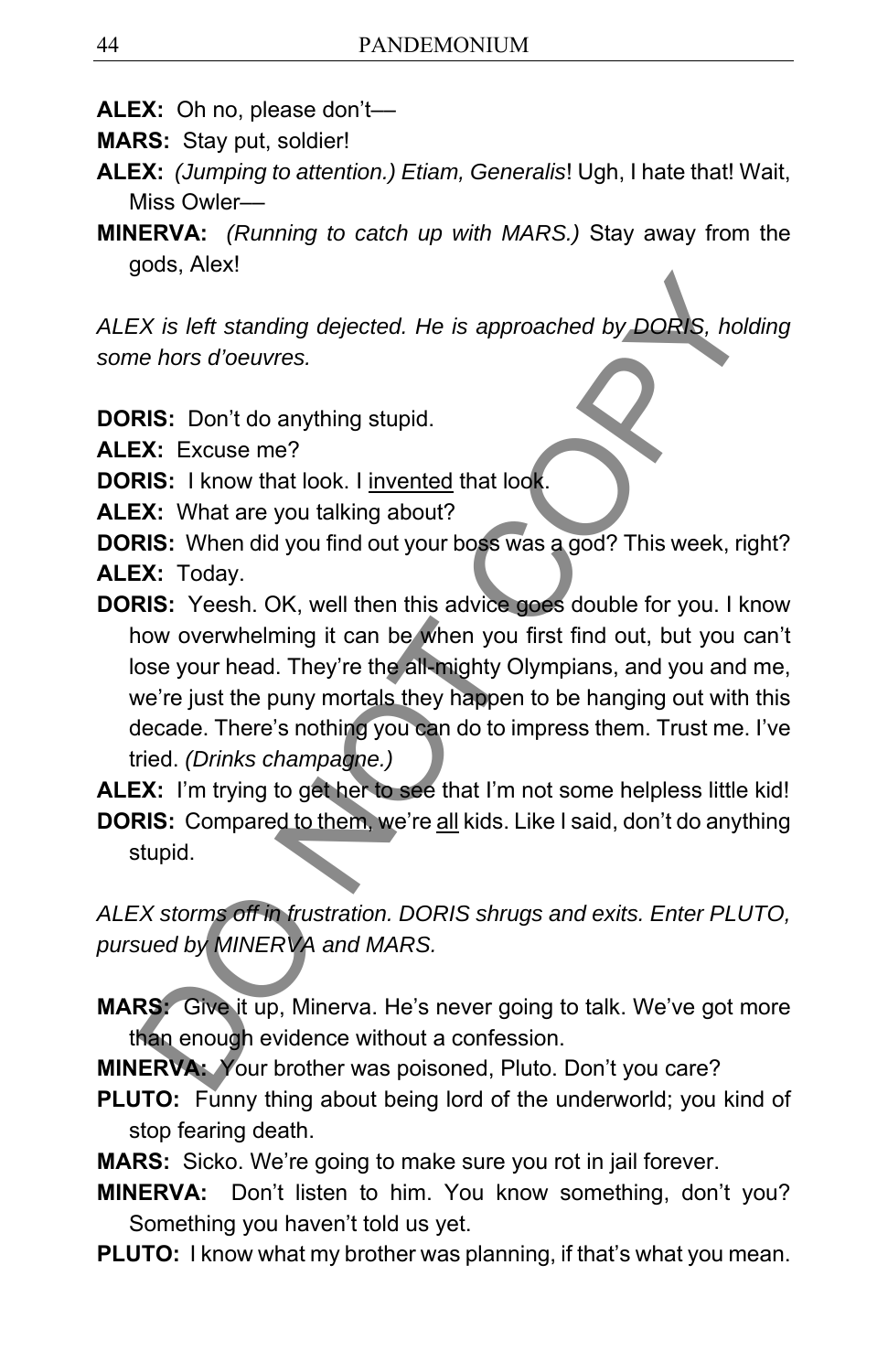- **MINERVA:** *(To MARS.)* I told you there was more to this! He was planning something?
- **PLUTO:** Yes. Something that would affect us all.

**MARS:** Why would Zeus tell you anything?

- **PLUTO:** *(Disinterested.)* We were not as distant as people assume. I did not particularly like my brother, but then again, I don't particularly like anyone. Anyway, I liked him more than my other brother.
- **NEPTUNE:** *(Sneaking up and hugging PLUTO.)* Did your aura lose weight? It feels thinner. You've been using the sandalwood oil I sent you. *(Leaves without waiting for a response.)*

**PLUTO:** As I was saying, Zeus and I understood one another well, and talked often. He told me his plan for the family, and although I disagreed, I understood his reasoning and was willing to play along. **MINERVA:** What plan? is the anyone. Anyway, I liked him more than my other brother.<br>
He anyone. Anyway, I liked him more than my other brother.<br>
PTUNE: (Sneaking up and hugging PLUTO.) Did your aura leeight? It feels thinner. You've been using

- **VENUS:** *(Clinks her glass and gets everyone's attention.)* Everyone, let's hear it for the man of the hour: our host, Mr. Pluto!
- **PLUTO:** *(During the applause.)* We can speak more on this after my toast. *(To the PARTY GUESTS.)* Thank you! Thank you!

*PLUTO takes his place for his speech, while MARS and MINERVA discuss.* 

- **MINERVA:** Call Artemis off, I'm begging you. Let's see how this plays out.
- **MARS:** No, Minerva. Unlike you, I'm still bound by the badge. I have means, motive, and opportunity. It's time to call it in! I need to find Cousin Artemis. Let me through.

**MINERVA:** *(Stops MARS, grabbing him around the shoulders.)* No! **MARS:** Get out of my way, Minerva!

**MINERVA:** My gut says––

- **MARS:** Your gut! Your gut! I'm done listening to your gut! Last time I did, we lost Paul!
- **MINERVA:** *(This is too bitter. MINERVA brushes past MARS and exits.)* See you around, Mars.
- **MARS:** *(With regret.)* Minerva, wait!

*MINERVA leaves as ARTEMIS enters.*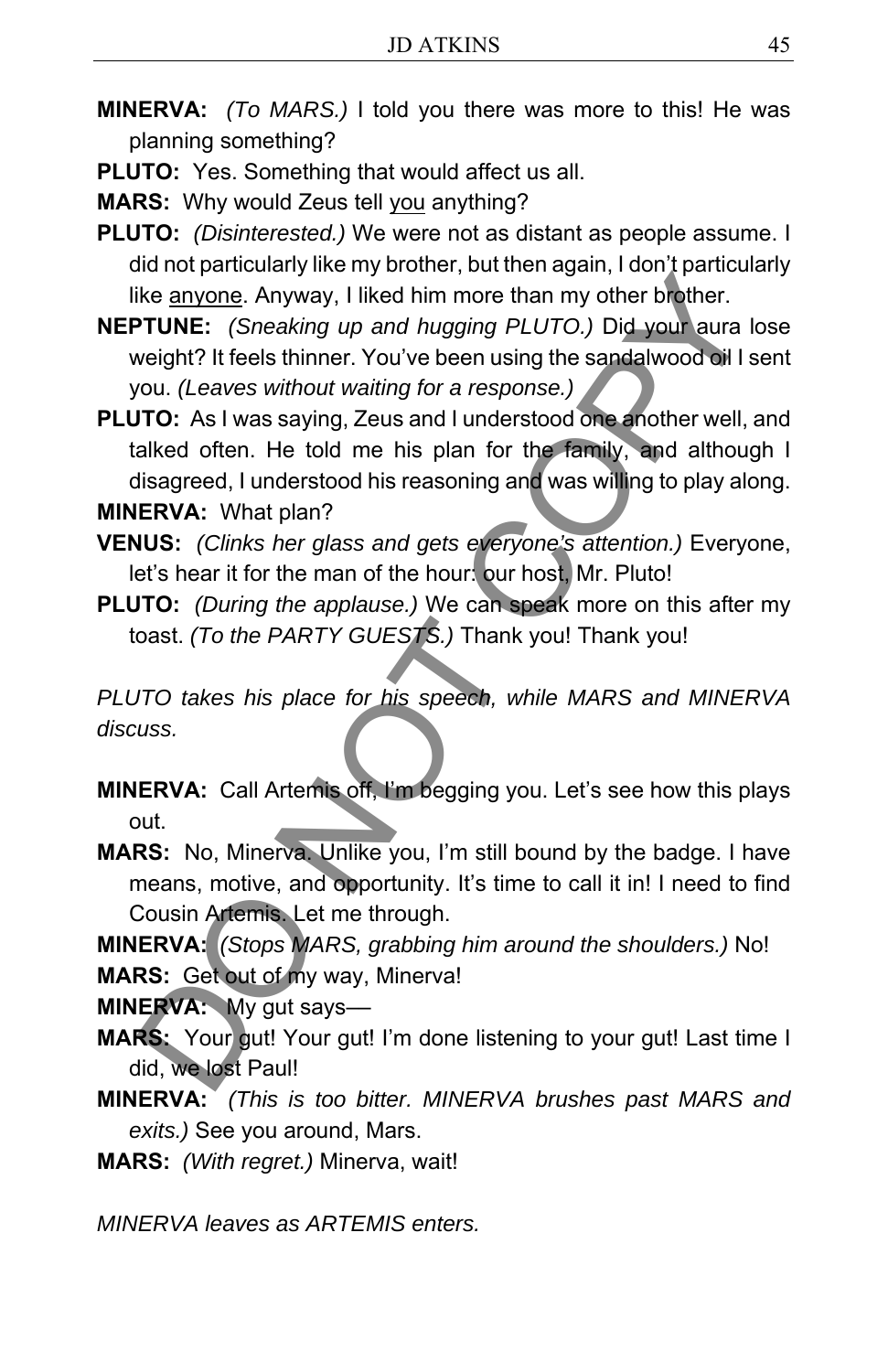**ARTEMIS:** Come on, Mars. My agents are here. Time to get in position.

*MARS and ARTEMIS exit.* 

**PLUTO:** As many of you already know, our benefit tonight is serving the dual purpose of honoring my late brother. What to say about him? He was a kind, generous soul. Like many of us, his past was full of the regrets of youth. The dual purpose of honoring my late brother. What to say at<br>the dual purpose of honoring my late brother. What to say at<br>sim? He was a kind, generous soul. Like many of us. his past<br>tull of the regrets of youth.<br>For ARTEM

*Enter ARTEMIS, MARS, AGENT ONE, AGENT TWO, and AGENT THREE. The AGENTS are in FBI jackets. PLUTO takes note of this and loosens his tie. He clears his throat.* 

**PLUTO:** Yes, as I was saying, he was a man who… sought to make amends for his past. Devoted to service, to growth. *(Cough.)* Excuse me. I… my, it's a little warm in here, isn't it?

*ARTEMIS, MARS, AGENT ONE, AGENT TWO, and AGENT THREE are closing in. PLUTO wipes his brow.* 

**PLUTO:** I would ask everyone to raise a glass... to my brother.

*PLUTO raises a glass, but the room is now full of tension, and no one responds. PERSEPHONE steps forward to come between PLUTO and ARTEMIS, MARS, AGENT ONE, AGENT TWO, and AGENT THREE.* 

**PERSEPHONE:** What is the meaning of this?

**ARTEMIS:** Mr. Pluto, we are arresting you on suspicion of murder.

**BACCHUS:** *(From the crowd.)* Boo! No cops! Booooo!

**PERSEPHONE:** You can't do this. What evidence is there?

**AGENT THREE:** Step aside, please, ma'am.

**AGENT TWO:** We won't ask again.

**MARS:** Come quietly, Pluto.

**PLUTO:** I want… to speak to my lawyer… *(Coughs again.)* I'm sorry, could I have a glass of… *(Coughs, sputters, and collapses, beginning to convulse.)*

**PERSEPHONE:** *(Running to his aid.)* Pluto!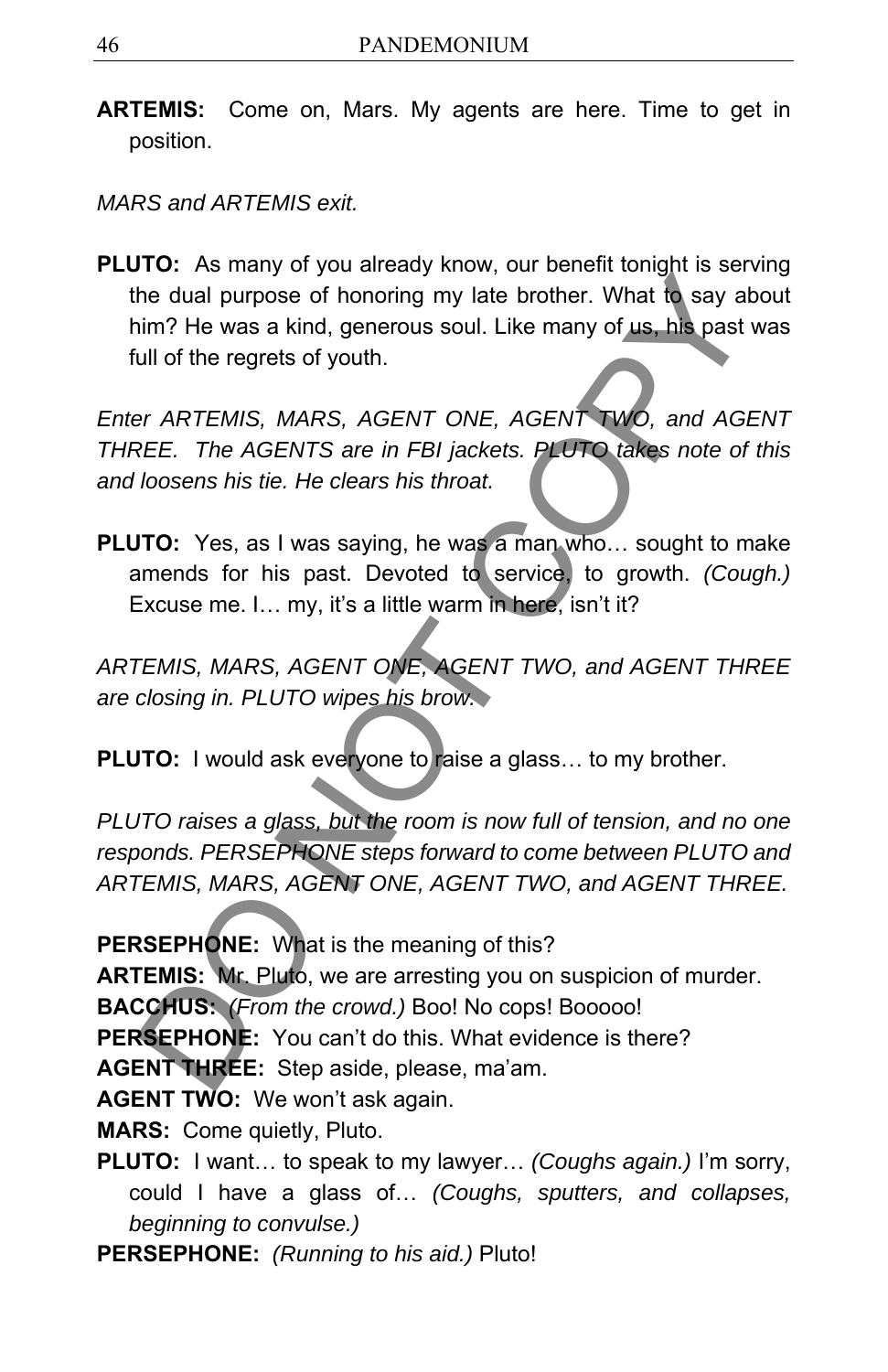**KID:** *(Rushing forward.)* Back off! Give him some air!

**PERSEPHONE:** *(Distraught.)* Pluto! Pluto!

**MARS:** Kid, what's wrong with him?

**KID:** He's in cardiac arrest! I think he's been poisoned. Alex, hold his legs!

**ARTEMIS:** Nobody touch anything! Don't drink that champagne!

**AGENT ONE:** Everyone back it up!

**PERSEPHONE:** Kid! Please tell me he's OK! *(Pause.)* ENT ONE: Everyone back it up!<br>
INT ONE: Everyone back it up!<br>
SEPHONE: Kidl Please tell me he's OK! (Pause)<br>
(*in shock, to the room.*) He's dead.<br>
(ain.<br>
INTERMISSION

**KID:** *(In shock, to the room.)* He's dead.

*Curtain.* 

*INTERMISSION*